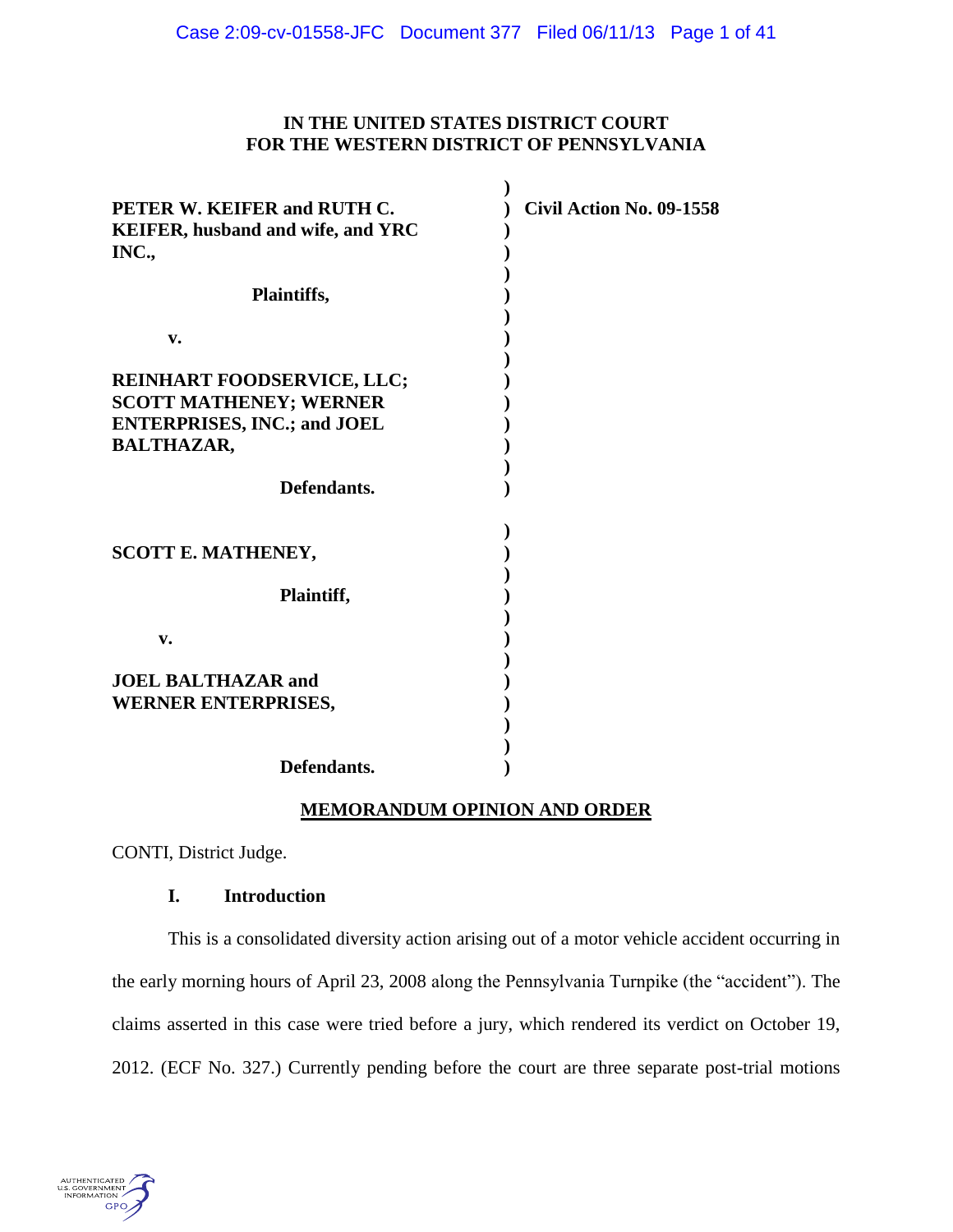#### Case 2:09-cv-01558-JFC Document 377 Filed 06/11/13 Page 2 of 41

filed pursuant to Federal Rules of Civil Procedure 50(b), 59 and 60(b). (ECF Nos. 323, 325, 354.)

On September 1, 2009, Peter Keifer ("P. Keifer") and Ruth Keifer ("R. Keifer" or together with P. Keifer, the "Keifers"), husband and wife, commenced this action at case number 09-1187 (the "Keifer case") against Scott Matheney ("Matheney"), Reinhart Food Service, LLC ("Reinhart"), Joel Balthazar ("Balthazar"), and Werner Enterprises, Inc. ("Werner"). P. Keifer, a professional truck driver and employee of Roadway Express – the predecessor of YRC, Inc. ("YRC") – alleged his injuries were caused by the negligent driving of Matheney, a professional truck driver and employee of Reinhart, and Balthazar, a professional truck driver and employee of Werner. The Keifers' claims asserted against Reinhart and Werner were premised on vicarious liability and the negligent failure to train, monitor and supervise their respective drivers who were involved in the accident. (09-CV-1187, ECF No. 1 ¶ 12.) The Keifers sought compensatory and punitive damages from Matheney, Reinhart, Balthazar, and Werner (collectively "defendants"). (Id. at 6.)

On November 24, 2009, Matheney commenced a separate action at case number 09-1558 (the "Matheney case") against Balthazar, Werner, P. Keifer, and YRC, alleging that his injuries were attributable to the negligent driving of Balthazar and P. Keifer. He averred that Werner and YRC were vicariously liable for the actions of Balthazar and P. Keifer, and that Werner was directly liable for permitting Balthazar to operate a tractor-trailer without appropriate training, monitoring, or supervision. (ECF No. 1 ¶¶ 19-20.)

On February 26, 2010, YRC filed a motion to intervene in the Keifer case seeking compensation for the property damage incurred by its predecessor, Roadway Express, and the amount of workers' compensation benefits that Roadway Express paid to P. Keifer. (09-CV-

2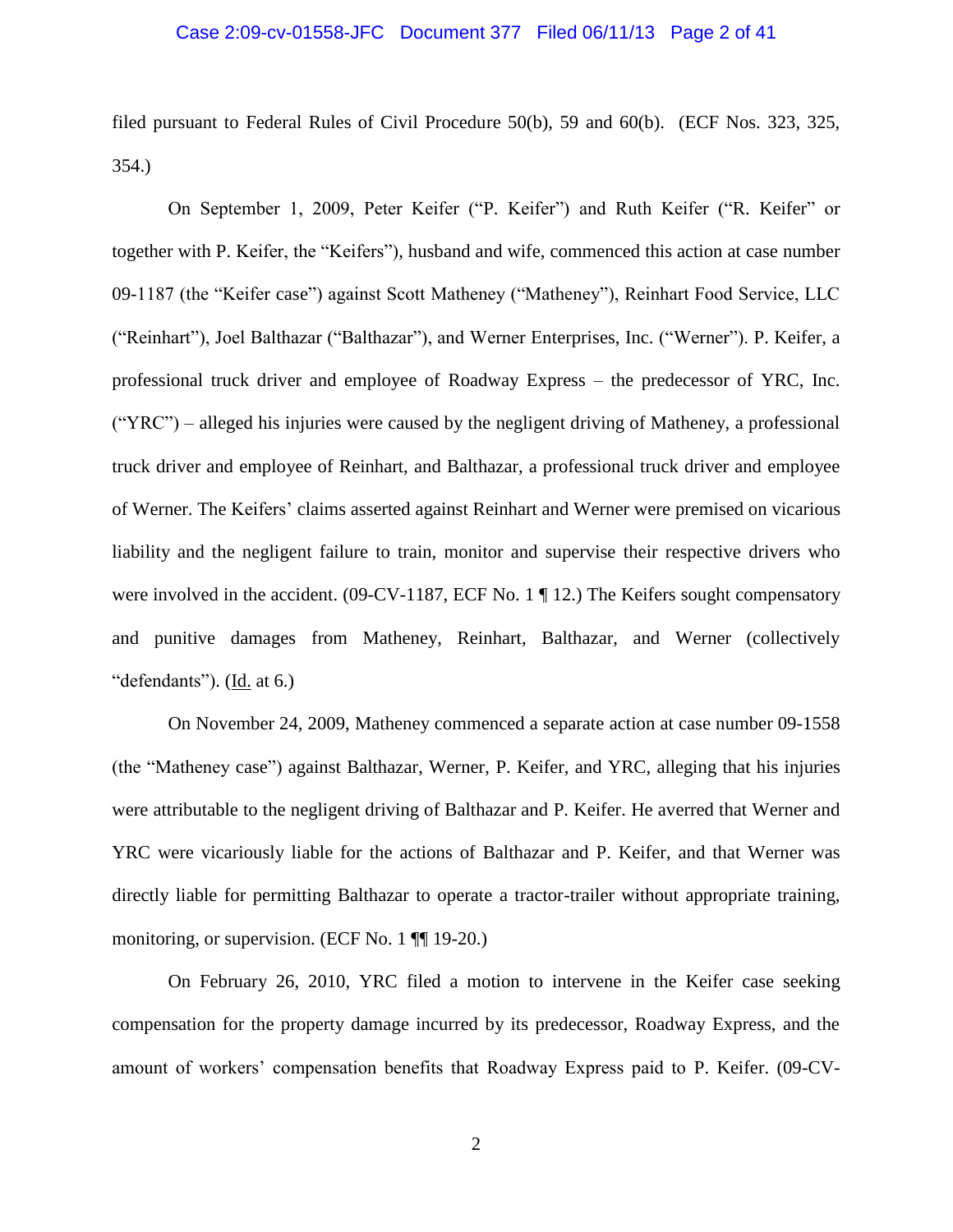#### Case 2:09-cv-01558-JFC Document 377 Filed 06/11/13 Page 3 of 41

1187, ECF No. 31 ¶¶ 4-8.) The motion to intervene was granted on March 24, 2010, and the following day YRC filed intervenor complaints in both the Keifer and Matheney cases. (ECF No. 28; 09-CV-1187, ECF Nos. 33, 34.) On April 8, 2010, the court consolidated the cases filed by the Keifers and Matheney at civil action number 09-1558, and the Keifer case was closed.

In a stipulation filed on September 6, 2011, the Keifers withdrew their claims for punitive damages against Balthazar and Werner and all claims relating to Werner's training, monitoring and supervision of Balthazar. (ECF No. 101 ¶ 2.) Balthazar and Werner withdrew their pending motion for partial summary judgment concerning the claims asserted by the Keifers. (Id.  $\P$  1.) The Keifers, Balthazar, and Werner stipulated that Balthazar was acting within the scope of his employment at the time of the accident and that Werner was vicariously liable for any torts committed by Balthazar in connection with the accident. (Id. ¶ 3.)

On September 12, 2011, Matheney filed a motion for voluntary dismissal pursuant to Federal Rule of Civil Procedure 41(a)(2), seeking to withdraw his claims against P. Keifer and YRC. (ECF No. 102.) On September 16, 2011, the court granted Matheney's motion for voluntary dismissal and dismissed Matheney's claims against P. Keifer and YRC. (ECF No. 108.) In a stipulation filed on September 14, 2011, Matheney withdrew his claims against Werner relating to the training, monitoring and supervision of Balthazar. (ECF No. 103 ¶ 2-3.) Balthazar and Werner withdrew their motion for partial summary judgment concerning the claims asserted by Matheney. ( $\underline{Id}$ ,  $\P$  1.) It was agreed that Balthazar was acting within the scope of his employment at the time of the accident, and that Werner was vicariously liable for Balthazar's conduct in the event that negligence could be established. (Id. ¶ 4.)

The court determined that the jury trial in this matter would be bifurcated. P. Keifer's negligent entrustment claim for punitive damages against Reinhart was to be separately tried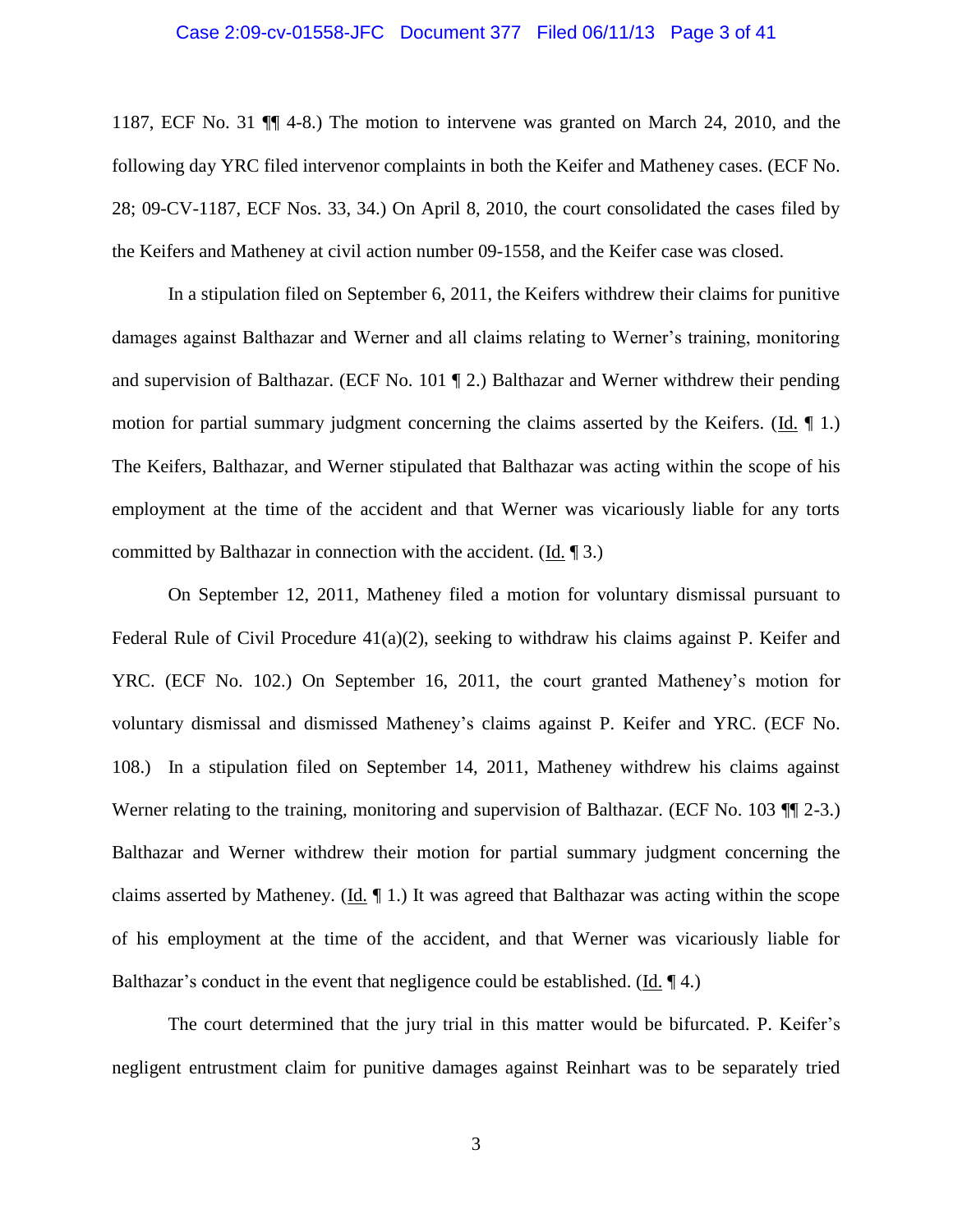# Case 2:09-cv-01558-JFC Document 377 Filed 06/11/13 Page 4 of 41

from the other liability and damages issues raised by the parties. (H.T. 9/24/2012 (ECF No. 367)

at 36.) On September 24, 2012, a jury trial commenced and all claims remaining between the

parties, but for the Keifers' negligent entrustment claim against Reinhart, were tried before a

jury.<sup>1</sup> On October 19, 2012, the jury found

for Scott Matheney ("Matheney") and against Werner Enterprises, Inc. ("Werner") and Joel Balthazar ("Balthazar") with 50% of causal negligence attributable to Matheney and 50% of causal negligence attributable to Werner and Balthazar. Damages sustained by Scott Matheney as a result of the accident, without regard to and without reduction by the percentage of the causal negligence of Matheney, are \$182,777.77.

[and]

for Peter W. Keifer, Ruth C. Keifer, and YRC, Inc. ("YRC") and against Reinhart Foodservices, LLC ("Reinhart") and Scott Matheney ("Matheney") and Werner Enterprises, Inc. ("Werner") and Joel Balthazar ("Balthazar") with percentage of causal negligence attributable to Reinhart and Matheney 50% and Werner and Balthazar 50%. Damages sustained by Peter W. Keifer as a result of the accident are \$892,905.95. Damages sustained by Ruth C. Keifer as a result of the accident are \$80,000. Damages sustained by YRC as a result of the accident are \$284,552.11.

 $\overline{a}$  $<sup>1</sup>$  The claims remaining between the parties prior to the commencement of the jury trial were as</sup> follows: (1) the Keifers' negligence claim against Balthazar; (2) the Keifers' vicarious liability claim against Werner; (3) the Keifers' negligence claim against Matheney; (4) the Keifers' vicarious liability claim against Reinhart; (5) the Keifers' negligent entrustment claim against Reinhart; (6) Matheney's negligence claim against Balthazar; (7) Matheney's vicarious liability claim against Werner; (8) the cross-claims for contribution or indemnity asserted by Balthazar and Werner against Matheney and Reinhart; (9) the cross-claims for contribution or indemnity asserted by Matheney and Reinhart against Balthazar and Werner; and (10) YRC's intervenor claims against Balthazar, Werner, Matheney and Reinhart. (See ECF No. 122 at 33-34.) The parties agreed that at all times relevant to the accident, Matheney acted as an agent of Reinhart and Balthazar acted as an agent of Werner. It was, therefore, unnecessary to submit the issue of the vicarious liability of Reinhart and Werner to the jury. The liability issues submitted to the jury in phase one of the bifurcated jury trial were limited to the claims for negligence of Matheney and Balthazar in causing P. Keifer's injuries, the contributory negligence of P. Keifer in causing his own injuries, the negligence of Balthazar in causing Matheney's injuries, and the contributory negligence of Matheney in causing his own injuries. (See ECF No. 327.) Prior to closing arguments in phase one of the jury trial, P. Keifer withdrew his claim for negligent entrustment against Reinhart.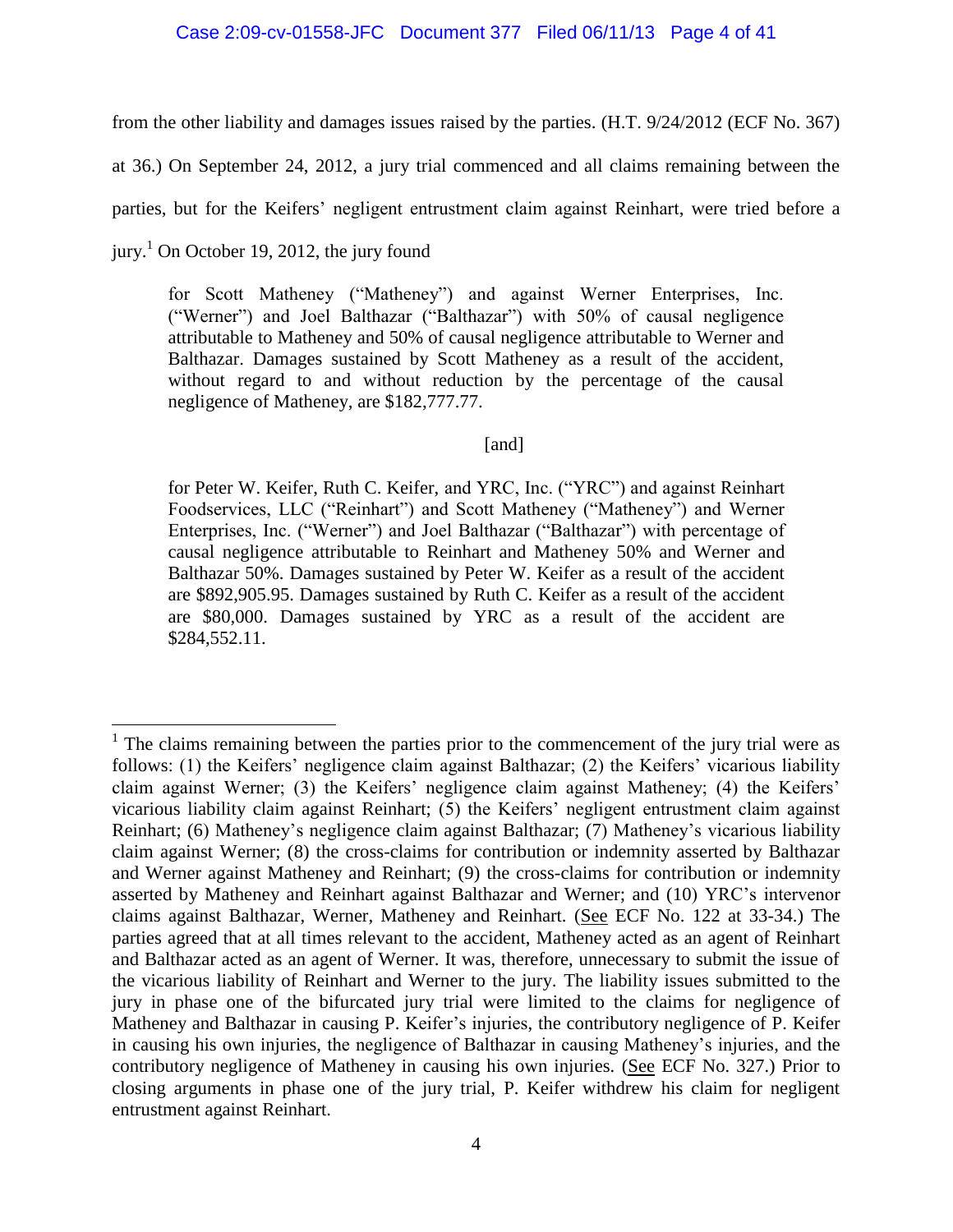#### Case 2:09-cv-01558-JFC Document 377 Filed 06/11/13 Page 5 of 41

(ECF Nos. 320, 321.) The jury's verdict in favor of P. Keifer included an award for future loss of earnings in the amount of \$325,000 and future medical expenses in the amount of \$45,000. (ECF No. 327 at 5.)

The parties filed several post-trial motions following the conclusion of the jury trial. The court referred the majority of those motions to a special master, and on December 21, 2012, the special master filed a report and recommendation with respect to those motions. (ECF No. 358.) On April 10, 2013, the court issued an order adopting in part the special master's report and recommendation. (ECF No. 364.) Currently pending before the court are three post-trial motions filed by Matheney and Reinhart, Balthazar and Werner, and the Keifers relating to various rulings the court made during the course of trial. (ECF Nos. 323, 325, 354.) These motions were not referred to the special master.

In the post-trial motions filed by Matheney and Reinhart and Balthazar and Werner, the defendants argue the evidence presented at trial was insufficient to support awards for loss of future earnings and future medical expenses in favor of P. Keifer. (ECF Nos. 323, 325.) On November 13, 2012, the Keifers filed a response in opposition to each of those motions. (ECF Nos. 333, 334.) In the post-trial motion and the brief in support of the post-trial motion filed by the Keifers, they argue the court erred in its determination that the evidence presented at trial was insufficient to support an award of punitive damages based upon the vicarious liability of Reinhart for Matheney's outrageous conduct in causing the accident. (ECF Nos. 354, 355.) On December 11, 2012, Matheney and Reinhart filed a response in opposition to the Keifers' posttrial motion. (ECF No. 357.) The court will address each of three post-trial motions relating to the court's rulings during the jury trial below.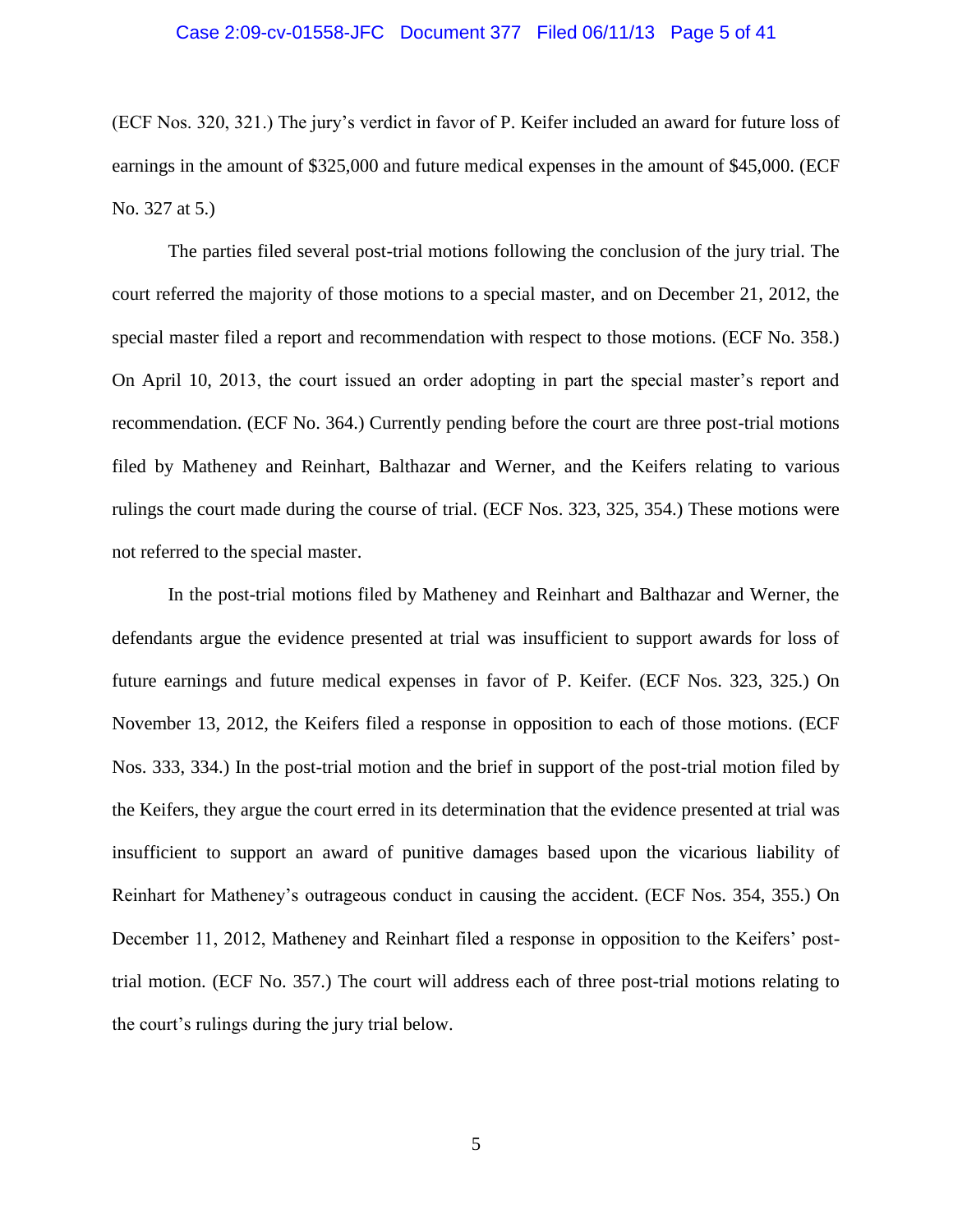# **II. Standards of Review**

Matheney, Reinhart, Balthazar, and Werner filed their post-trial motions pursuant to

Federal Rules of Civil Procedure 50(b), 59(e), and 60(b). The Keifers filed their post-trial motion

pursuant to Rule 59.

Rule 50(b) provides:

**(b) Renewing the Motion After Trial; Alternative Motion for a New Trial.** If the court does not grant a motion for judgment as a matter of law made under Rule 50(a), the court is considered to have submitted the action to the jury subject to the court's later deciding the legal questions raised by the motion. No later than 28 days after the entry of judgment--or if the motion addresses a jury issue not decided by a verdict, no later than 28 days after the jury was discharged--the movant may file a renewed motion for judgment as a matter of law and may include an alternative or joint request for a new trial under Rule 59. In ruling on the renewed motion, the court may:

(1) allow judgment on the verdict, if the jury returned a verdict;

- (2) order a new trial; or
- (3) direct the entry of judgment as a matter of law.

FED. R. CIV. P. 50(b). Under Rule 50(b), the court must determine "whether 'viewing the evidence in the light most favorable to the nonmovant and giving it the advantage of every fair and reasonable inference, there is insufficient evidence from which a jury reasonably could find liability.'" Eshelman v. Agere Sys., Inc., 554 F.3d 426, 433 (3d Cir. 2009) (quoting Lightning Lube, Inc. v. Witco Corp., 4 F.3d 1153, 1166 (3d Cir. 1993)). "Although judgment as a matter of law should be granted sparingly, [the court shall] grant it where 'the record is critically deficient of the minimum quantum of evidence' in support of the verdict." Eshelman, 554 F.3d at 433 (quoting Gomez v. Allegheny Health Servs., Inc., 71 F.3d 1079, 1083 (3d Cir. 1995)). The Third Circuit Court of Appeals has instructed that "[i]n performing this narrow inquiry, [the court] must refrain from weighing the evidence, determining the credibility of witnesses, or substituting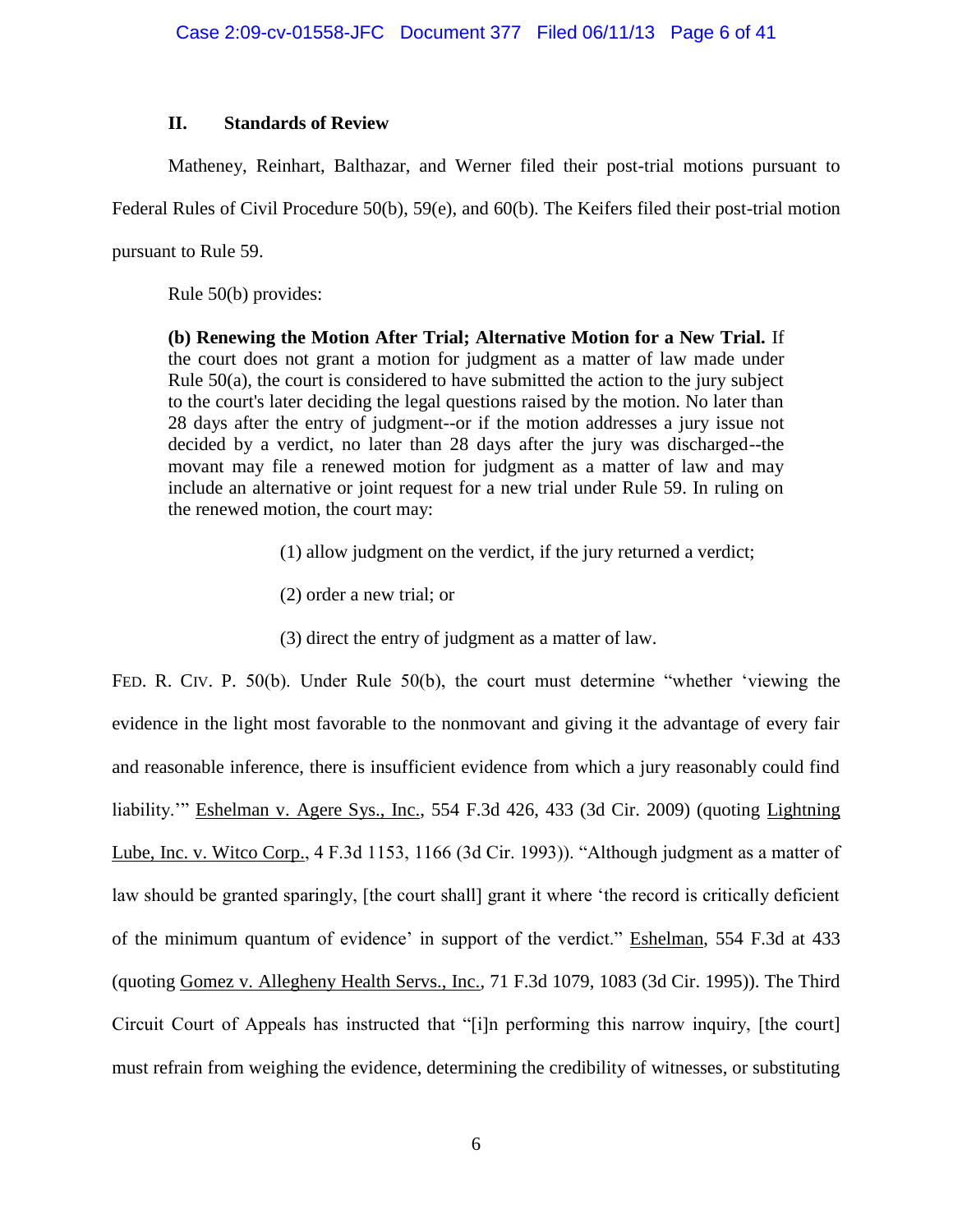### Case 2:09-cv-01558-JFC Document 377 Filed 06/11/13 Page 7 of 41

[its] own version of the facts for that of the jury." Eshelman, 554 F.3d at 433 (quoting Marra v. Phila. House. Auth., 497 F.3d 283, 300 (3d Cir. 2007)).

In the alternative to their motions filed pursuant to Rule 50(b), Matheney, Reinhart, Balthazar, and Werner seek judgment notwithstanding the verdict pursuant to Rule 59(e). The Keifers generally assert their post-trial motion under Rule 59(a). Rule 59 "addresses motions for a new trial under 59(a) or to alter or amend a judgment under 59(e)." Graboff v. Colleran Firm, Civ. No. 10-17-10, 2013 WL 1286662, at \*14 (E.D. Pa. Mar. 28, 2013). Rule 59(a) provides:

#### **(a) In General.**

- **(1) Grounds for New Trial.** The court may, on motion, grant a new trial on all or some of the issues--and to any party--as follows:
	- **(A)** after a jury trial, for any reason for which a new trial has heretofore been granted in an action at law in federal court; or
	- **(B)** after a nonjury trial, for any reason for which a rehearing has heretofore been granted in a suit in equity in federal court.

FED. R. CIV. P. 59(a). "A new trial may be granted 'when the verdict is contrary to the great weight of the evidence; that is where a miscarriage of justice would result if the verdict were to stand' or when the court believes the verdict results from jury confusion." Brown v. Nutrition Mgmt. Servs. Co., 370 F. App'x 267, 268-70 (3d Cir. 2010) (quoting Pryer v. C.O. 3 Slavic, 251 F.3d 448, 453 (3d Cir. 2001)).

With respect to the motions filed pursuant to Rule 59(e) by Matheney and Reinhart and

Balthazar and Werner, that rule provides:

**(e) Motion to Alter or Amend a Judgment.** A motion to alter or amend a judgment must be filed no later than 28 days after the entry of the judgment.

FED. R. CIV. P. 59(e). A motion to alter or amend a judgment, also known as a motion for reconsideration, filed under this rule is ordinarily granted only (1) if there is "an intervening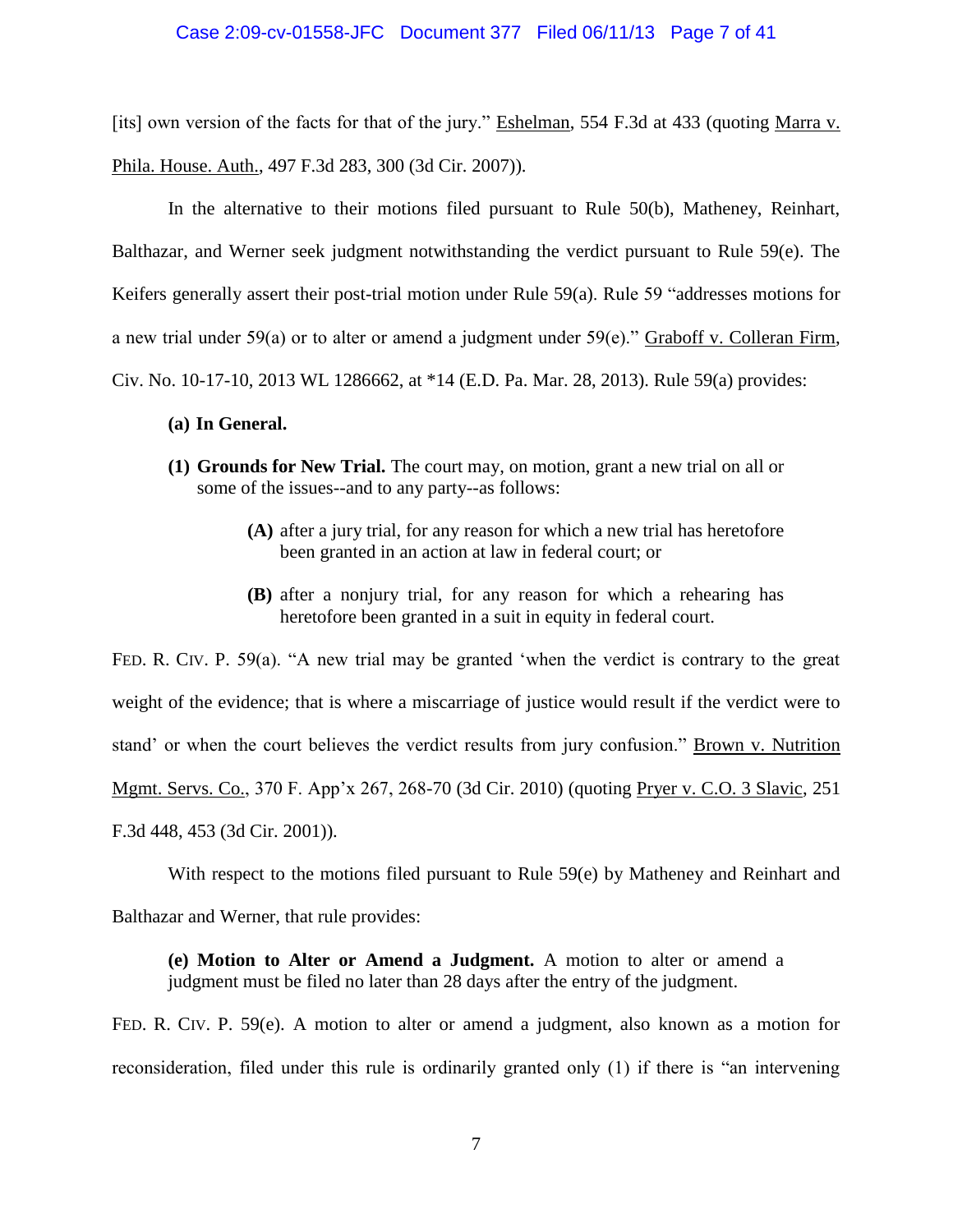# Case 2:09-cv-01558-JFC Document 377 Filed 06/11/13 Page 8 of 41

change in the controlling law," (2) it involves the presentation of "new evidence" that was not available at the time of the ruling in question, or (3) to address the "need to correct a clear error of law or fact or to prevent manifest injustice." Max's Seafood Cafe v. Quinteros, 176 F.3d 669, 677 (3d Cir. 1999). Similar to motions filed pursuant to Rule 50(b), "'[b]ecause of the courts' interest in the finality of judgments, motions for reconsideration should be granted sparingly.'" Graboff, 2013 WL 1286662, at \*15 (quoting Tomasso v. Boeing Co., Civ. No. 03-4220, 2007 WL 2458557, at \*2 (E.D. Pa. Aug. 24, 2007)).

Matheney and Reinhart and Balthazar and Werner also assert Rule 60(b) as a basis for their post-trial motions. Rule 60(b) provides:

- **(b) Grounds for Relief from a Final Judgment, Order, or Proceeding.** On motion and just terms, the court may relieve a party or its legal representative from a final judgment, order, or proceeding for the following reasons:
	- **(1)** mistake, inadvertence, surprise, or excusable neglect;
	- **(2)** newly discovered evidence that, with reasonable diligence, could not have been discovered in time to move for a new trial under Rule 59(b);
	- **(3)** fraud (whether previously called intrinsic or extrinsic), misrepresentation, or misconduct by an opposing party;
	- **(4)** the judgment is void;
	- **(5)** the judgment has been satisfied, released or discharged; it is based on an earlier judgment that has been reversed or vacated; or applying it prospectively is no longer equitable; or
	- **(6)** any other reason that justifies relief.

FED. R. CIV. P. 60(b).

The general purpose of Rule 60(b) is "to strike a proper balance between the conflicting principles that litigation must be brought to an end and that justice must be done." Boughner v. Sec'y of Health, Educ. and Welfare, 572 F.2d 976, 977 (3d Cir.1978) (citation omitted). "[R]elief from a judgment under Rule 60(b) should be granted only in exceptional circumstances." Id. (citations omitted). Thus, a "Rule 60(b) motion may not be used as a substitute for appeal, and ...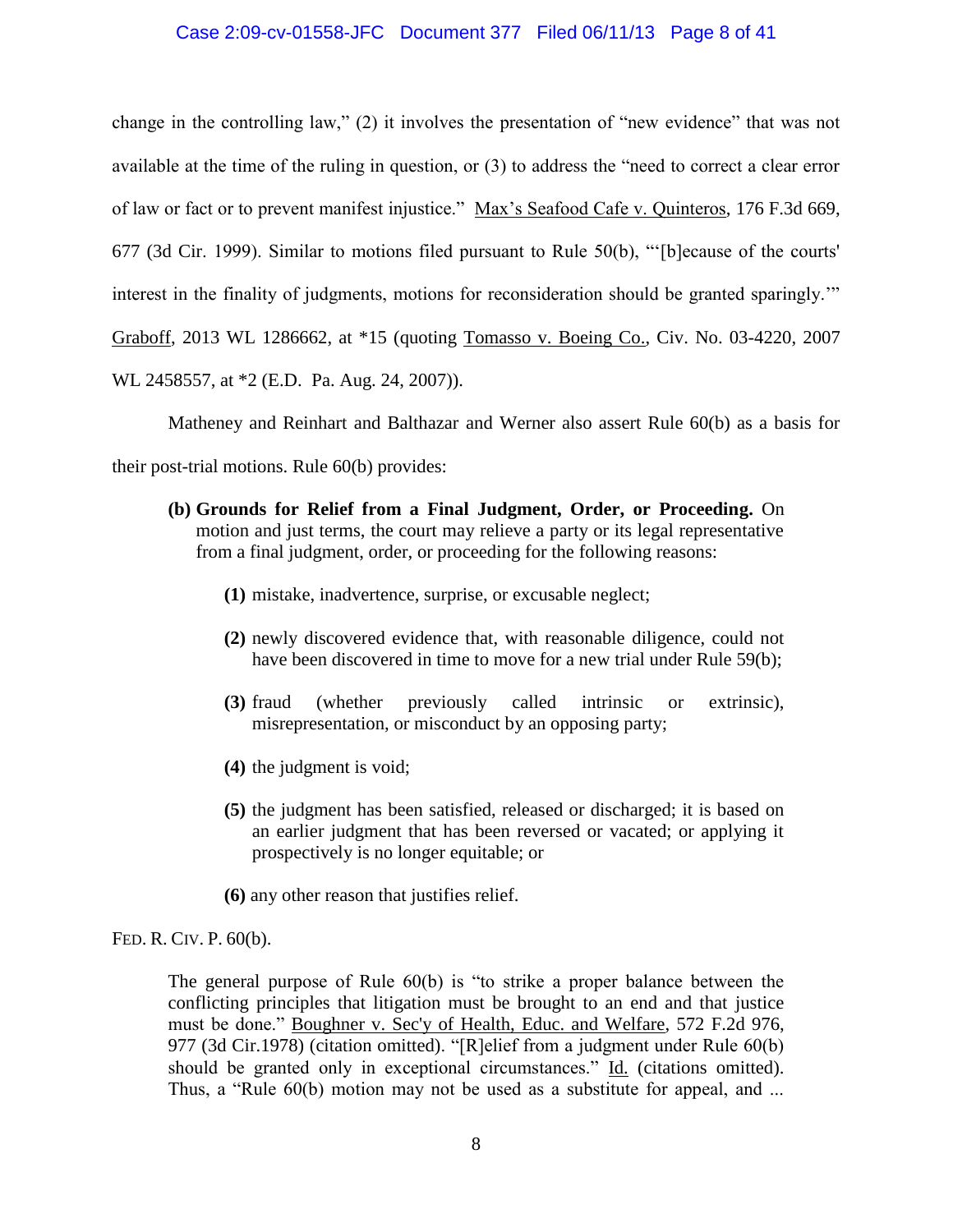legal error, without more, cannot justify granting a Rule 60(b) motion." Smith v. Evans, 853 F.2d 155, 158 (3d Cir.1988) (citations omitted).

United States v. Gagliardi, Civ. No. 10-480, 2011 WL 1362620, at \*1 (E.D. Pa. Apr. 6, 2011).

# **III. Discussion**

 $\overline{a}$ 

# **A. Loss of Future Earnings** (ECF Nos. 323, 325)

The Pennsylvania Supreme Court has held that "[l]oss of future earnings, if proven, is properly included in a damage award." Helpin v. Trustees of Univ. of Pa., 10 A.3d 267, 270 (Pa. 2010). "In practice, estimation of future earnings has been neither straightforward or without controversy."<sup>2</sup> Id.

Although the plaintiff bears the burden of proving damages by a preponderance of the evidence, he is required only to provide the jury with a reasonable amount of information so as to enable the jury fairly to estimate damages without engaging in speculation. Damages need not be proved with mathematical certainty.

Bolus v. United Penn Bank, 525 A.2d 1215, 1225-26 (Pa. Super. Ct. 1987). "The law does not permit a damages award to be based on mere guesswork or speculation, but rather requires a reasonable basis to support such an award." Id. (citing Kaczkowski v. Bolubasz, 421 A.2d 1027, 1030 (Pa. 2010)). "[L]ost earning capacity involves the question, 'Has the economic horizon of the disabled person been shortened because of the injuries sustained as a result of the tortfeasor's negligence?'" Ruzzi v. Butler Petroleum Co., 588 A.2d 1, 6-7 (Pa. 1991) (quoting Bochar v. J.B. Martin Motors, Inc., 97 A.2d 813, 815 (Pa. 1953)). "The consideration of loss of earning

 $2 \text{ In } \underline{\text{Shaw v.} \underline{\text{Sutliff}}}$ , the court described the competing interests at stake with respect to the fashioning of an award for loss of future earnings:

To require plaintiff to prove scientifically what his loss of earning power would be would result in a grave injustice to his claim, as such a determination is presently impossible. Fairness to the defendant dictates, however, that the plaintiff prove his injury and offer some evidence to substantiate any possible adverse effect upon his economic horizon.

Shaw v. Sutliff, 8 Phila. Co. Rptr. 379, 393 (Pa. Com. Pl. 1982).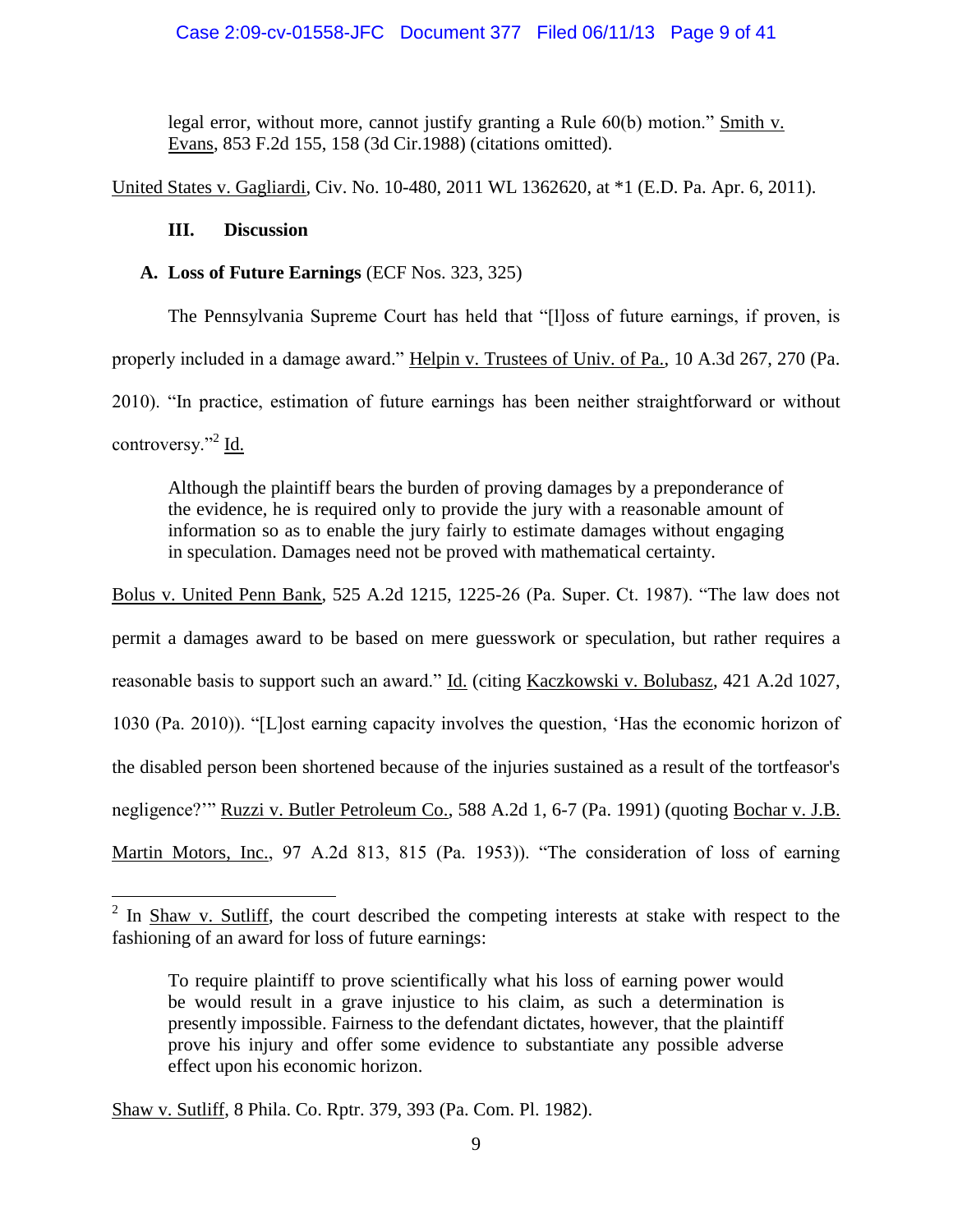#### Case 2:09-cv-01558-JFC Document 377 Filed 06/11/13 Page 10 of 41

capacity is not solely the comparative amount of money earned before or after an injury. The true test is whether or not there is a loss of earning power, and of ability to earn money[.]" Mazi v. McAnlis, 74 A.2d 108, 112 (Pa. 1950).

"It is settled Pennsylvania law that where there is evidence that a plaintiff has suffered disabling permanent injury, it is a jury question as to whether such injury will 'shorten' his 'economic horizon' and thereby result in a future loss of earning power." Frankel v. Todd, 393 F.2d 435, 438 (3d Cir. 1968). "Loss of earning capacity refers to the disadvantage a plaintiff suffers in competing with uninjured persons in the employment market." Heckman v. Fed. Press Co., 587 F.2d 612, 618 (3d Cir. 1978). The court discerns from the case law that there are three factors to be considered in determining whether sufficient evidence was presented to instruct a jury about whether to award damages for future lost wages. The court must determine whether the evidence provided the jury a reasonable basis to find (1) the existence of a permanent or ongoing injury caused by the defendant; (2) the injury's effect on the plaintiff's earning capacity;<sup>3</sup> and (3) the amount of earnings lost due to the injury. <u>See Gary v. Mankamyer</u>, 403

 $\overline{a}$ 

 $3$  Where it is obvious that an injury impairs a plaintiff's earning capacity, the plaintiff is not required to introduce specific evidence of the injury's impact on his or her employment prospects. Evidence of the extent of the injury and nature of the plaintiff's occupation will suffice. The fact-finder may rely on its common sense and experience to find the plaintiff's injury impairs his or her future earning capacity. See, e.g., Carminati v. Phila., 176 A.2d 440, 443 (Pa. 1962) ("A girl with double vision who must hold her head at a bizarre tilt will have serious difficulty in getting through the barriers which surround most good jobs…. it does not require much reflection or study to conclude that the doors of offices, banks, stores, and factories will probably be closed to Jean for any work which requires the precisional use of her eyes."); Harding v. Consol. Rail Corp., 620 A.2d 1185, 1194 (Pa. Super. Ct. 1993) (Evidence that plaintiff, a trainman, "suffered a total amputation of his left foot and a partial amputation of his right foot as a result of the accident[,]" was "sufficient to submit the question of…lost economic horizons to the jury."). When it is not obvious that an injury will affect the plaintiff's earning capacity, he or she must present evidence demonstrating the injury's impact upon his or her ability to work. See, e.g., Kearns v. Clark, 493 A.2d 1358, 1365 (Pa. Super. Ct. 1985) (finding the evidence was insufficient to support an award of loss of future earnings where plaintiff "made no effort to prove that...[the] loss of a kidney would produce a future loss of earnings.").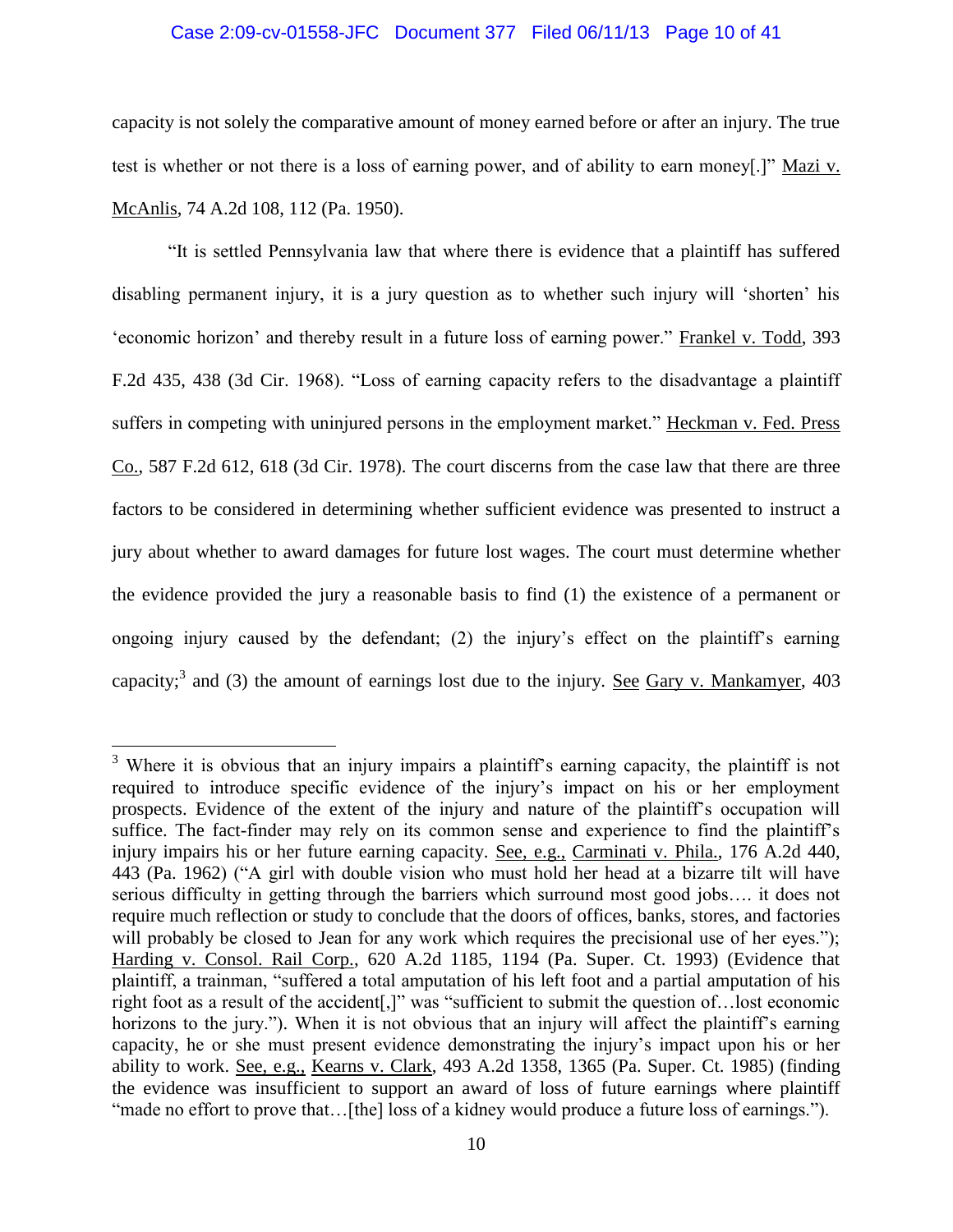#### Case 2:09-cv-01558-JFC Document 377 Filed 06/11/13 Page 11 of 41

A.2d 87, 89 (Pa. 1979); Serhan v. Besteder, 500 A.2d 130, 134-35 (Pa. Super. Ct. 1985); Kearns v. Clark, 493 A.2d 1358, 1364 (Pa. Super. Ct. 1985); Trach v. Thrift Drug, Inc., Civ. No. 1997- C-1535, 2004 WL 5209122 (Pa. Com. Pl. Lehigh Cnty. 2004); Frye v. Kanner, Civ. No. 2364, 1993 WL 1156104, at \*187 (Pa. Com. Pl. Phila. Cnty. 1993). The foregoing decisions illustrate the kind of evidence necessary to prove each of the factors to be considered with respect to lost future earnings.

With respect to the first factor, medical evidence is required to prove the permanency of plaintiff's injury. Messer v. Beighley, 187 A.2d 168, 170 (Pa. 1963) (finding insufficient evidence to establish permanency of injury where "plaintiff's only medical witness was never specifically asked, nor did he state that the injury was permanent; reference was only "to the condition as 'chronic' with resulting 'recurrent' episodes of pain"). Proving permanency of injury, however, "is not equivalent to a finding that earning power has been impaired." Carroll v. Pgh. Rys. Co., 187 A.2d 293, 295 (Pa. Super. Ct. 1962). With respect to the second factor, "[t]he 'plaintiff must establish that [her] economic horizon has been shortened.'" Kearns, 493 A.2d at 1364 (quoting O'Malley v. Peerless Petroleum, Inc., 423 A.2d 1251, 1255 (Pa. Super. Ct. 1980)). "There must be some evidence from which a jury can reasonably infer that earning power will probably be reduced or limited in the future." Kearns, 493 A.2d at 1364. Unlike proving the existence of a permanent injury, expert testimony is not required to prove loss of earning capacity; the plaintiff's testimony may be sufficient. Gary, 403 A.2d at 90 (citing Goodhart v. Pa. RR Co., 35 A. 191 (1896)).

With respect to the third factor – the amount of earnings lost due to the injury – "[i]f a plaintiff proves that his or her ability to perform the duties of employment has been impaired, a jury can award damages for loss of future earning power even though the loss has not been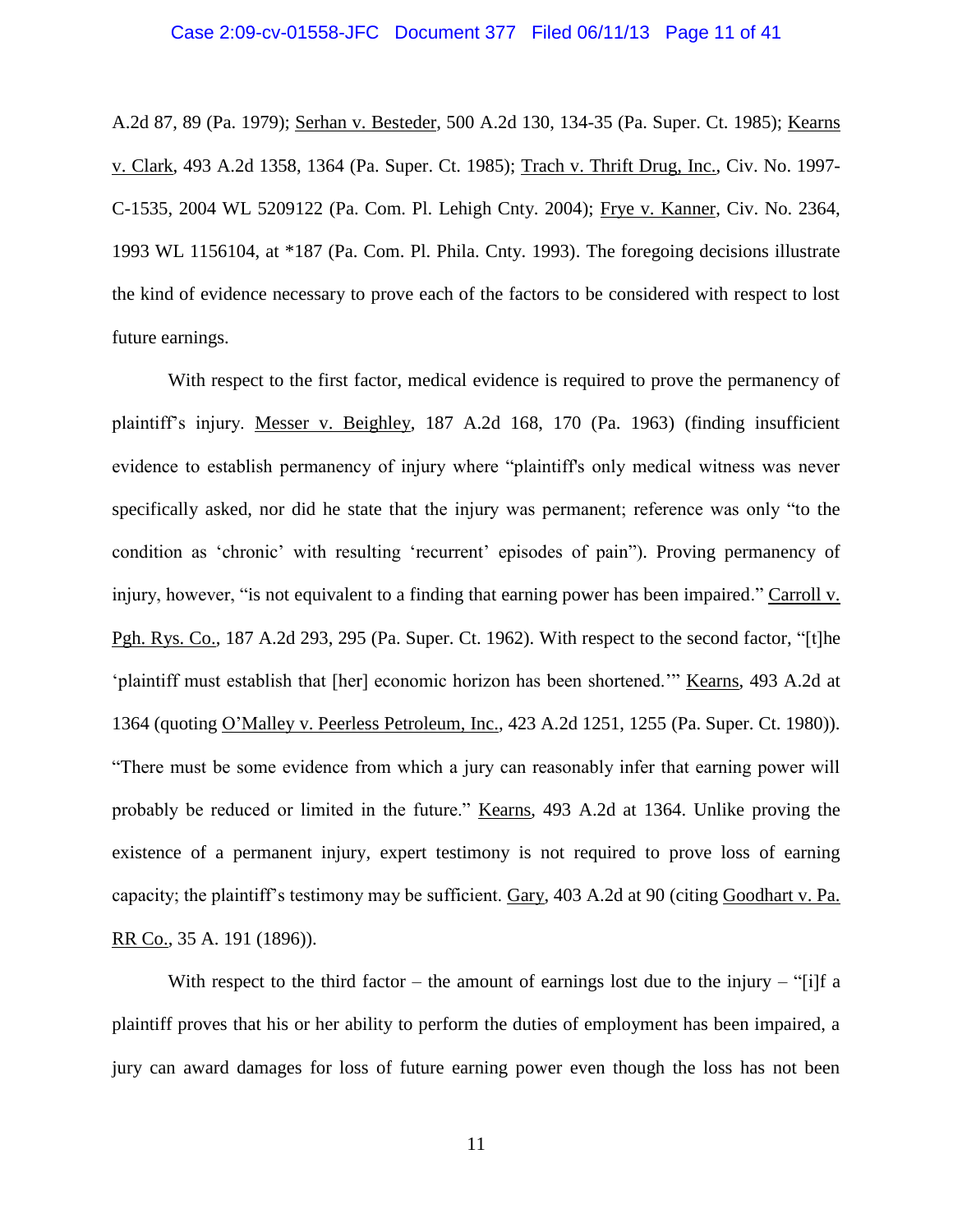## Case 2:09-cv-01558-JFC Document 377 Filed 06/11/13 Page 12 of 41

translated by evidence into a precise monetary figure." Kearns, 493 A.2d at 1364. It is sufficient for a plaintiff to provide information to enable the jury "'to estimate damages without engaging in speculation.'" Detterline v. D'Ambrosio's Dodge, Inc., 763 A.2d 935, 941 (Pa. Super. Ct. 2000) (quoting Cohen v. Albert Einstein Med. Ctr., 592 A.2d 720, 729 (Pa. Super. Ct. 1991)). In Detterline, for example, the court found that a wife's testimony with respect to her deceased husband's "education, employment history, relationship with his family, and salary of eight dollars per hour" along with the trial judge's instruction that the husband "could have been expected to live 46.4 more years" was sufficient to support an award for loss of future earnings.

Detterline, 763 A.2d at 941.

A plaintiff's recovery for loss of future earnings is not thwarted by the plaintiff returning to work and earning the same amount or even more money than he or she did prior to the defendant's tortious conduct that caused him or her injury. Bochar v. J.B. Martin Motors, Inc., 97

A.2d 813, 815 (Pa. 1953). In Bochar, the Pennsylvania Supreme Court held:

A tort feasor is not entitled to a reduction in his financial responsibility because, through fortuitous circumstances or unusual application on the part of the injured person, his wages following the accident are as high or even higher than they were prior to the accident. Parity of wages may show lack of impairment of earning power if it confirms other physical data that the injured person has completely recovered from his injuries. Standing alone, however, parity of wages is inconclusive. The office worker who loses a leg has obviously had his earning ability impaired even though he can still sit at a desk and punch a comptometer as vigorously as before. It is not the status of the immediate present which determines capacity for remunerative employment. Where permanent injury is involved, the whole span of life must be considered. Has the economic horizon of the disabled person been shortened because of the injuries sustained as the result of the tort feasor's negligence? That is the test. And it is no answer to that test to say that there are just as many dollars in the patient's pay envelope now as prior to his accident. The normal status of a healthy person is to progress, and to the extent that his progress has been curtailed, he has suffered a loss which is properly computable in damages.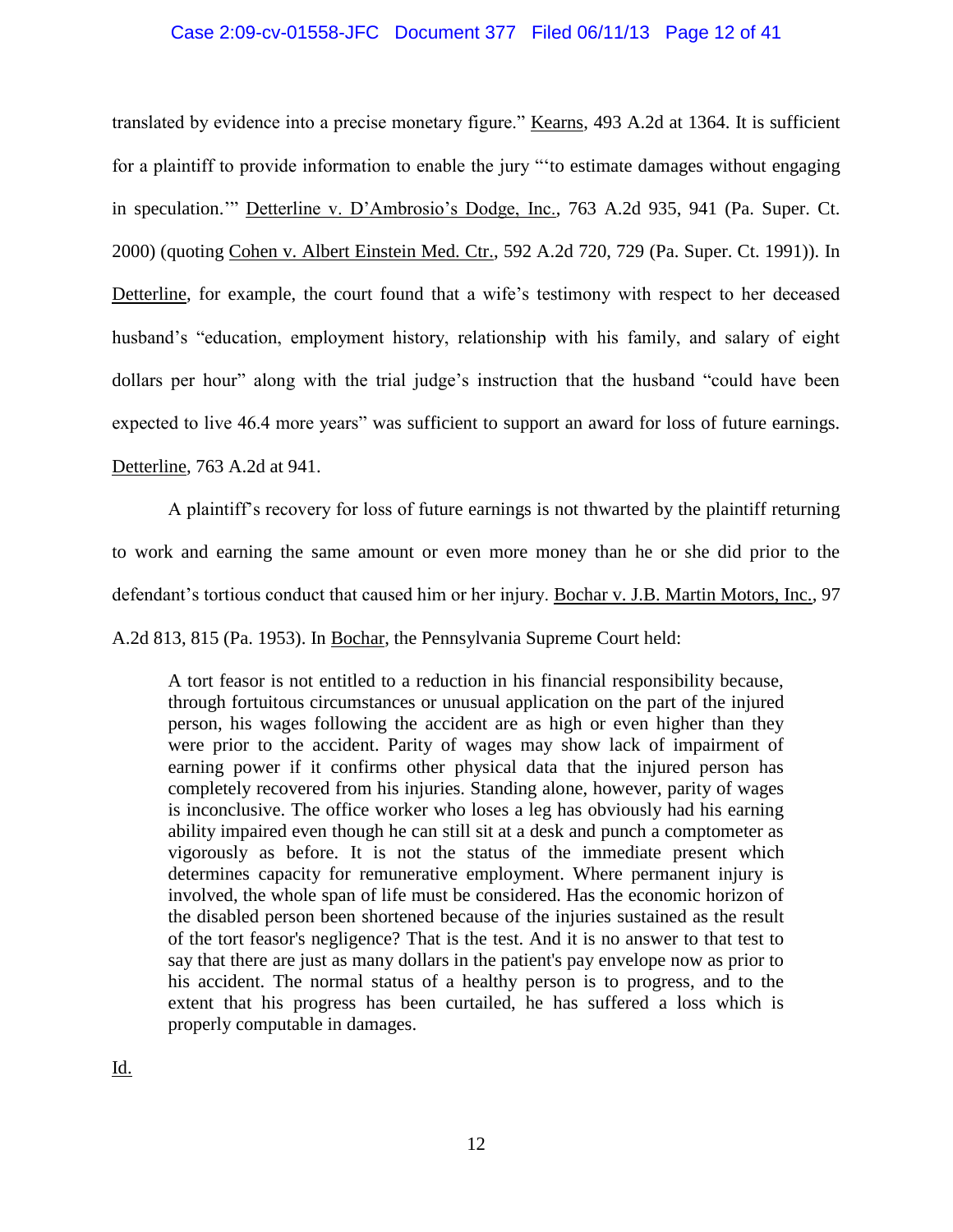# Case 2:09-cv-01558-JFC Document 377 Filed 06/11/13 Page 13 of 41

In their post-trial motion with respect to loss of future earnings, Balthazar and Werner

argue:

[T]he record in this case is devoid of any evidence that Mr. Keifer was disabled in any way from working at any point subsequent to his return to full duty, full time work as a commercial truck driver in October 2008 or would be disabled at any time thereafter.

(ECF No. 323 ¶ 4.) According to Balthazar and Werner, P. Keifer failed to provide the jury a reasonable basis to award him lost future earnings because he did not present expert medical testimony to establish that his injuries precluded him from performing some function of his job when he returned to work following the April 23, 2008 accident or that they would preclude him from performing his job in the future. (Id. ¶ 10.) Similarly, Matheney and Reinhart argue P. Keifer failed to present evidence sufficient to provide the jury a reasonable basis to award lost future earnings because

[n]ot only is there no medical expert testimony demonstrating that Mr. Keifer was disabled and would continue to be in the future, the Keifer Plaintiffs, themselves failed to prove that Mr. Keifer sustained lost future earnings because he was able to continue working as a tractor-trailer driver rendering his decision to retire purely voluntary.

(ECF No. 326 at 11.) The arguments made by these defendants are not supported by law and disregard the evidence presented at trial.

As discussed above, to support an award for lost future earnings, the court should consider whether the plaintiff presented evidence with respect to (1) the existence of a permanent or ongoing injury caused by the defendant; (2) the injury's effect on the plaintiff's earning capacity; and (3) the amount of earnings lost due to the injury. Defendants' argument implies expert testimony is required to prove the first two elements, i.e., the injury exists *and* that it affects plaintiff's earning capacity. This argument is not supported by law. Although expert medical testimony *is* required to prove the first element – the plaintiff sustained an injury that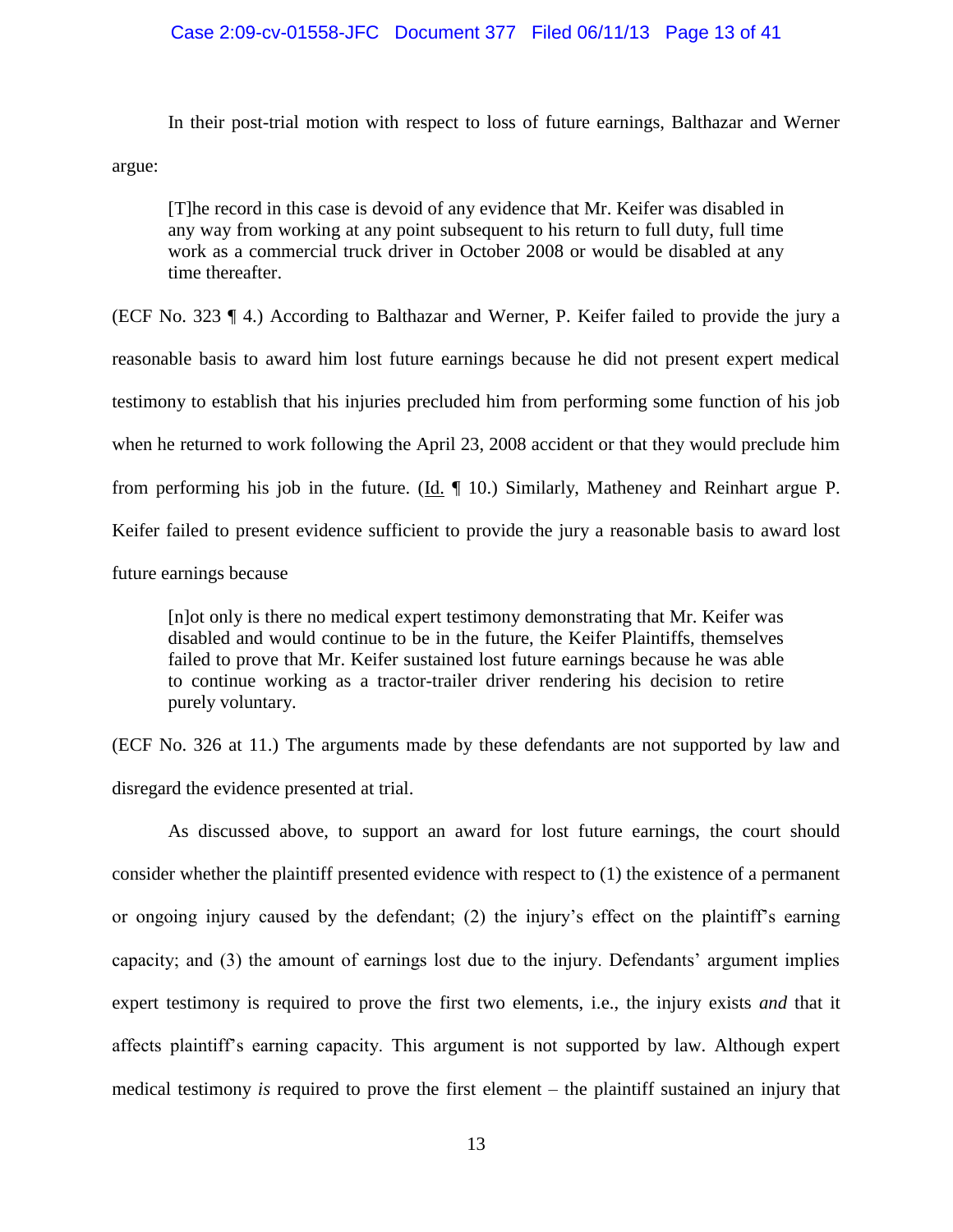# Case 2:09-cv-01558-JFC Document 377 Filed 06/11/13 Page 14 of 41

will persist into the future, expert testimony is *not* required to prove the second element – loss of earning capacity due to that injury. Here, P. Keifer presented evidence sufficient to provide the jury a reasonable basis to conclude that his economic horizons were limited due to the injury sustained as a result of the defendants' negligence.

# **1. Permanent injury**

With respect to the first factor – proving a permanent injury – P. Keifer presented the testimony of Raymond Drapkin ("Drapkin"), an orthopedic surgeon. (ECF No. 376-2 at 4.) Drapkin testified that he examined P. Keifer on three occasions: July 31, 2009, July 15, 2010, and June 15, 2012. (Id. at 5.) Drapkin testified:

- Among other injuries sustained as a result of the April 23, 2008 accident, P. Keifer suffered a displaced fracture of his femur, fracture around his knee, and fracture of his right wrist. (Id.)
- An x-ray of P. Keifer's right hip revealed that he has posttraumatic arthritis in his right hip as a result of the fracture of his right femur. (Id. at 8.)
- An x-ray of P. Keifer's right wrist "revealed a healed fracture of the distal radius with some narrowing at the wrist joint and shortening of the distal radius[,]" which is consistent with posttraumatic arthritis in his right wrist joint. (Id.)
- "Typically, posttraumatic arthritis will get worse with age and usually will occur sometime after the fracture." (ECF No. 376-2 at 8.)
- The arthritis in P. Keifer's right hip increased and his right leg was "slightly worse" from the July 15, 2010 examination to the June 15, 2012 examination. (Id. at 9.)
- P. Keifer's residuals are permanent (Id.)

Drapkin's testimony is sufficient to provide the jury a reasonable basis to conclude the residuals

of P. Keifer's injuries will persist into the future.

# **2. The injury's effect on the plaintiff's earning capacity**

With respect to the second factor – the injury's effect on the plaintiff's earning capacity –

P. Keifer's testimony established his injuries impaired his earning capacity. Following P.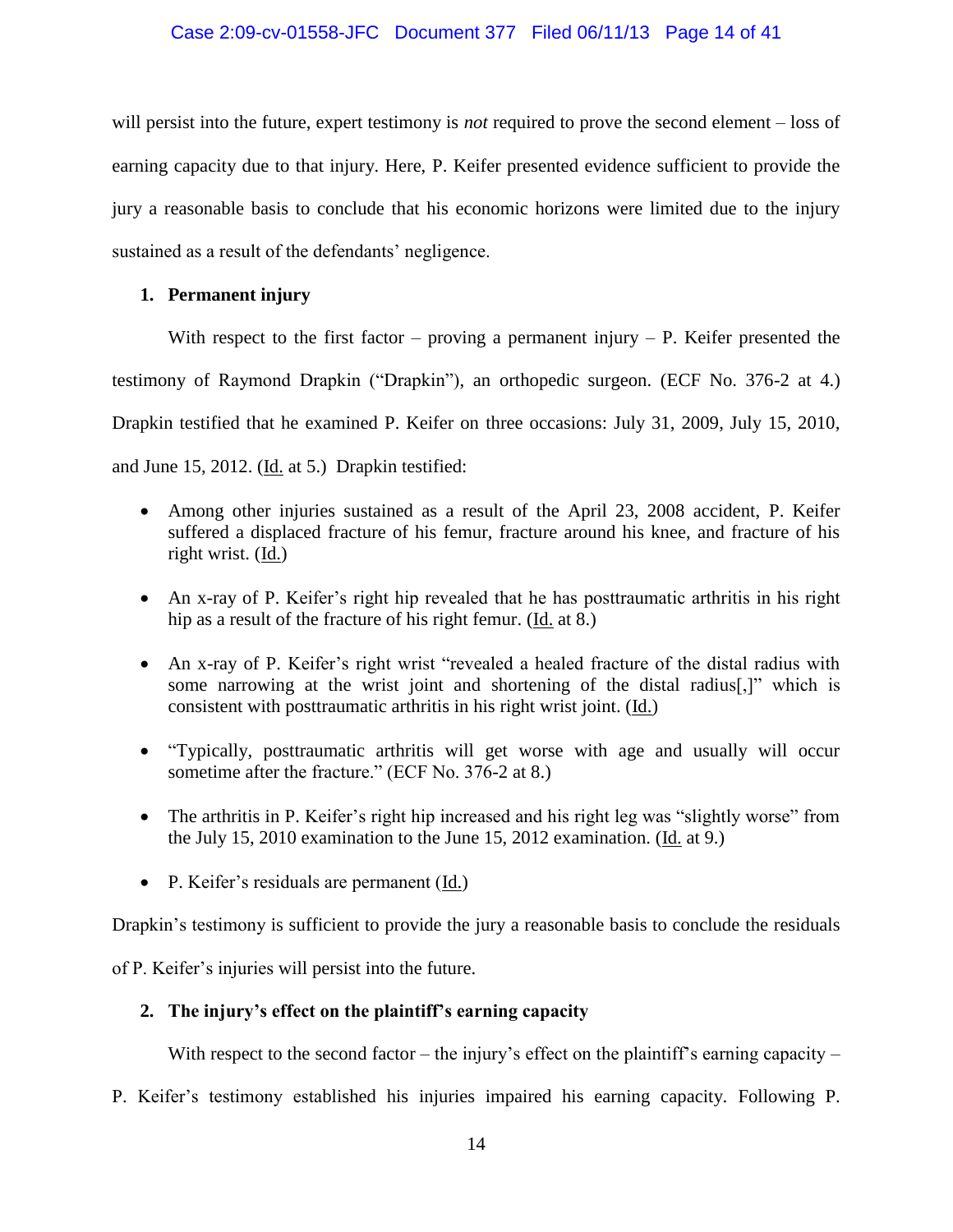#### Case 2:09-cv-01558-JFC Document 377 Filed 06/11/13 Page 15 of 41

Keifer's brain surgery on September 2, 2008, he wanted to return to work as a truck driver. (T.T. 10/15/12 (ECF No. 373) at 17.) He testified:

Well, I like my job. I wanted to get back to work and do what I was hired to do, you know. There was only a few of us in that terminal down there at that time, and I was part of the team, you know. I wasn't, I wasn't holding up my end, I didn't feel. So I figured I needed to get back to work.

(T.T. 10/17/12 (ECF No. 375) at 5.) P. Keifer passed the required physical examinations and received the necessary certification with respect to his commercial driver's license, and on October 26, 2008, he returned to work full-time as a tractor trailer driver. (T.T. 10/15/12 (ECF No. 373) at 17-18, 38.) His job entailed a two-hour drive to work, followed by a six and one-half to seven-hour drive in the tractor trailer. (Id. at 47.) He was required to be at work by 11:00 p.m., at which time he performed his pre-trip inspection. (Id. at 50.) He began his trip in the tractor trailer when "the load was ready." (Id.) Once he arrived at his destination, he turned in paperwork, and went to a motel until he was called back to work for the return trip. (Id.) He stayed at the motel to rest for at least as long as required by the Department of Transportation. (Id.) Following his rest, he would make the six and one-half to seven-hour drive back to his work location followed by a two-hour drive home. (Id. at 47-48.) If he began his return trip by 5 p.m., he would arrive at his home base by midnight, twenty-four hours after he arrived to work. (Id. at 50, 51.)

P. Keifer's job also consisted of "hooking the trailers." (Id. at 38.) He described "hooking the trailers" as follows:

Well, you would have to back the tractor in front of the trailer, get out of the truck, hook up the air lines and the electric lines, then back underneath the trailer, get out, wind up the landing gear, the dolly wheels, and do your pre-trip.

There's a crank on the side of the trailer connected to the, the dollies on the underneath of the trailer, and it's a cranking mechanism where you have to crank

…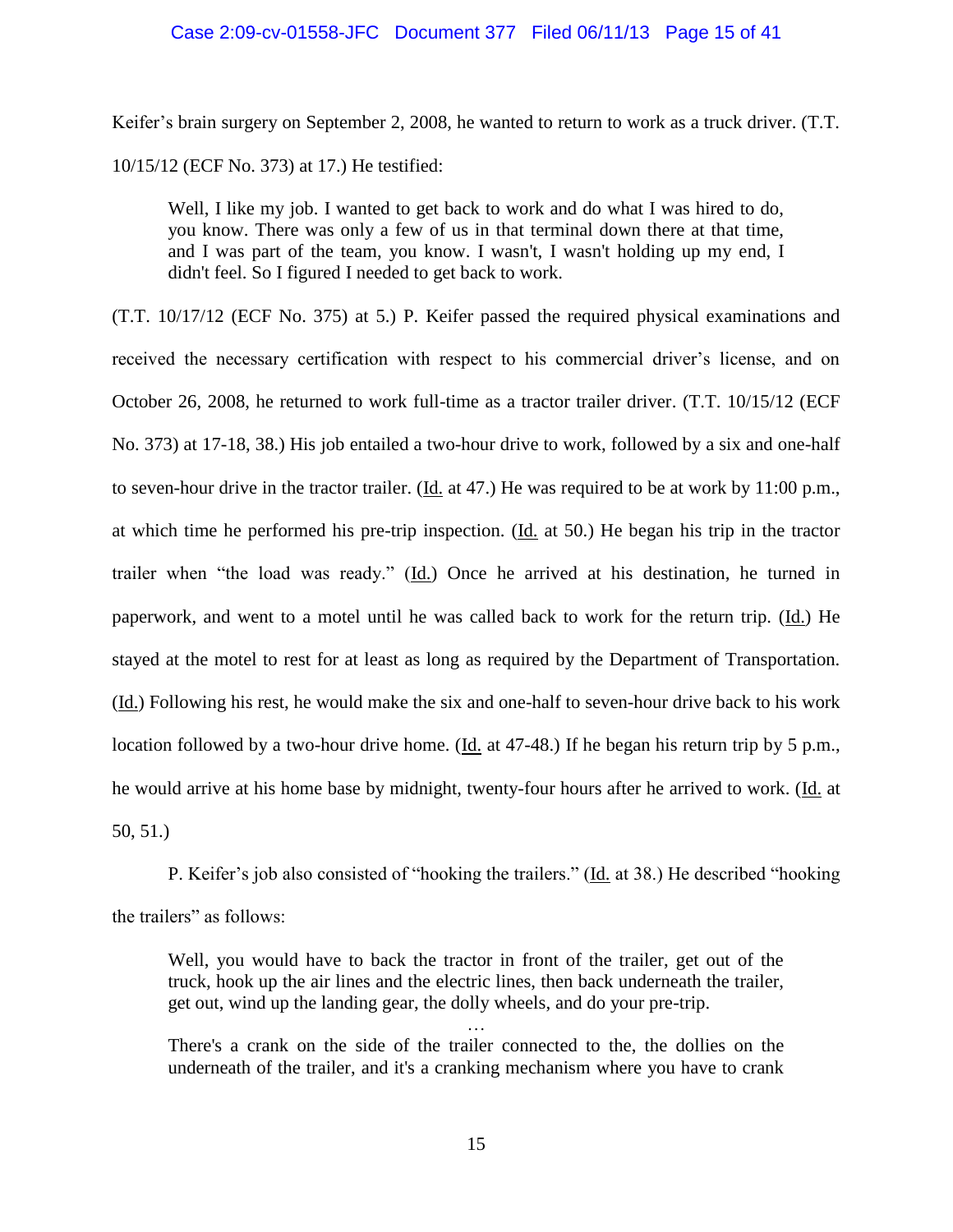# Case 2:09-cv-01558-JFC Document 377 Filed 06/11/13 Page 16 of 41

the dollies up so they don't drag the ground after you put the tractor underneath the trailer.

(Id. at 39.) P. Keifer performed the foregoing tasks throughout the four-year period that he worked following the accident. (Id. at 39, 48.) P. Keifer made three round-trips per week throughout this time. (Id. at 50, 49.)

When P. Keifer returned to work following the accident, "[he] was able to do the job. Not without some pain and some difficulty, but [he] was able to do [his] job as [he] was instructed to do. [He] did [his] duties." (Id. at 22-23.) With respect to any problems he encountered upon returning to work, P. Keifer testified:

I had to be careful how I stepped on my right leg. Instead of -- I'm right, righthanded. Instead of leading with my right foot, I led with my left foot when stepping up and down in the truck. I was very easy about putting any -- a lot of weight on the leg. I didn't want to re-injure it. And I had to be -- watch what I, how I grabbed a hold of my, my right wrist. It was still tender.

(T.T. 10/15/12 (ECF No. 373) at 23.) He used his right leg, in which he suffered a broken femur and has posttraumatic arthritis, for the accelerator and brake while driving the tractor trailer. (Id.) He used his right wrist, which was broken as a result of the accident and caused him posttraumatic arthritis, to shift gears in the tractor. (Id.) Following the accident, after a six and one half-hour day driving in the tractor trailer, P. Keifer testified that "[i]t was good to get out of the truck. It was a relief to get out of the truck. It, it was painful, and had to walk the pain out of your leg after, after being in a sitting position." (Id. at 24.) He commented:

Well, when I first went back, I thought, well, the problems I had with my leg, and the aches and pains when you get out of the truck and got to where you were going, that that would go away in time, and the feelings of anxiety when you're driving down the road, I thought that would dispense. But instead of going away, they got worse.

(T.T. 10/17/12 (ECF No. 375) at 5.) With respect to how his situation worsened, P. Keifer told the jury: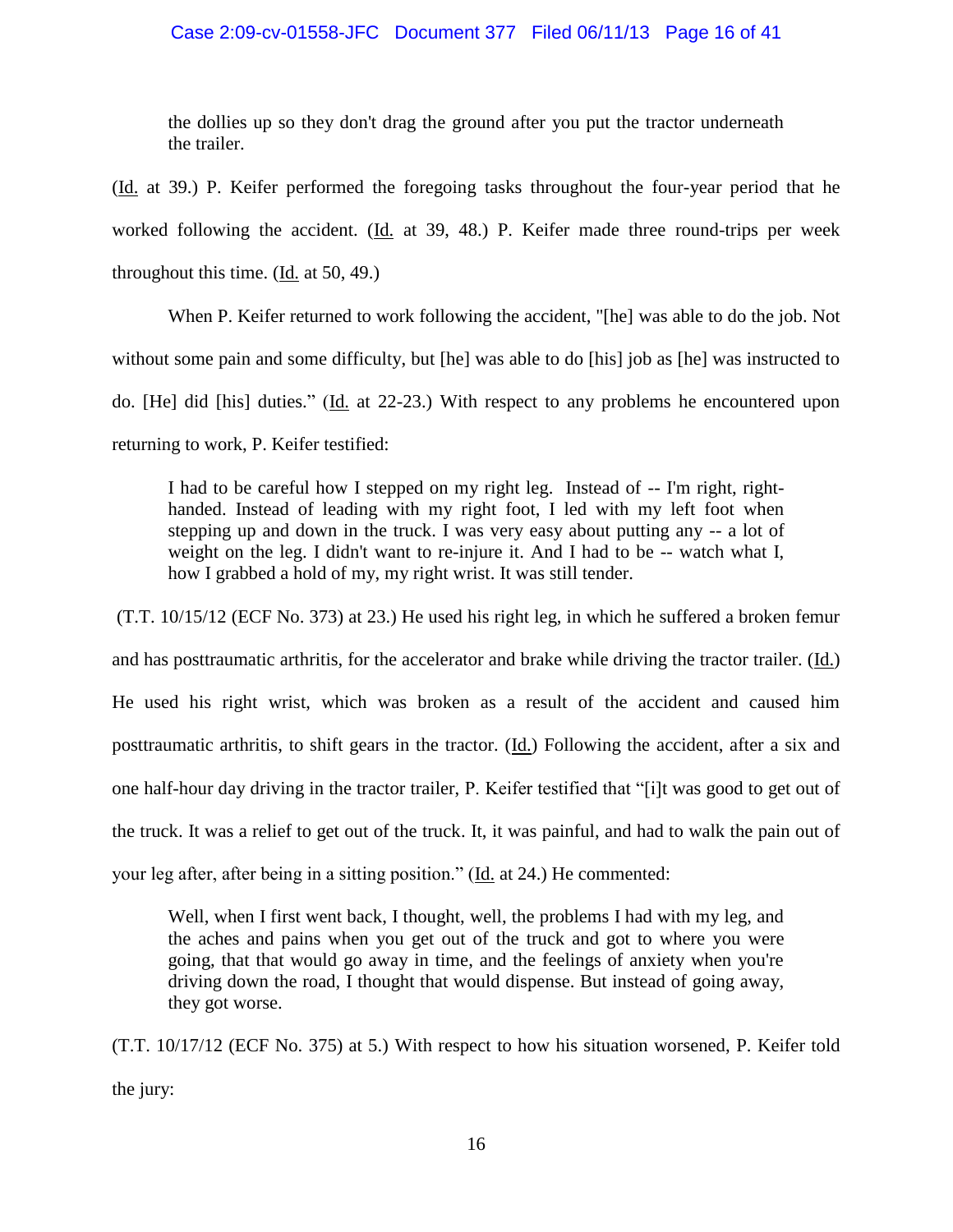Well, the pain, when you get out of the truck out there when you finished your trip, the only thing I could think about was resting, going to bed, getting out of that truck and getting away from it. And it continued to get worse. And there was an awful lot of stress involved. You know, you got a lot of responsibility when you're driving a truck. It's not like driving your car. You've got 80,000-pounds, and all that weight, you got a responsibility to the motoring public, you got responsibilities to your company and their customers. They want that freight delivered on time, and safe. And you have responsibilities to your family. And all that started to work on me. Maybe I wasn't the driver that I once thought I was. Maybe this accident had taken enough out of me. Maybe I better think about getting away. And I thought about it for a long time.

Well, it continued to build. The stress level increased. I kept thinking about what would happen if I got involved in another accident such as this, what would happen to that pin in my leg, would it go up now through my leg and cut my blood vessel, and I would have to lose a leg, or bleed to death. What if I had another brain bleed. All this talk out there about multiple head injuries. What if I get hit in the head again. I become mentally disabled, you know. That all led into it, you know, also.

…

(Id. at 6-7.)

P. Keifer described his ailments following the accident as follows: "Well, that pin in my leg, that break area, it's, it's painful. If I walk long distances on it -- well, not long distances. If I just walk on it, and if I get in rough terrain, I get -- my leg pains me, yes." (Id. at 24-25.) He told the jury that although his leg still hurts, it has not gotten worse over the past three or four years since he had treatment. (Id. at 42.) Doctors told him there is a possibility that he may need surgery to remove the nail out of his leg. (Id. at 42.) His right wrist "still bothers [him]." (T.T. 10/15/12 (ECF No. 373) at 26.) He described his limitations with respect to his wrist as follows:

I have to be careful what I pick up with my wrist, because I drop things. Just plainly, I don't have good control with my fingers. I just flat out drop things. And I have to watch what I pick up, and just have to watch what I do with my leg. It's, you know, if I overdo it, who knows what's going to happen, you know.

 $(Ld)$  P. Keifer told the jury that he has pains in his leg and wrist at the end of every day.<sup>4</sup> (*Id.* at

 4 P. Keifer has constant ringing in his left ear, also known as tinnitus. (T.T. 10/15/12 (ECF No.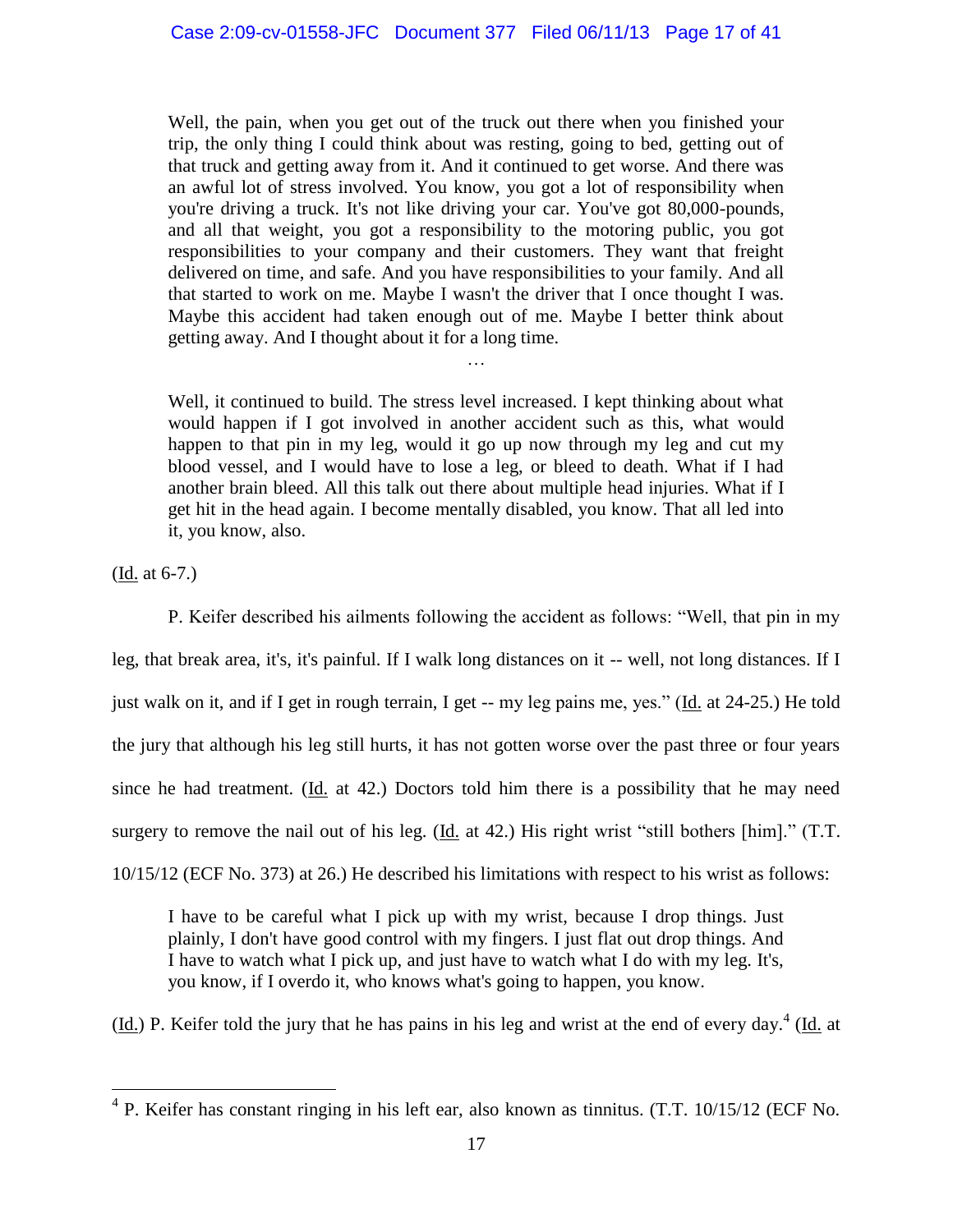## Case 2:09-cv-01558-JFC Document 377 Filed 06/11/13 Page 18 of 41

30.) This evidence is consistent with Drapkin's testimony that P. Keifer had posttraumatic arthritis in his hip and wrist.

P. Keifer testified that he retired from truck driving on August 1, 2012, four years after returning to work following the accident. (T.T. 9/28/12 (ECF No. 372) at 95.) He was sixty-five years old when he retired. (T.T. 10/15/12 (ECF No. 373) at 27-28.) P. Keifer's decision to stop working was a personal decision. (Id. at 82.) On redirect examination, his counsel questioned him about his decision to retire:

- Q. And I think when Mr. Pion asked you, you said you stopped working for personal reasons. You realized maybe you had to get out. What personal reasons was it that made you stop and had to get out?
- A. Well, from the time I went back after the accident, I wasn't -- didn't feel like I was 100 percent, that I could give a hundred percent to the company I worked for. And it was a very, very stressful thing. Driving became a stressful occupation, and –
- Q. In what way? What were your fears, or concerns, or stresses when you were driving after your accident?
- A. Well, I would overreact to -- well, not overreact, but I see something happening ahead of me, I would get tense, tighten up, and I don't know. Maybe overreact some, I guess.
- Q. Were you concerned for your safety and others?
- A. Yes.

 $\overline{a}$ 

- Q. Because you were a little jumpy?
- A. Yes, I was jumpy.

(T.T. 10/15/12 (ECF No. 373) at 92.) P. Keifer explained how he would "overreact:"

<sup>373) 26-27.)</sup> The ringing interferes with his ability to sleep. (Id. at 27.) His family doctor told him there was nothing he could do for the ringing. (Id. at 90.) No expert testimony was presented with respect to the cause of P. Keifer's tinnitus. For this reason, the court cannot consider the tinnitus as a basis to support an award for loss of future earnings.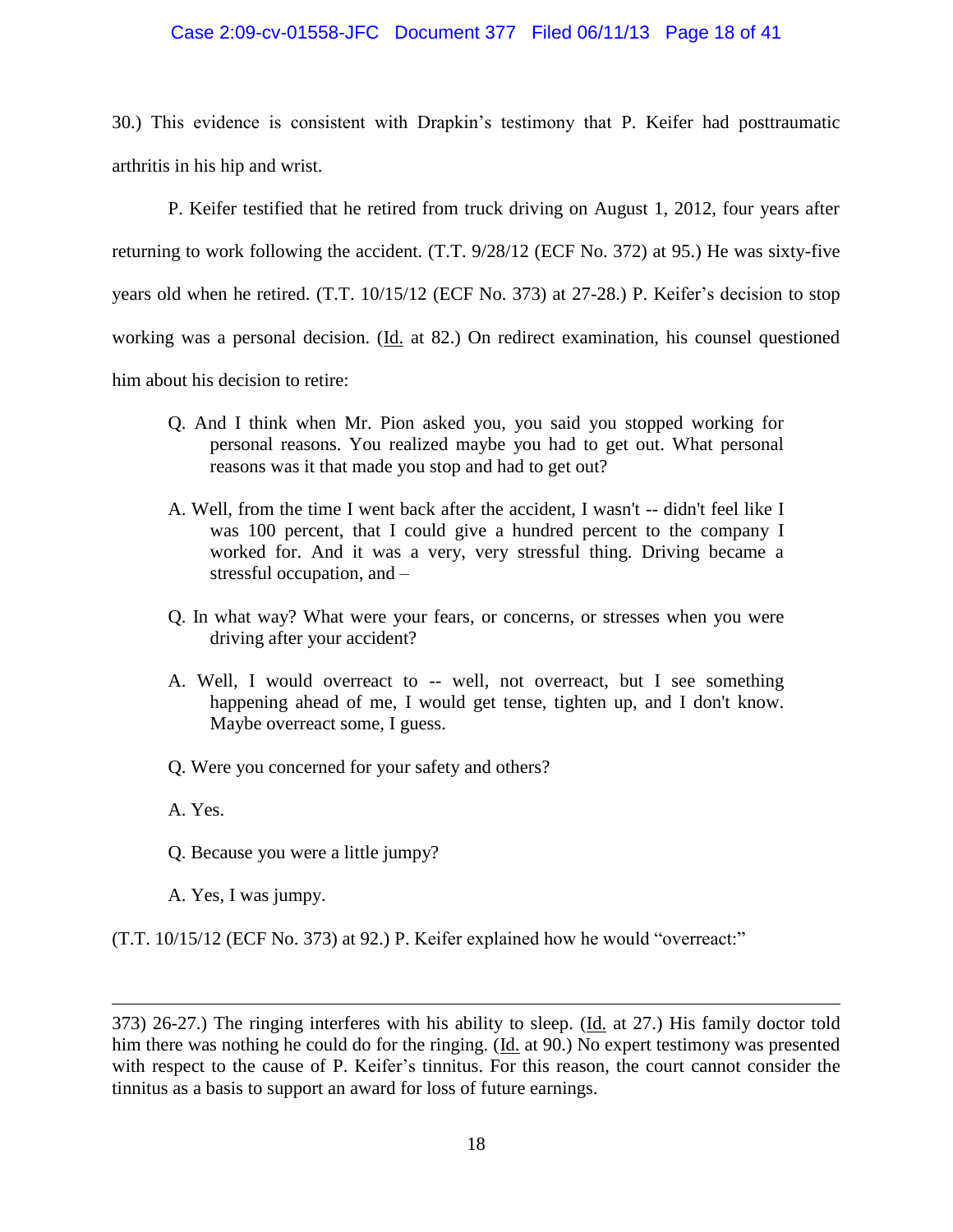Well, if I saw somebody pulling out in front of me, even though I was far enough back, I'd get very tense and slow down, you know, or move to the left, get out of the way. But it became a, you know, you would see them and you would, oh, what's going on here, you know.

(Id.) His injuries played a role in his decision to retire:

Well, well, yes, it all -- it fed into it, naturally. And well, I recently found out about my hip. I didn't even realize all that. So, all this coming together, that my injuries to my leg and my wrist, and the head injuries all compounded to me that maybe I ought to put this trucking aside and do what I can do.

(T.T. 10/17/12 (ECF No. 375) at 7-8.) Despite the difficulties, P. Keifer wanted to continue working, but "need[ed] to get out, needed to quit." (T.T. 10/15/12 (ECF No. 373) at 82-83.) He testified that "[he] had a good job. Paid good, had good benefits, and [he] thought maybe working along 'til 70, as long as [he] could pass [his] physical." (Id. at 91.) P. Keifer told the jury he is the sole support for the seven people living in his home, which his wife, their daughter, her two children, his son, his son's daughter, and himself. (Id. at 28.) His financial situation made his decision to retire difficult:

I mean, this was not an easy decision for me, because I've given up my benefits for my wife and I, and an income that we needed to raise all these grandkids around. Now I got to buy my insurance, and my Social Security doesn't really kick in yet. I haven't gotten it yet. I've applied and everything. And my pensions - are [sic] they have been frozen since, um, 2010, I think they froze them and stopped making contributions to them. So my income has taken quite a hit. So, this was not a light decision that I made. I just didn't feel like the quality of life was there, that with me driving, you would get out of the truck and you wanted to go to bed. So it seemed like all I was doing was working and sleeping, and that's not a very good way to live, you know.

(T.T. 10/17/12 (ECF No. 375) at 7-8.)

P. Keifer still likes to drive. (T.T. 10/15/12 (ECF No. 373) at 36.) He would like to still be back at work. (Id. at 93.) He explained: "There's a certain amount of relaxation in the truck. I mean, you know, you know, you get away from it all for a little bit." Id. He would make more money to support his family if he was still driving a tractor trailer. (Id.at 93-94.) P. Keifer told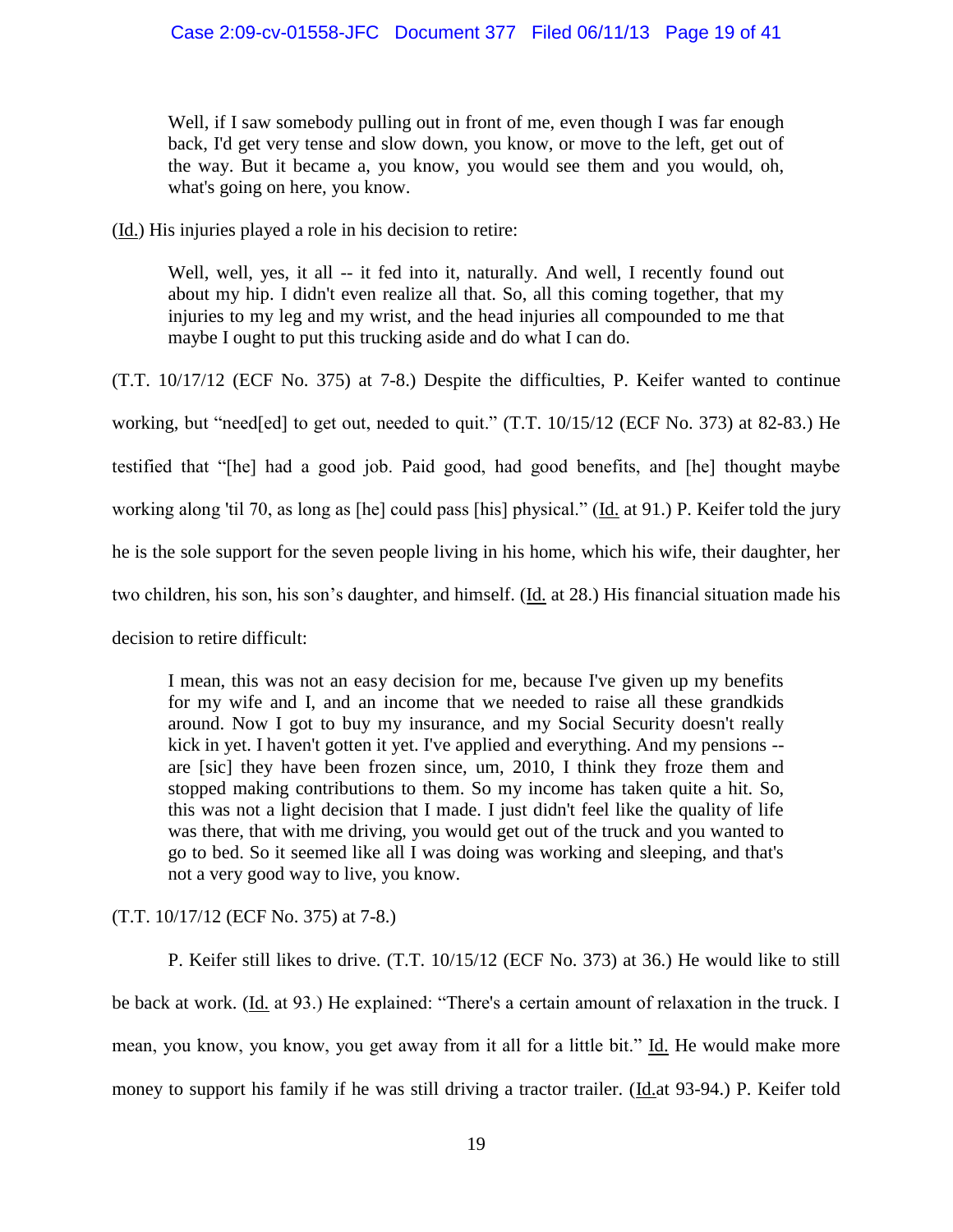#### Case 2:09-cv-01558-JFC Document 377 Filed 06/11/13 Page 20 of 41

the jury his employer did not have a mandatory retirement age and that he knew people who worked into their seventies, including his brother who is seventy years old. (Id. at 102.)

In light of Drapkin's testimony that the residual effects of P. Keifer's injuries were permanent and the posttraumatic arthritis in his right leg had worsened and P. Keifer's testimony with respect to the tasks he was required to perform as part of his job and how the pain in his right leg and right arm affected him, the jury had a reasonable basis to conclude the injuries sustained by P. Keifer as a result of the defendants' negligence shortened his economic horizon. Matheney and Reinhart argue, however, that P. Keifer "failed to prove that [he] sustained lost future earnings because he was able to continue working as a tractor-trailer driver rendering his decision to retire purely voluntary." (ECF No. 326 at 11.) Matheney and Reinhart cite Massman v. Philadelphia, 241 A.2d 921, 925 (Pa. 1968) (per curiam) in support of this argument. (ECF No. 326 at 11.)

In Massman, the plaintiff "suffered an intertrochanteric fracture of the right hip" when her "flat heel…caught in a piece of irregular, broken cement, causing her to fall" while walking in the courtyard of City Hall in Philadelphia, Pennsylvania. Massman, 241 A.2d at 922. Following a nonjury trial, the plaintiff was awarded \$16,000 in damages. Id. The plaintiff filed a "Motion for New Trial on the Ground of Inadequacy of the Verdict" arguing she suffered \$67,000 in loss of future earnings. Id. at 922, 925. The plaintiff arrived at this figure "by taking the total wages [she] would have earned had she worked until her mandatory retirement age of seventy, and discounting that figure by six percent." Id. The court rejected this figure finding the "[p]laintiff is not entitled to compensation merely because she retired prior to the mandatory requirement age." Id. The court explained:

It is plaintiff's burden to prove that the accident so impaired her ability to work that retirement was a necessary result of the accident.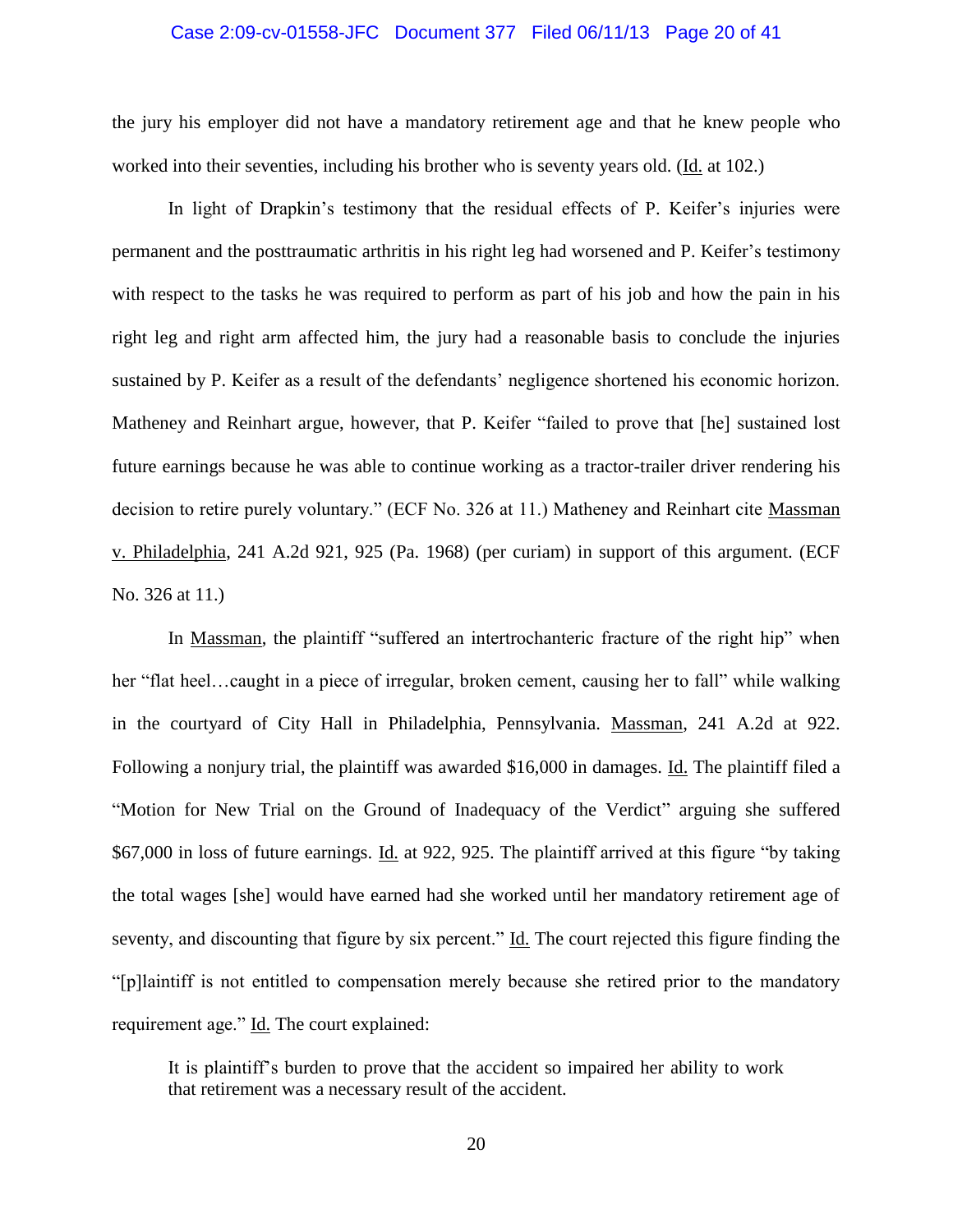… Plaintiff testified that as a result of the accident, she had difficulty walking and standing up and sitting down, and that she was always afraid of falling. However, her status as a payroll supervisor did not require physical movement. Hers was a desk job; whatever physical activity she might desire to undertake could have been adequately performed by any of the twenty employees directly under her supervision. During the almost three months that she returned to work following the accident, there were no complaints about her work, and plaintiff failed to show that her performance was in any way inadequate.

Id. The court relied upon plaintiff's financial solvency to conclude her retirement was not caused

by the defendant's negligence, noting:

We deem it significant that plaintiff was sixty-one years old when she returned to work, and had spent forty-three years working for John Wanamaker's. Furthermore, by April of 1962, plaintiff was irrevocably entitled to a pension of \$161.00 per month plus Social Security, and was unmarried. In view of the financial ease with which plaintiff could retire, her record of forty-three years of work, and her failure to show a diminution in her level of performance on the job, we conclude that plaintiff's retirement was not necessitated by her injuries but was the result of the inconvenience of continuing in a job which, perhaps due to her injuries, was no longer as enjoyable as before.

Id. Matheny and Reinhart argue that similar to the evidence in Massman, the evidence in this case shows P. Keifer retired voluntarily out of convenience. (ECF No. 326 at 13.) They argue "[n]o expert testified that Mr. Keifer sustained a permanent disability or had to retire due to his injuries and no witness has testified that Mr. Keifer was unable to perform his essential job functions as a tractor-trailer driver." (Id.)

Matheney and Reinhart overstate the law with respect to what a plaintiff must show to support a claim for loss of future earnings and Massman is distinguishable from this case. First, as discussed above, expert testimony is not required to prove the injury sustained shortened the plaintiff's economic horizons. P. Keifer testified he used his right leg and right wrist, both of which cause him pain and have posttraumatic arthritis, to drive his tractor trailer for up to fourteen hours in a twenty-four hour period. He told the jury that he was in pain while sitting in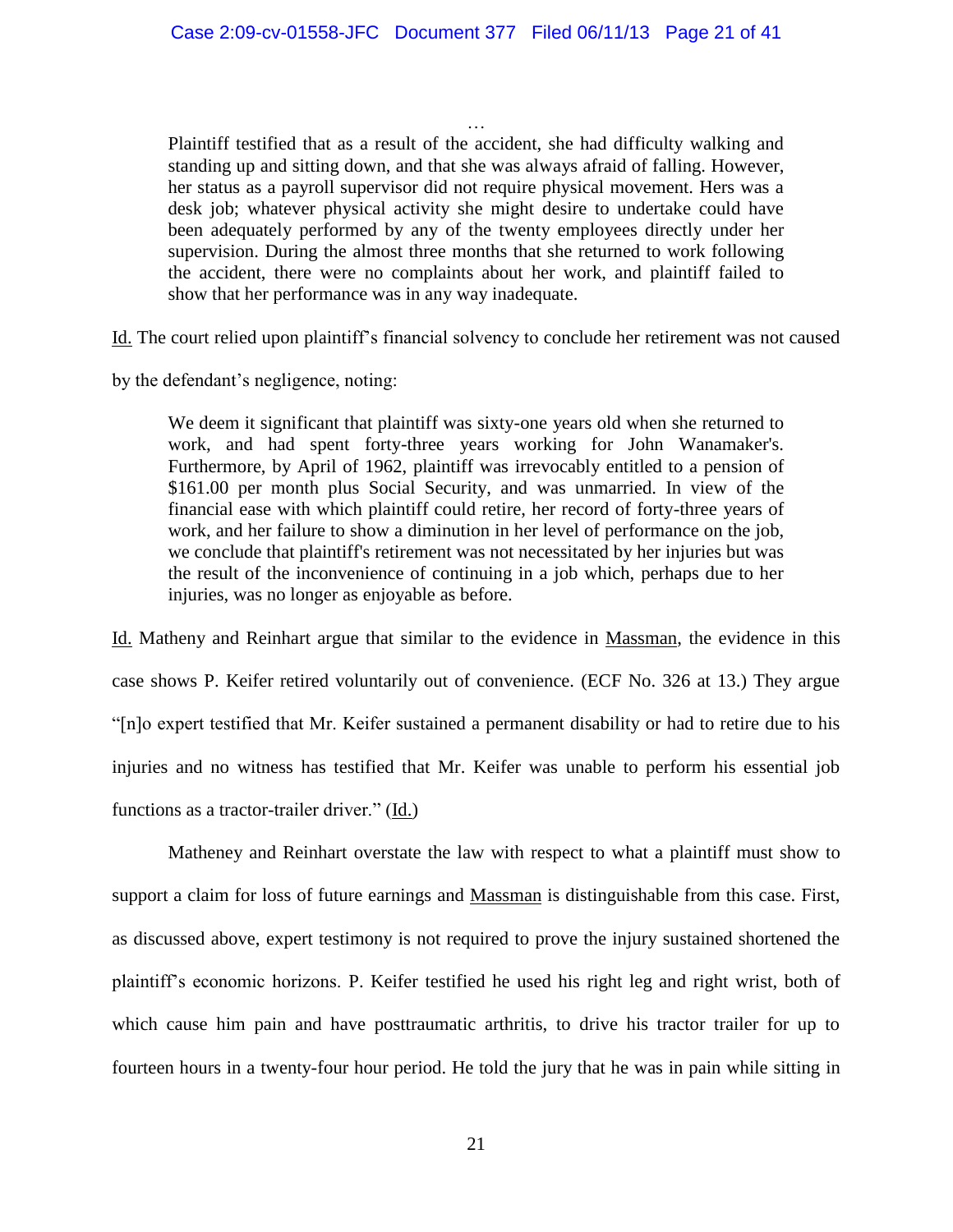#### Case 2:09-cv-01558-JFC Document 377 Filed 06/11/13 Page 22 of 41

the tractor trailer and while walking on his right leg, and he did not have control of his fingers. This testimony, along with evidence that P. Keifer had difficulties at work, was not "100 percent," and his right leg was worsening, is sufficient to provide the jury a reasonable basis that his broken bones, head trauma, and the permanent residual effects of those injuries shortened his economic horizons as a truck driver – a job which required him to be away from his home for twenty-four hours at a time three times per week.

Unlike the plaintiff's job in Massman, i.e., a payroll supervisor, P. Keifer's job required physical movement; it was not a desk job. There was no evidence to suggest a co-worker could help him perform his physical duties. P. Keifer's job required him to be out on the road away from home for significant periods of time operating an 80,000-pound tractor trailer throughout the night. Although he passed the physical examinations required by his profession, his testimony provided a reasonable basis for the jury to conclude that the residual effects of the injuries sustained as a result of defendants' negligence, i.e., the pain in his right wrist and right leg, shortened his economic horizons. Even more telling, unlike Massman, there is evidence in this case that P. Keifer did not want to retire, liked his job, and had a family of seven people to support. He testified that he would have made more money if he continued working, but he "needed to get out."  $(T.T. 10/15/12$  (ECF No. 373) at 82-83.) This is not a case like Massman where the evidence shows the plaintiff retired because she no longer enjoyed her job. There was sufficient evidence for the jury to find, based upon P. Keifer's testimony, that he enjoyed his job and retired due to the pain and difficulty he was experiencing as a result of the accident.

## **3. The amount of earnings lost due to the injury**

With respect to the third factor – amount of earnings lost due to the injury – defendants do not contest the sufficiency of the evidence to provide the jury a reasonable basis to find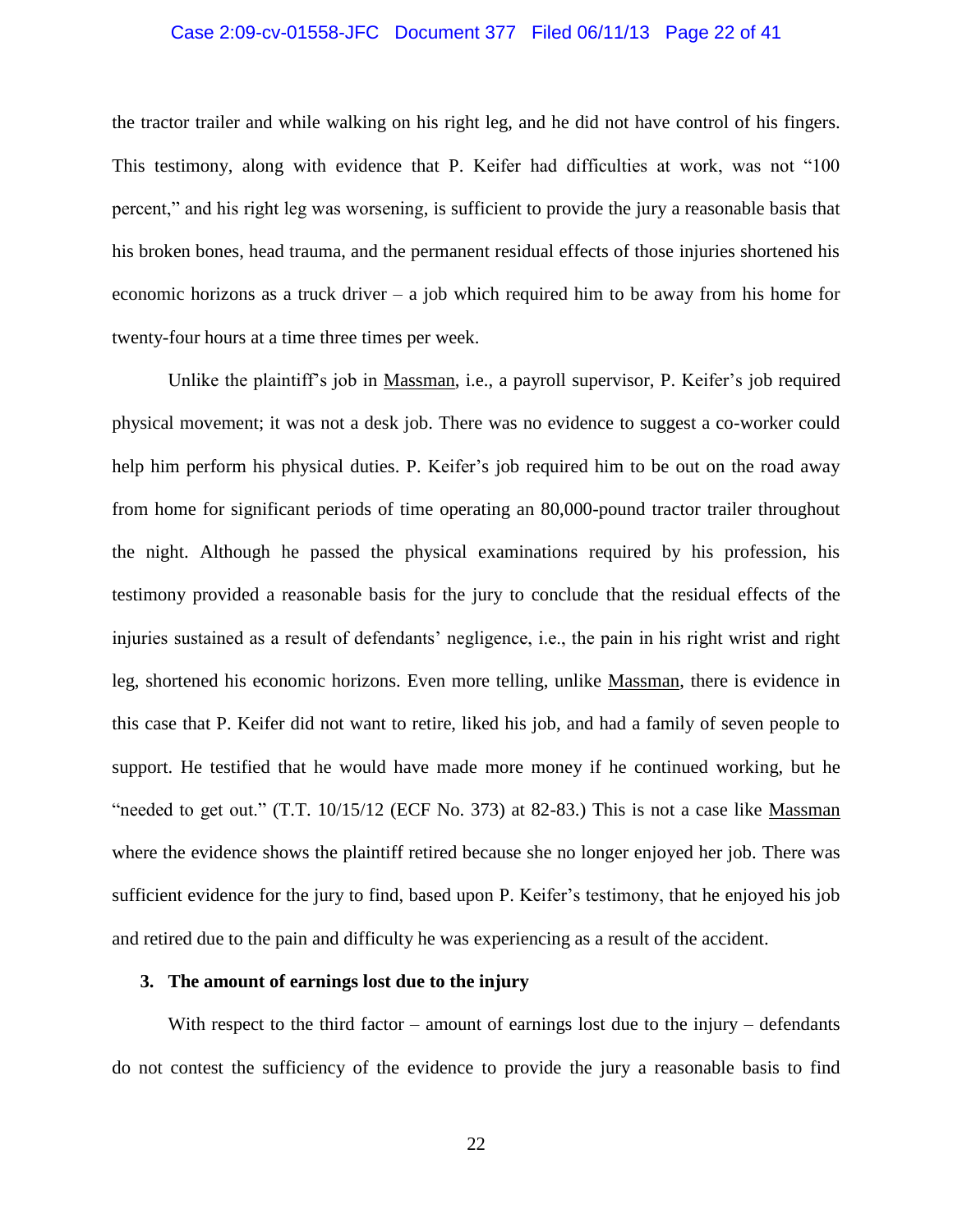#### Case 2:09-cv-01558-JFC Document 377 Filed 06/11/13 Page 23 of 41

\$325,000 is the amount of lost future earnings attributable to this accident.<sup>5</sup>

P. Keifer presented a reasonable basis for the jury to conclude he sustained a permanent injury that shortened his economic horizons in the amount of \$325,000. Under those circumstances, defendants' post-trial motions with respect to the award for loss of future earnings of \$325,000 must be denied.

#### **B. Future Medical Expenses** (ECF Nos. 323, 325)

 $\overline{a}$ 

**"**In the context of a claim for future medical expenses, the movant must prove, by expert testimony, not only that future medical expenses will be incurred, but also the reasonable estimated cost of such services." Mendralla v. Weaver Corp., 703 A.2d 480, 485 (Pa. Super. Ct. 1997) (citing Cohen, 592 A.2d at 729). "Because the estimated cost of future medical services is not within the layperson's general knowledge, the requirement of such testimony eliminates the prospect that the jury's award will be speculative." Mendrella, 703 A.2d at 485. The plaintiff, however, is not required to produce expert testimony with respect to the cost of future medical care when he or she introduces evidence of the cost of his or her past medical care. Rogers v. Phila. & Reading Ry. Co., 106 A. 734, 736 (Pa. 1919); Pratt v. Stein, 444 A.2d 674, 697 (Pa. Super. Ct. 1982); Smith v. Putter, Civ. No. 00-2176, 2005 WL 5177291 (Pa. Com. Pl. Feb. 11, 2005). This exception only applies when there is a reasonable basis for the jury to conclude that medical care rendered in the future will cost the same as the medical care rendered in the past, such as when the medical care deemed to be necessary in the future is the same as the medical

<sup>&</sup>lt;sup>5</sup> P. Keifer made in the "70,000-dollar range" as a truck driver.  $(T.T. 10/15/12$  (ECF No. 373) at 18.) With respect to how long he intended to continue to work as a truck driver, he testified: "Well, I had a good job. Paid good, had good benefits, and I thought maybe working along 'til 70, as long as I could pass my physical." (Id. at 91.) P. Keifer's employer did not have a mandatory retirement age, and he knew people who worked into their seventies, including his brother who is seventy years old. (Id. at 102.)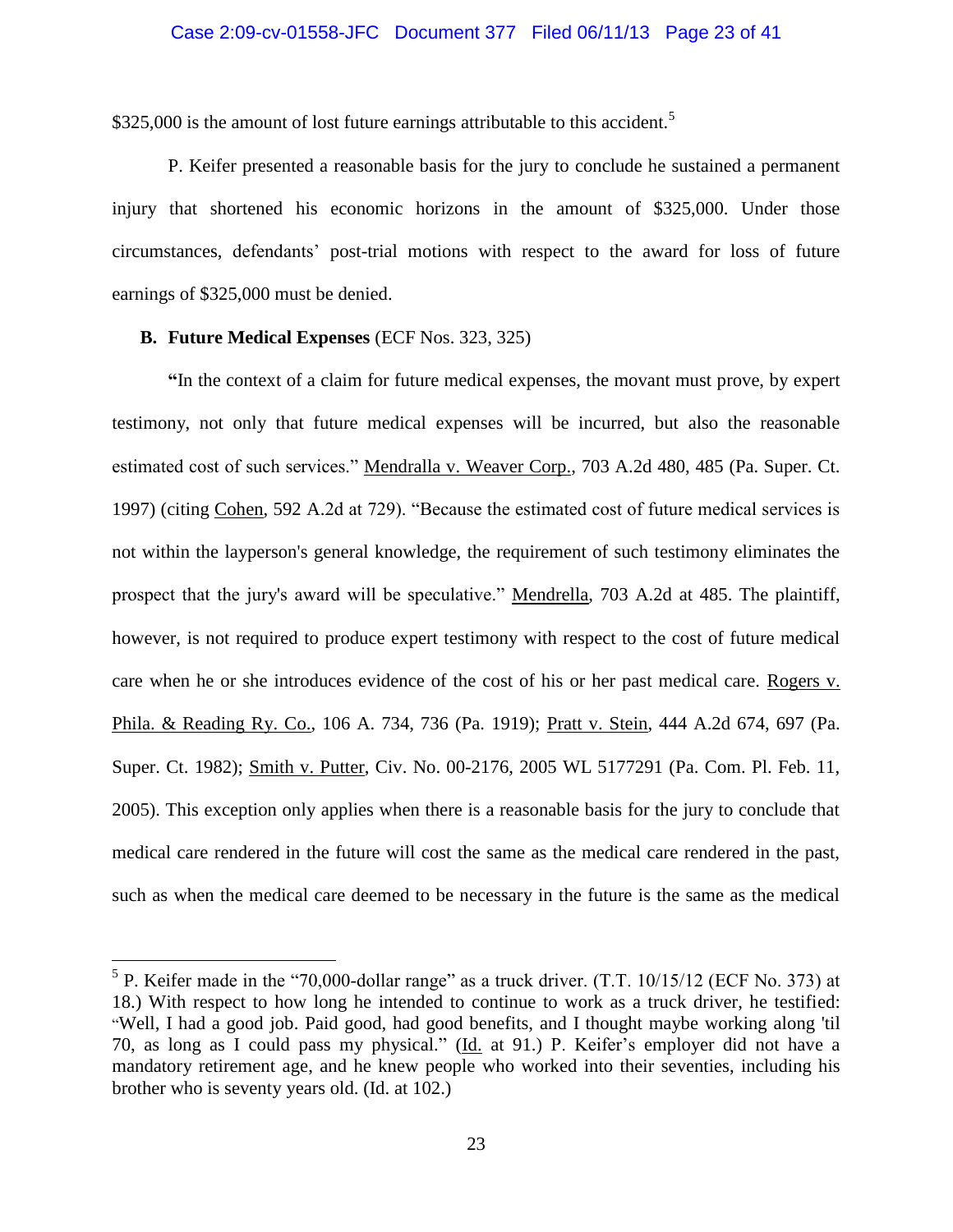#### Case 2:09-cv-01558-JFC Document 377 Filed 06/11/13 Page 24 of 41

care rendered in the past. See Dillow v. Myers, 78 Pa. D. & C. 4th 225, 244-45 (Pa. Ct. Com. Pl. Carbon Cnty. 2005) (finding a jury would have to speculate with respect to the plaintiff's future medical expenses because he "failed to present any expert opinion about the estimated duration or frequency of future episodes of acute pain requiring treatment, that they would be the same or similar to that required in the past, or that the level of care or costs of future medical expenses for this treatment would approximate those which had occurred in the past."). In other words, even under the exception to the general rule requiring expert testimony, the plaintiff must introduce evidence of the reasonable estimated cost of such services to preclude the jury from making an award based upon speculation or guesswork.

Here, there was a reasonable basis for the jury to conclude P. Keifer was in need of future medical services. Drapkin testified that "[he] believed [Keifer is] at an increased risk for future surgery only with respect to his right leg, not for his right wrist or his abdomen." (ECF No. 323- 1 at 10.) Drapkin did not testify about the kind of surgery that P. Keifer is at risk to have in the future or that he would need medical care other than surgery to his right leg. P. Keifer testified that doctors told him "[he] may have to have that nail taken out of [his] leg, possibly." (T.T. 10/15/12 (ECF No. 373) at 42.) P. Keifer's testimony, however, is not sufficient to prove the kind of surgery he will have on his right leg because expert testimony is required to prove what medical care will be needed in the future. Although Drapkin's testimony alone is sufficient to provide the jury a reasonable basis to conclude P. Keifer is at an increased risk for future surgery on his right leg, P. Keifer did not set forth evidence sufficient to provide the jury a reasonable basis to determine the kind of surgery or its cost.

Drapkin did not testify with respect to how much the future surgery would cost. As noted, as a general rule, a plaintiff must present expert testimony with respect to how much those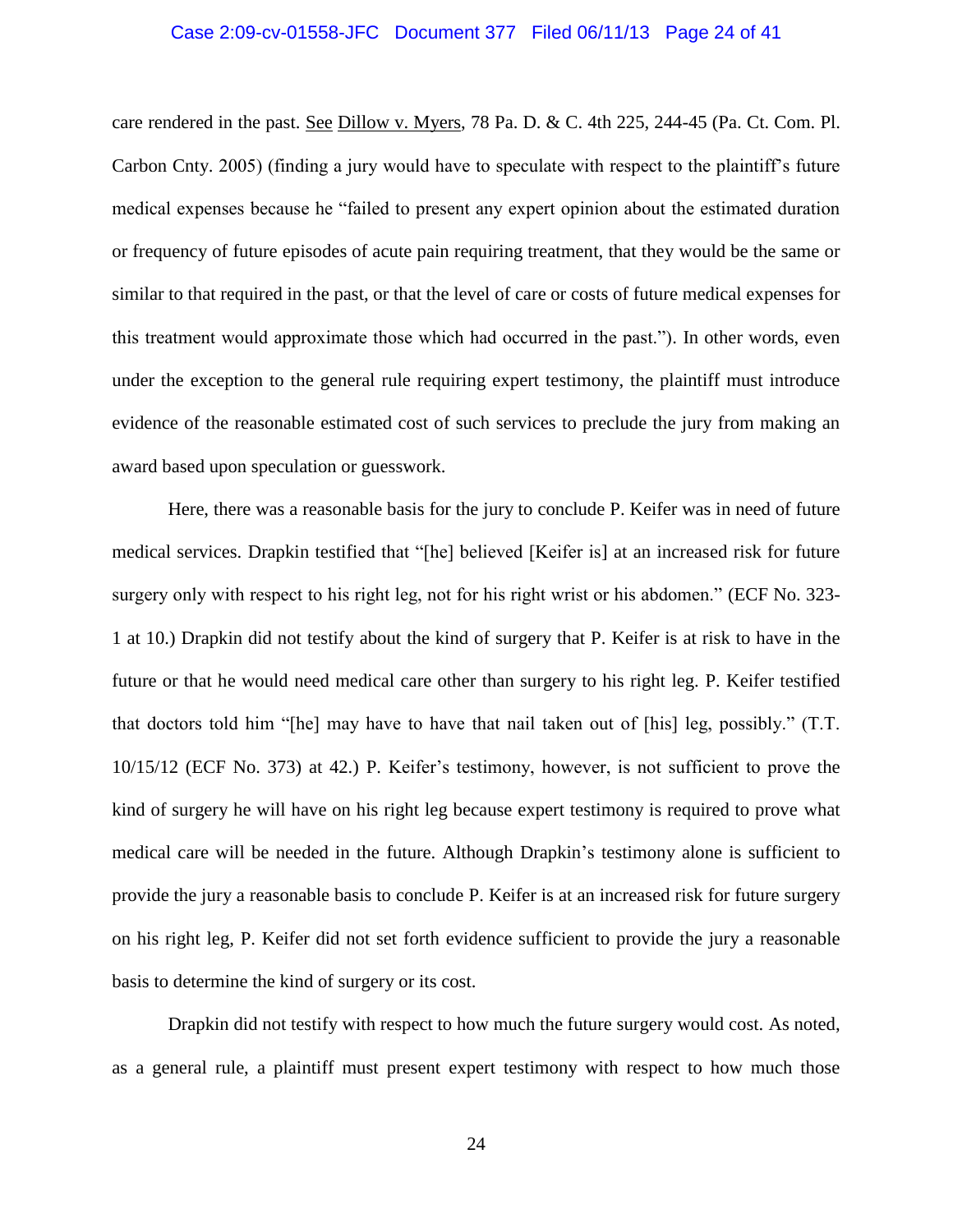#### Case 2:09-cv-01558-JFC Document 377 Filed 06/11/13 Page 25 of 41

services will cost. There is an exception to the requirement of expert testimony with respect to the cost of future medical care if the jury has some other reasonable basis to conclude what the cost of the care will be. P. Keifer argues "the jury had all of the bills for the insertion of the hardware in the right leg, the therapy for that leg, and the post-operative visits including radiographs and therefore sufficient ability to estimate future expenses over the life expectancy of the plaintiff." (ECF No. 335 at 11.) P. Keifer is correct that *voluminous* itemized medical bills were submitted to the jury. Those itemized bills, however, were never explained to the jury and there was no testimony explaining how those bills, which totaled \$261,123.67 and were for numerous surgeries, physical therapy, and other medical care, related to the surgery needed on P. Keifer's right leg in the future.

Contrary to P. Keifer's argument, even if the jury could parse through the medical bills and identify which ones related to the surgery on his right leg, the jury could not reasonably rely upon the cost of the surgery to insert the nail into P. Keifer's right leg to determine the kind of surgery needed in the future or the cost of such future surgery. There was no expert testimony that the surgery P. Keifer required in the future would be to remove the nail from his leg. There was no testimony suggesting the cost of the surgery on his right leg in the future would be similar to the cost of the past surgery inserting the nail into his right leg. Without this kind of testimony, the jury was left to speculate about the kind of future surgery needed on P. Keifer's right leg and the related costs for the surgery. Under those circumstances, P. Keifer failed to present to the jury a reasonable basis to determine the kind of future surgery needed and the cost of future surgery on his right leg.

The decisions relied upon by P. Keifer support the court's conclusion that the submission of voluminous medical bills to the jury without any explanation that the kind of surgery needed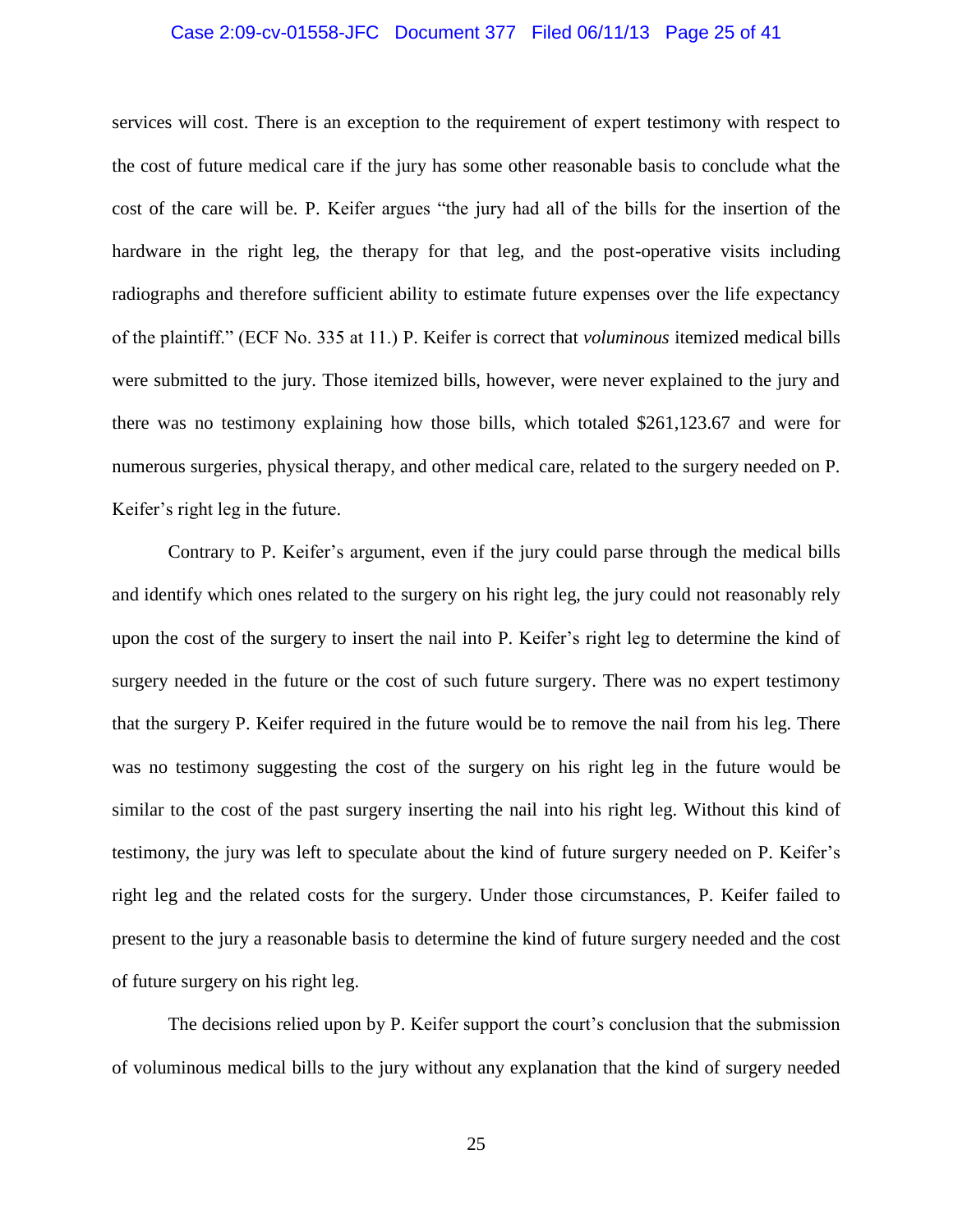# Case 2:09-cv-01558-JFC Document 377 Filed 06/11/13 Page 26 of 41

in the future was the same as or similar to the surgery reflected in the medical bills did not provide the jury a reasonable basis to determine the cost of P. Keifer's future medical care. In Rogers, the Supreme Court of Pennsylvania held:

"Where the evidence in a personal injury action shows the value of medical services already rendered the injured person, and that **such service** will be required in the future, the jury may determine from the past service and its value, what may reasonably be required in the future, although there is no other evidence of the value of the future services."

Rogers, 106 A. at 736 (quoting Scurlock v. Boone, 121 N.W. 369, 371-72 (Iowa 1909)). This quote from the Pennsylvania Supreme Court's decision in Rogers indicates that the medical services necessary in the future must bear some relationship to the medical services rendered in the past. Courts applying the holding in Rogers have found medical bills provide the jury a reasonable basis to find the cost of future medical services when the medical services rendered in the past are similar to or the same as the medical services predicted to be necessary in the future.

See e.g. Pratt, 444 A.2d at 697; Smith, 2005 WL 5177291.

In Pratt, the court concluded there was a reasonable basis for the jury to award damages

for future medical care. The court explained:

Appellee established that he was treated by Dr. DePativo, a chiropractor, from 1973 until May of 1977. Appellee visited Dr. DePativo's office during this period on at least one-hundred-twenty (120) separate occasions at a cost of six dollars (\$6.00) per visit. (N.T. 2323). Dr. DePativo testified that said treatment was necessary to alleviate muscle spasms in appellee's neck and back, which spasms he attributed to appellee's constant use of canes. (N.T. 2324). By virtue of the permanent nature of his disability, appellee will necessarily continue to use crutches or canes in the future. Thus, the jury could reasonably have inferred that appellee would require chiropractic treatment with the same frequency as he had in the past. Given the cost for appellee's past chiropractic treatment and the probable number of visits he will require in the future, there was ample evidence from which the jury could have determined appellee's probable future medical expenses and, therefore, the court's charge on that issue was appropriate.

Pratt, 444 A.2d at 697. Like in Pratt, the court in Smith concluded the plaintiff's past medical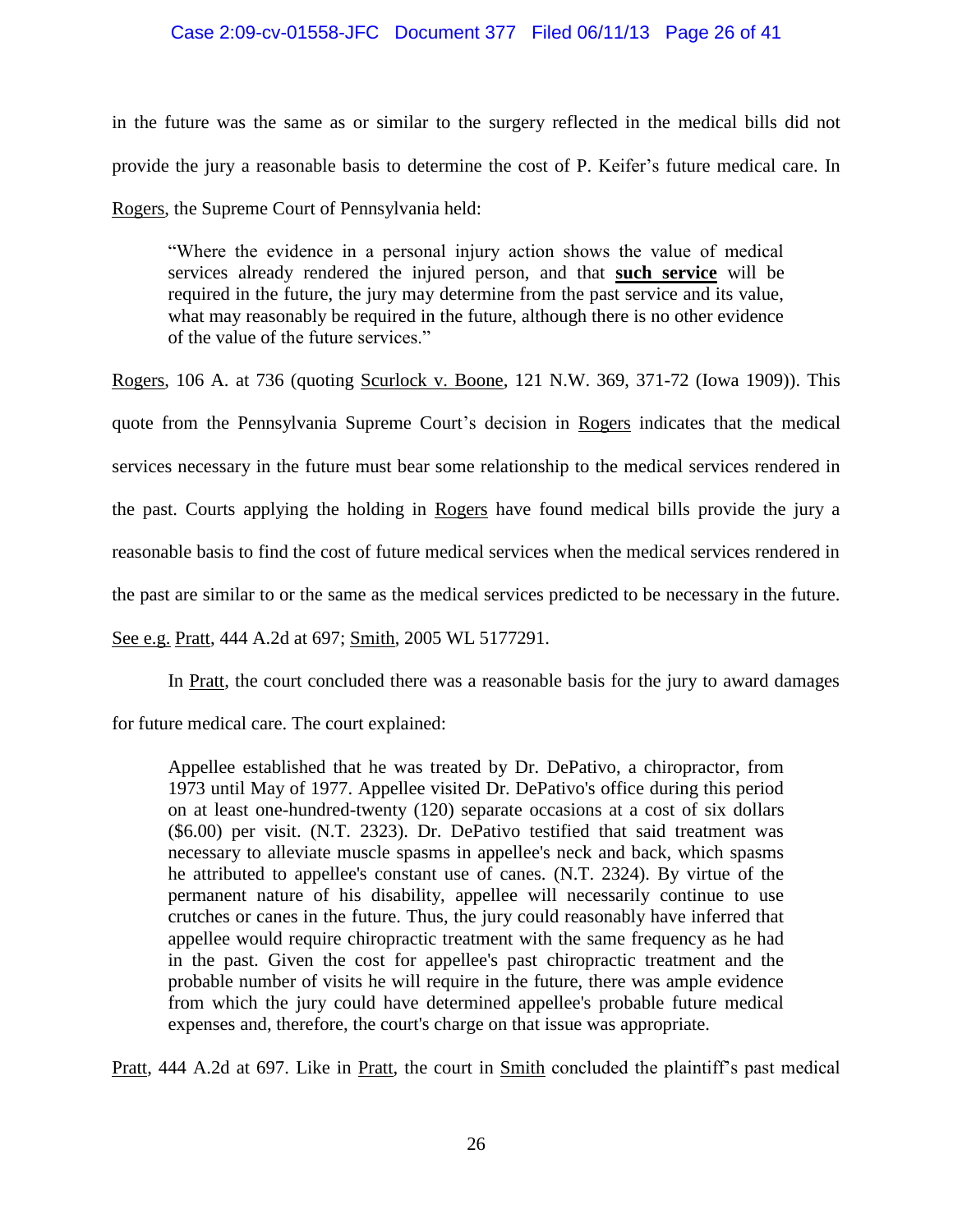# Case 2:09-cv-01558-JFC Document 377 Filed 06/11/13 Page 27 of 41

bills with respect to his hip surgery provided the jury a reasonable basis upon which to find the cost of a future hip surgery. The court noted:

An instruction to the jury is correct where the Plaintiff has established a permanent injury, the need for future care, and the cost of the care that will be necessary. Rogers v. Philadelphia & R.Ry.Co., 106 A. 734, 736 (Pa. 1919); Pratt v. Stein, 444 A.2d 674,697-698 (Pa. Super. 1982). This is true even if the future cost is established by evidence of the expenses caused by the medical care he has already received. Id. The cost of a future hip replacement was established by stipulation of the parties, which was based upon the medical bills and expenses for the first hip replacement. Further, the fact that the Plaintiff would need a future surgery, if not more than one, was testified to by three experts including the Defendant's expert.

Smith, 2005 WL 5177291.

As illustrated by Pratt and Smith, to be entitled to an award for future medical expenses where the cost of future medical care is proven by past medical bills, the plaintiff must establish a connection between the medical bills incurred in the past and the medical bills predicted to be incurred in the future. This connection may be made by evidence that the medical care necessary in the past is the same or similar to the medical care necessitated in the future. Without this information, the jury is left to speculate that the cost of past medical procedures is the same or similar to future medical procedures. This point is illustrated in Dillow. In Dillow, the plaintiff requested a jury instruction with respect to future medical damages and how they should be calculated. Dillow, 78 Pa. D. & C.4th at 242.

[P]laintiff contended that it was appropriate to average the costs of Dr. Kraynak's treatment and the chiropractic and emergency room treatment over the two and a half year period between May 9, 2002 and the date of trial (*i.e.*, \$3,077.48) and then extrapolate this figure for the balance of plaintiff's life. Plaintiff's counsel proposed making this calculation in his closing argument. (N.T., vol. IV, p. 181; vol. V, p. 24.)

Id. (footnote omitted). The court rejected the plaintiff's suggestion, noting

plaintiff failed to present any expert opinion about the estimated duration or frequency of future episodes of acute pain requiring treatment, that they would be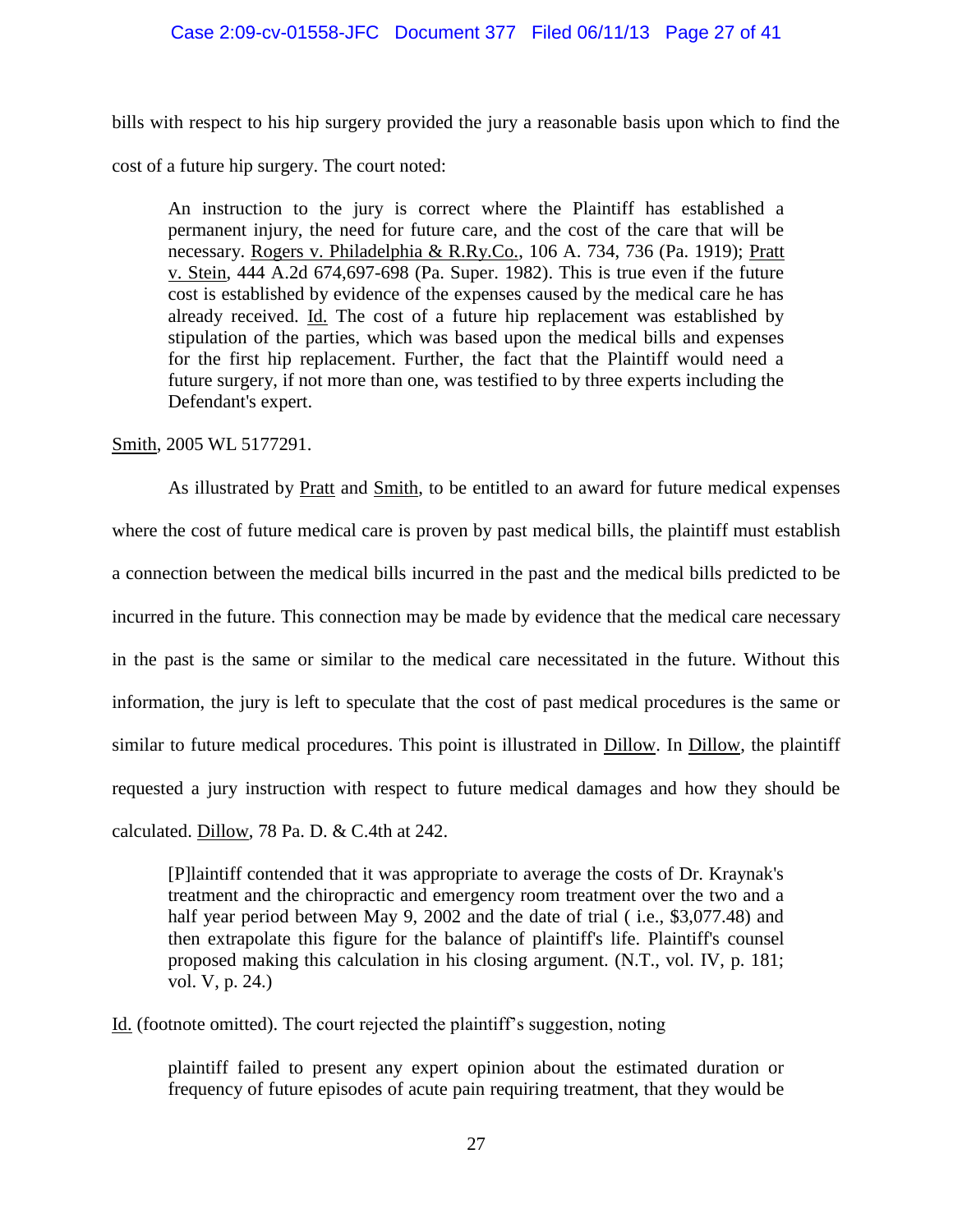the same or similar to that required in the past, or that the level of care or costs of future medical expenses for this treatment would approximate those which had occurred in the past. Without this information, to have permitted plaintiff's counsel to average and extrapolate past expenses incurred during an arbitrary time period into an estimate of future costs would have permitted counsel to engage in self-serving speculation and conjecture, which is the antithesis of the requisite degree of probability on which damages must be fairly and intelligently based.

Id. at 244-25. The court concluded that the plaintiff's evidence with respect to the future medical damages was insufficient commenting "[t]hese are not matters of common knowledge, nor was the information provided to the jury on past treatments sufficient for a layperson to make such inferences about future treatment." Id. at 243 (citing Pratt, 444 A.2d at 698).

Here, similar to the plaintiff in **Dillow** and unlike the appellee in **Pratt** and the plaintiff in Smith, P. Keifer did not present evidence that the care he received in the past is expected to be the same or similar to the care predicted to be necessary in the future. The kind of care needed in the future is not a matter within common knowledge. Dillow, 78 Pa. D. & C.4th at 242. There was testimony that P. Keifer had surgery to repair his right leg in the past, but there was no expert testimony with respect to the kind of surgery he was at increased risk of having in the future. There was no testimony with respect to which of P. Keifer's voluminous past medical bills compared to what he could expect to be charged in the future. Submitting the entirety of P. Keifer's medical bills to the jury did not provide it with a reasonable basis to award damages for the cost of future medical care. Accordingly, the court will strike the jury's award for \$45,000 in favor of P. Keifer for future medical damages. That award is not supported by the evidence presented at trial.

## **C. Punitive Damages** (ECF No. 354)

The law with respect to punitive damages is well-settled in Pennsylvania.

Punitive damages will lie only in cases of outrageous behavior, where defendant's egregious conduct shows either an evil motive or reckless indifference to the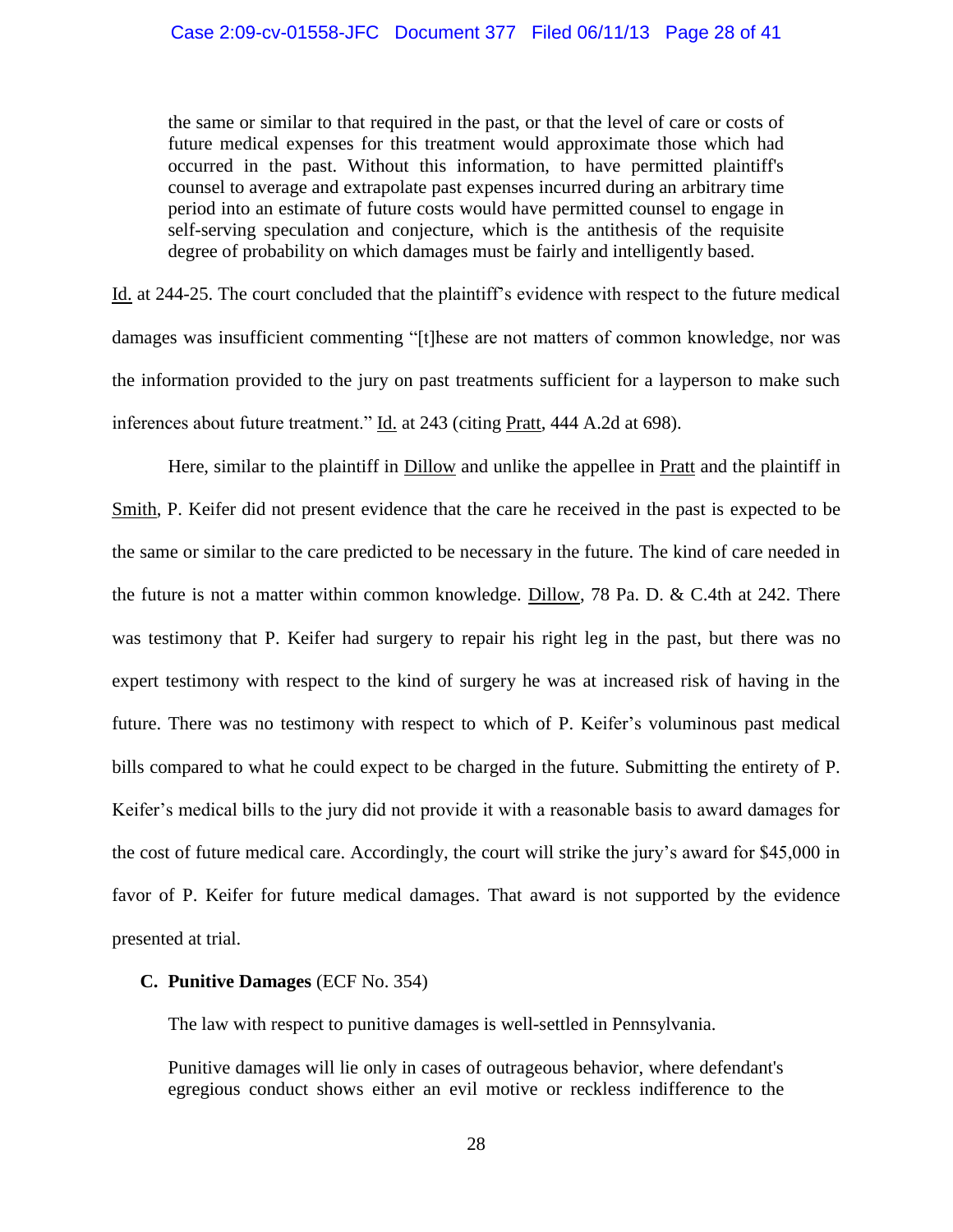rights of others. Punitive damages are appropriate when an individual's actions are of such an outrageous nature as to demonstrate intentional, willful, wanton, or reckless conduct. J.J. DeLuca Co., Inc. v. Toll Naval Associates, ––– Pa.Super. –– ––, 56 A.3d 402 (2012) (citation omitted).

Outrageous conduct is an "act done with a bad motive or with a reckless indifference to the interests of others." "Reckless indifference to the interests of others", or as it is sometimes referred to, "wanton misconduct", means that "the actor has intentionally done an act of an unreasonable character, in disregard of a risk known to him or so obvious that he must be taken to have been aware of it, and so great as to make it highly probable that harm would follow." Smith v. Brown, 283 Pa.Super. 116, 423 A.2d 743, 745 (1980) (citations omitted).

[I]n Pennsylvania, a punitive damages claim must be supported by evidence sufficient to establish that (1) a defendant had a subjective appreciation of the risk of harm to which the plaintiff was exposed and that (2) he acted, or failed to act, as the case may be, in conscious disregard of that risk. Snead v. Soc'y for Prevention of Cruelty to Animals of Pennsylvania, 929 A.2d 1169, 1184–85 (Pa.Super.2007), aff'd, 604 Pa. 166, 985 A.2d 909 (2009) ( citing Hutchison ex rel. Hutchison v. Luddy, 896 A.2d 1260, 1266 (Pa.Super.2006)).

Weston v. Northampton Personal Care, Inc., 62 A.3d 947, 961 (Pa. Super. Ct. 2013). In this case,

there was no evidence presented at trial that Matheney had a subjective appreciation of the risk of harm to which P. Keifer was exposed or that Matheney acted or failed to act in conscious disregard of that risk. The Keifers' post-trial motion with respect to punitive damages will, therefore, be denied.

In the Keifers' post-trial motion pursuant to Federal Rule of Civil Procedure 59, they argue the court erred in its determination that the evidence presented at trial did not support a finding that Matheney was reckless and, therefore, the Keifers were entitled to an instruction on punitive damages. (ECF No. 354 ¶ 10.) The Keifers identify evidence admitted and evidence that *should have been admitted* into the record to support their argument that they met their burden to prove Matheney's conduct warranted the issue of punitive damages to go to the jury. In response, Matheney and Reinhart argue that under Pennsylvania law, the court's determination that there was insufficient evidence to support an award of punitive damages was correct because of "the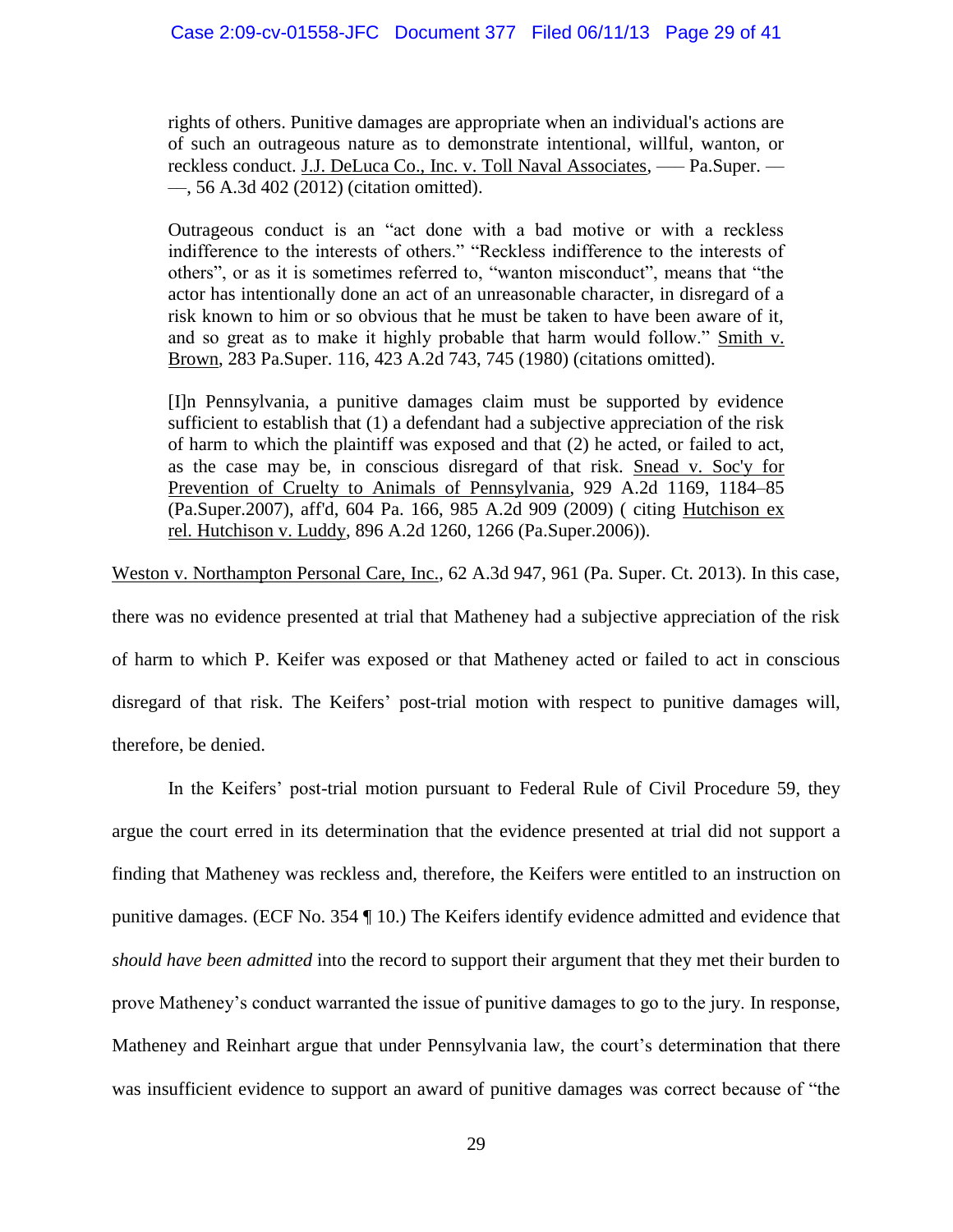#### Case 2:09-cv-01558-JFC Document 377 Filed 06/11/13 Page 30 of 41

complete absence of any evidence to suggest that Scott Matheney acted willfully, wantonly, or was recklessly indifferent to the rights of the plaintiffs." (ECF No. 357 at 3.)

The Keifers sought to recover punitive damages from Reinhart based upon two theories – negligent entrustment (direct liability) and vicarious liability (indirect liability). (See T.T. 10/16/12 (ECF No. 374) at 162.) Prior to closing arguments, the Keifers withdrew their claim for negligent entrustment against Reinhart. The court held that whether the Keifers were entitled to punitive damages from Reinhart based upon vicarious liability depended upon whether they presented evidence sufficient to warrant punitive damages against Matheney. The court's determination in this regard was based upon Reinhart's admission that at all times relevant to the accident, Matheney acted as its agent. (T.T. 10/16/12 (ECF No. 374) at 161.) On October 16, 2012, prior to the parties' closing arguments, the court concluded that the evidence did not support a finding that Matheney's conduct was outrageous, and, therefore, if the jury found in the Keifers' favor, they were not entitled to punitive damages from Reinhart based upon a theory of vicarious liability. (Id. at 162.) The Keifers noted their objection to the court's determination on the record. (Id.)

The Keifers argue the court erred in not admitting Matheney's prior driving records, logs, and violation history into evidence to support their argument that Matheney acted outrageously on the night of the accident. Prior to trial, Matheney and Reinhart filed a motion in limine seeking to exclude from evidence Matheney's prior driving records, logs, and violation history. (ECF No. 158.) This evidence included, among other things, Matheny paying a fine for carrying a radar detector while operating a commercial motor vehicle and a citation issued more than a month prior to the accident for operating a commercial motor vehicle while ill or fatigued. The court referred the motions in limine, among others, to a special master. The court adopted the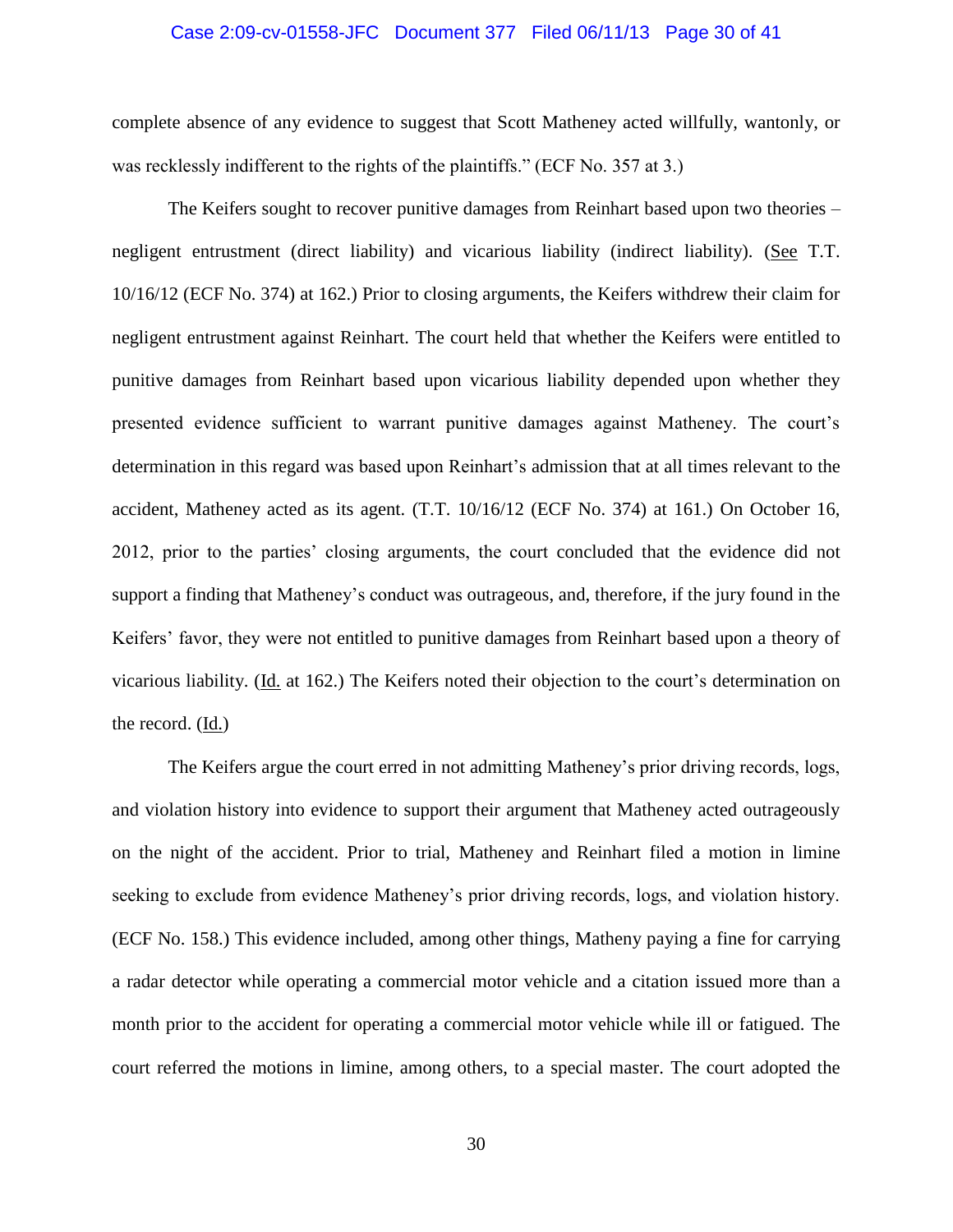# Case 2:09-cv-01558-JFC Document 377 Filed 06/11/13 Page 31 of 41

special master's report and recommendation with respect to Matheney's prior driving records, logs, and violation history and granted the motions in limine. The special master recommended that Matheney's prior driving records, logs, and violation history constituted impermissible character evidence under Federal Rule of Evidence  $404(b)^6$  and should be excluded from evidence on that basis. The court adopted the special master's reasoning while noting that Matheney's prior driving records, logs, and violation history may be admissible during the second phase of the trial with respect to the Keifers' negligent entrustment claim for punitive damages against Reinhart, which the Keifers subsequently waived at trial.

To the extent the Keifers argue the citation issued more than a month prior to the accident for operating a commercial motor vehicle while ill or fatigued is probative of Matheney's subjective appreciation of the risk of harm to P. Keifer, the court concluded prior to closing arguments that the probative value of this one-time violation was tenuous at best. The court noted:

The problem you have is, somebody can be fatigued, and you can get -- you can be pulled over by the police. You, you could have had a bad night's sleep. You could have broken up with his girlfriend. He could have been partying the night before. Who knows what it was. So one time, I don't know makes the case for punitives.

# **(b) Crimes, Wrongs, or Other Acts.**

**(1) Prohibited Uses.** Evidence of a crime, wrong, or other act is not admissible to prove a person's character in order to show that on a particular occasion the person acted in accordance with the character.

FED. R. EVID. 404(b).

 $\overline{a}$ 

 $6$  Federal Rule of Evidence 404(b) provides: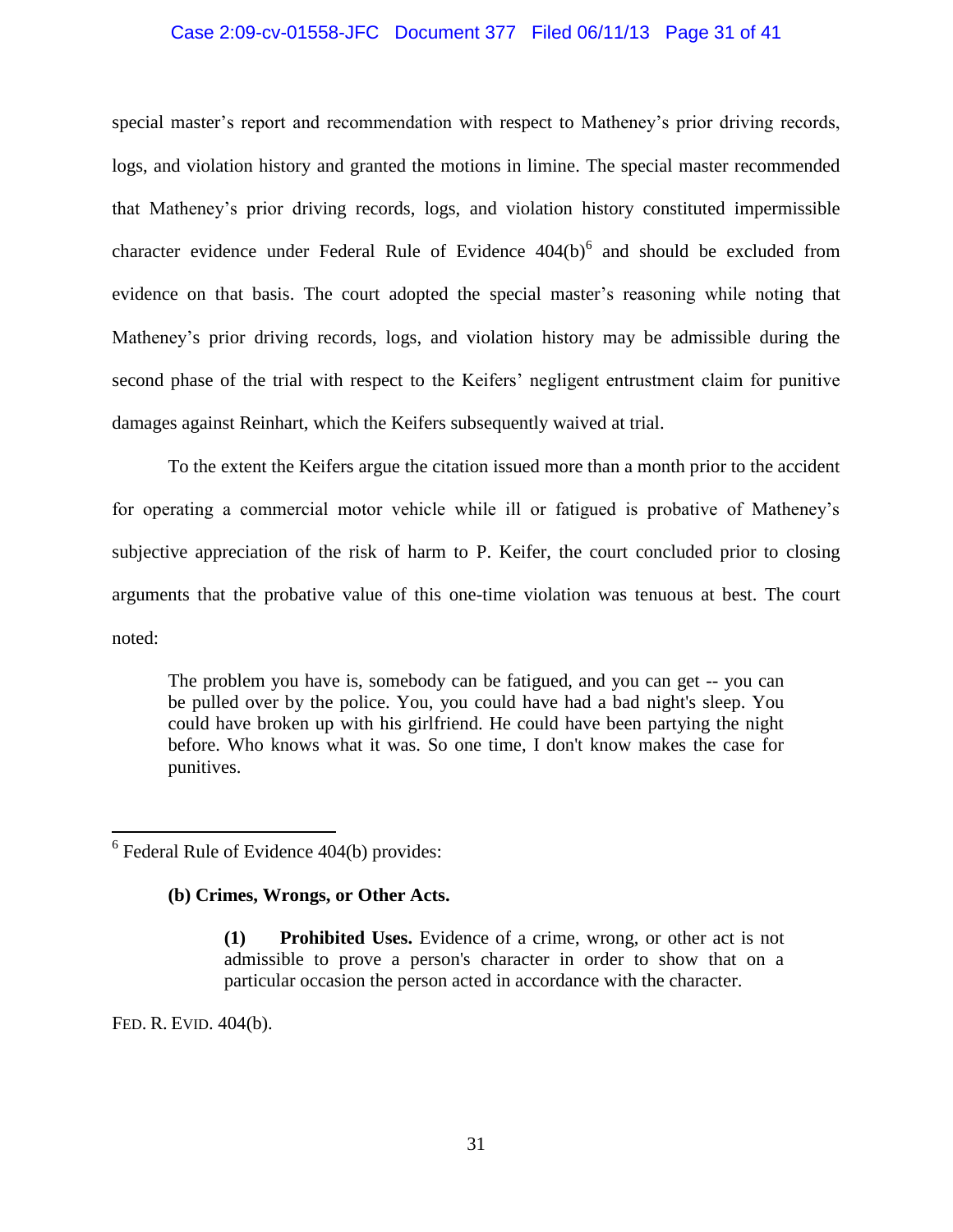#### Case 2:09-cv-01558-JFC Document 377 Filed 06/11/13 Page 32 of 41

(T.T. 10/16/12 (ECF No. 374) at 160.) The court does not find reason to depart from its decision with respect to Matheney's prior driving records, logs, and violation history. There was no testimony that Matheney was in fact fatigued at the time of the accident. The Keifers sought to admit this evidence to show Matheney acted in conformity with his prior bad acts. The evidence is clearly inadmissible under Rule 404(b). The evidence offered by the Keifers to show Matheney had a subjective appreciation of the risk presented by driving his tractor trailer while fatigued, i.e., a one-time violation more than a month prior to the accident, is not sufficiently probative with respect to his conduct on the night of the accident and is substantially outweighed by the danger of unfair prejudice created by presenting the evidence to the jury. Evidence of the violation was correctly excluded from the record under Federal Rule of Evidence  $403^7$  on that basis. The Keifers are not entitled to a new trial with respect to punitive damages based upon the exclusion of Matheney's prior driving records, logs, and violation history from evidence during phase one of the jury trial in this case.

The Keifers suggest that along with the evidence with respect to Matheney's prior driving records, logs, and violation history, the following evidence, which was admitted into the record at trial, provided the jury a reasonable basis to conclude Matheney acted outrageously on the night of the accident:

- Matheney admitted he never saw an illuminated tractor trailer in front of him.
- Thomas Rubino ("Rubino"), a Pennsylvania State Police trooper, testified that Matheny was not watching the road because he was inattentive, distracted or fatigued.

 $\overline{a}$ 

<sup>&</sup>lt;sup>7</sup> Federal Rule of Evidence 403 provides:

The court may exclude relevant evidence if its probative value is substantially outweighed by a danger of one or more of the following: unfair prejudice, confusing the issues, misleading the jury, undue delay, wasting time, or needlessly presenting cumulative evidence.

FED. R. EVID. 403.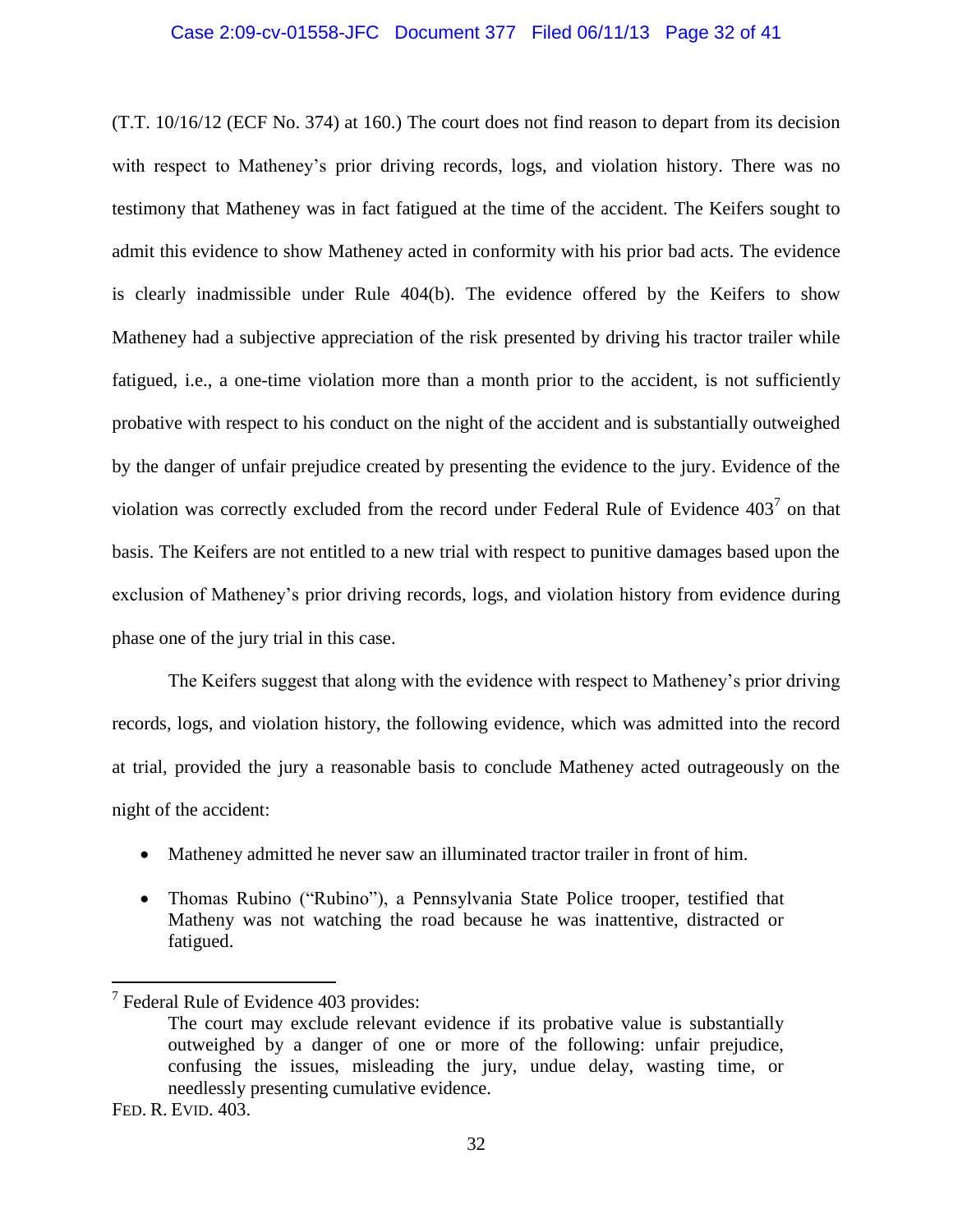- At the time of the accident, Matheney was at the end of a double run, having worked more than ten hours before the accident occurred.
- Matheney rear-ended Balthazar's tractor trailer at the maximum speed limit despite the fact he was pulling two fully loaded double tractor trailers. Matheney admitted that he never reduced his speed for such conditions as he was trained to do.
- Matheney had a radar detector in his vehicle.

### (ECF No. 355 at 2, 4.)

The Keifers argue Matheney's admission that he never saw Balthazar's illuminated tractor trailer in front of him supports a reasonable jury finding that his conduct was outrageous. Rubino, the primary lead investigator of the accident in this case, testified that Matheney did not see Balthazar's tractor trailer because he was either "inattentive, distracted or fatigued," but did not testify that he could conclude which category in fact applied to Matheney at the time he caused the accident. (T.T. 9/25/12 (ECF No. 369) at 59, 120.) Matheney never told Rubino what "he looked up from[,]" and Matheney never indicated why he did not see Balthazar's tractor trailer until it was directly in front of him. (T.T. 9/25/12 (ECF No. 369) at 84.) Rubino did not know how far back Matheney was from Balthazar when Balthazar pulled onto the roadway or how long it took for Balthazar to pull onto the roadway. (Id. at 114, 150-51.) Rubino told the jury he did not know of anything that distracted Matheney or how long Matheney looked away from the road ahead of him before he "looked up" and saw Balthazar's tractor trailer. (Id. at 144, 148.) In support of the theory that Matheney may have been fatigued while driving, Rubino testified that when a driver falls asleep while driving

they usually continue going straight. A lot of times when you have an accident and they go off the highway in a curve and don't brake, it's pretty evident what happened. They just go right through the guardrail, if it's -- gradually hit the berm and through the guardrail, knock them down, 20 posts or so and continue through,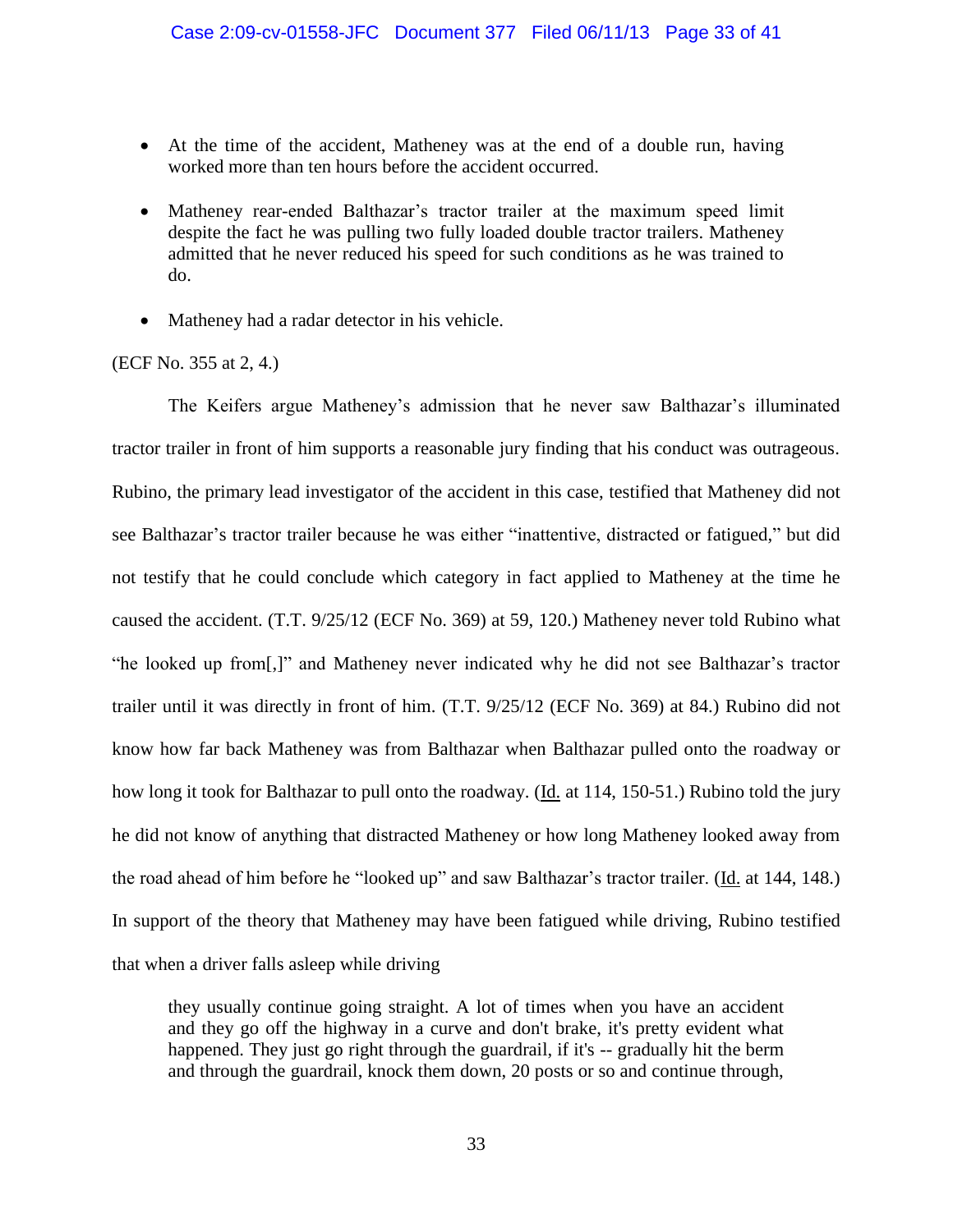#### Case 2:09-cv-01558-JFC Document 377 Filed 06/11/13 Page 34 of 41

if it's a truck driver. Obviously, a car is not going to do that. So they generally go straight.

(T.T. 9/25/12 (ECF No. 369) at 145.) Matheney's path of travel was consistent with this observation and the middle front of Matheney's tractor trailer impacted the middle back of Balthazar's tractor trailer. (Id. at 143, 145.)

Matheney, however, testified that the day before the accident, he arrived home from work around 6:30 a.m. and slept from approximately 7:30 a.m. to 4:00 p.m. (T.T. 9/26/12 (ECF No. 371) at 20-21.) Despite Rubino's testimony suggesting that Matheney may have been asleep prior to his tractor trailer impacting Balthazar's tractor trailer, there was no evidence to suggest that Matheney had a subjective appreciation of the risk that he may fall asleep while driving that night. With respect to Matheney working more than ten hours on the night of the accident, Henry Allan Daley, a driving trainer for Reinhart, testified federal regulations permit drivers to drive up to eleven hours per day. (T.T. 9/26/13 (ECF No. 370) at 88.) Matheney working *up to ten hours* prior to the accident is not, therefore, probative of his subjective appreciation that he was placing P. Keifer at risk by driving that night. There was also no evidence presented to provide the jury a reasonable basis upon which to find the reason Matheney was distracted or inattentive. Accordingly, there was no evidence to support a finding that Matheney had a subjective appreciation of the risk of harm caused by his actions. Under those circumstances, the evidence supported the jury's finding of negligence, but the evidence that Matheney was not watching the road and was approaching his eleventh hour of work is not a sufficient basis for the jury to conclude without speculation that Matheney acted outrageously on the night in question.

The Keifers argue that Matheney's conduct in rear-ending Balthazar's tractor trailer at the maximum speed limit also supports a finding of outrageous conduct entitling them to punitive damages. This evidence, like the evidence discussed above, supports a finding of negligence, but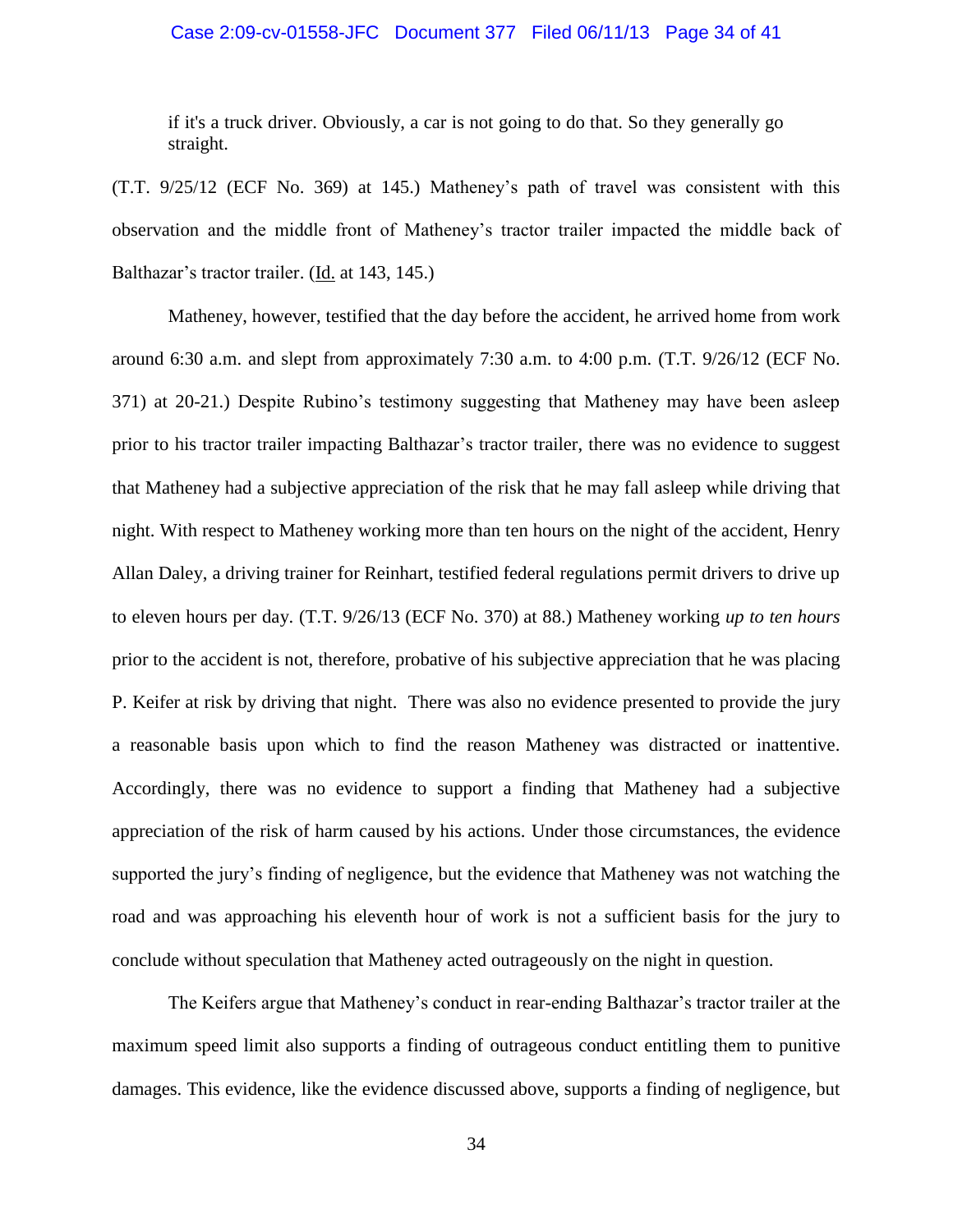#### Case 2:09-cv-01558-JFC Document 377 Filed 06/11/13 Page 35 of 41

does not support a finding that Matheney acted in an outrageous manner. First, driving the maximum speed limit is not in and of itself outrageous conduct because even the *maximum* speed limit is *within* the speed limit and the evidence is insufficient to suggest Matheney had a subjective appreciation that driving within the speed limit placed P. Keifer at risk of harm. The Keifers argue that according to Matheney's training, in light of Balthazar pulling out in front of him, Matheney should have applied the brake and slowed down because he was driving two fully loaded double tractor trailers. Matheney's uncontradicted testimony, however, was that by the time he saw Balthazar's tractor trailer, he did not have time to apply the brake before crashing into it. Under those circumstances, the evidence does not support the conclusion that Matheney had a subjective appreciation of the risk of harm caused by traveling sixty-five miles per hour, which was within the posted speed limit.

With respect to Matheney having a radar detector in his vehicle, this evidence is not probative of Matheney acting outrageously on the night of the accident. There is a stark difference between *possessing* a radar detector in a vehicle and *using* a radar detector in a vehicle. Matheney testified that he *possessed* a radar detector in his vehicle at the time of the accident. (T.T. 9/27/12 (ECF No. 371) at 21.) There was no testimony that the radar detector was in *use* at the time of the accident, and P. Keifer does not argue that Matheney used the radar detector the night of the accident to drive at an excessive speed and avoid detection by law enforcement. The evidence presented was that the speedometer in Matheney's vehicle was frozen at sixty-four or sixty-five miles per hour; Matheney's vehicle was governed at 66 miles per hour while the cruise control was in use; and when the cruise control was not in use, the tractor trailer was governed at 68 miles per hour. (T.T. 9/26/12 (ECF No. 370) at 21; T.T. 9/27/12 (ECF No. 371) at 35-36.) In light of the foregoing evidence, Matheney's possession of a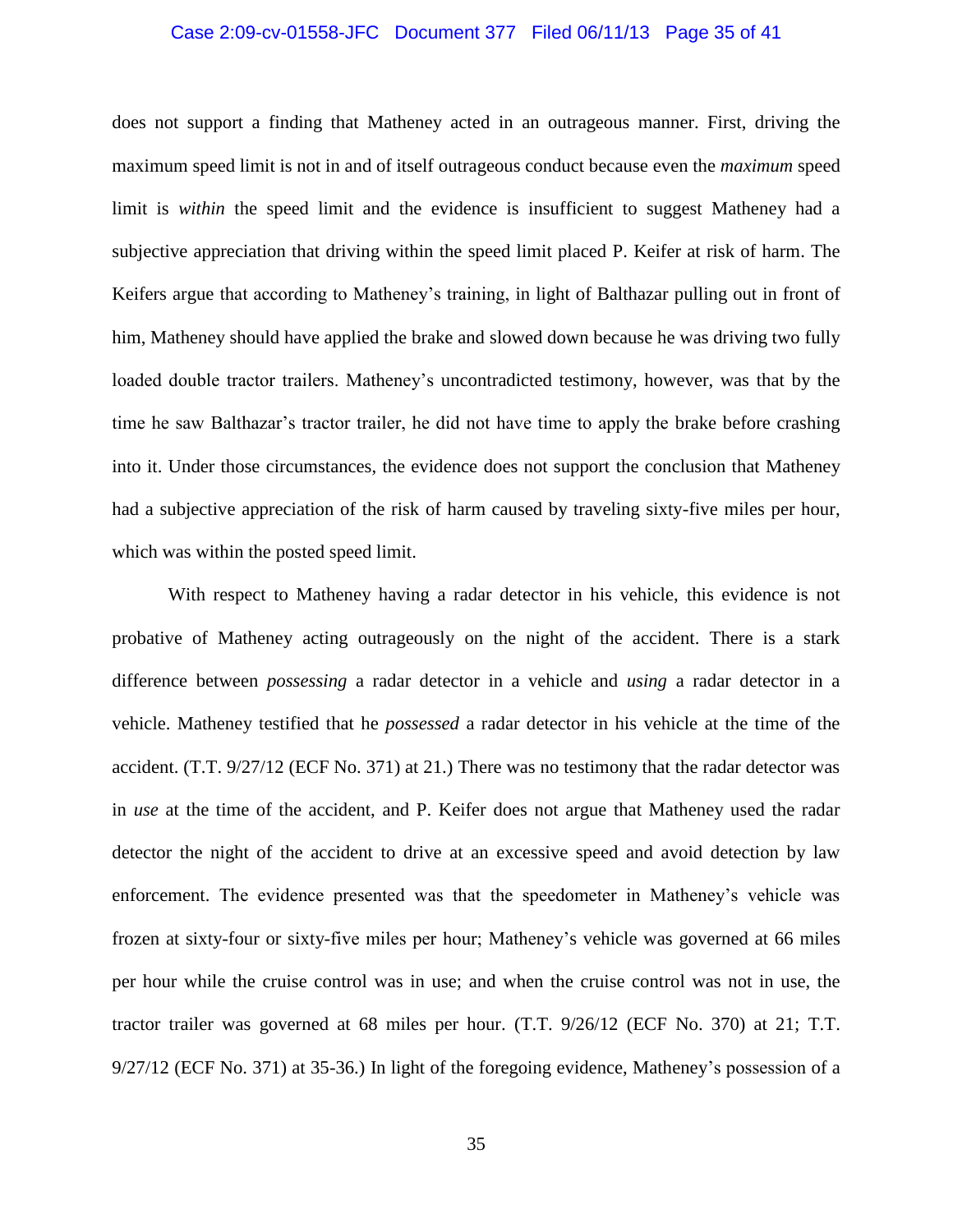#### Case 2:09-cv-01558-JFC Document 377 Filed 06/11/13 Page 36 of 41

radar detector in his tractor trailer at the time of the accident does not support a finding that he acted outrageously with a subjective appreciation that his conduct caused a risk of harm to P. Keifer; indeed, there was a lack of evidence with respect to how Matheney possessing a radar detector had any impact on the accident and P. Keifer's resulting injuries.

The Keifers cite a number of decisions in support of their argument that the court erred by not submitting the issue of punitive damages to the jury. Those decisions are distinguishable from the present case. In Burke v. TransAm Trucking, Inc., 605 F.Supp.2d 647, 655 (M.D. Pa. 2009), the court denied the defendant trucking company's motion for partial summary judgment with respect to the plaintiff's claim for punitive damages. The court held there was a genuine dispute of material fact with respect to whether the defendant truck driver was speeding prior to the accident and whether the accident occurred near a blind corner. Id. The court explained: "It would not be unreasonable for a jury to find that Defendant Wirfel, with his experience and training, consciously appreciated the risk of harm from driving fifty-five miles per hour in a thirty-five mile per hour zone around a curve and consciously disregarded or was indifferent to that risk." Id.

In Paone v. Lipuma, Civ. No. 04-970, 2006 WL 5186524, at \*2 (M.D. Pa. Feb. 1, 2006), the defendant truck driver collided with a vehicle in front of him when he attempted to switch lanes in traffic. The truck driver "admitted to the officer that he was following too closely and was traveling at a speed too fast for the conditions to allow proper control of his vehicle." Id. at \*1. Based upon this admission, the court found there was a genuine dispute of material fact with respect to whether the plaintiff was entitled to punitive damages. Id. at \*3. Despite the admission and denial of summary judgment, the court noted the plaintiff's claim for punitive damages was "rather tenuous." Id.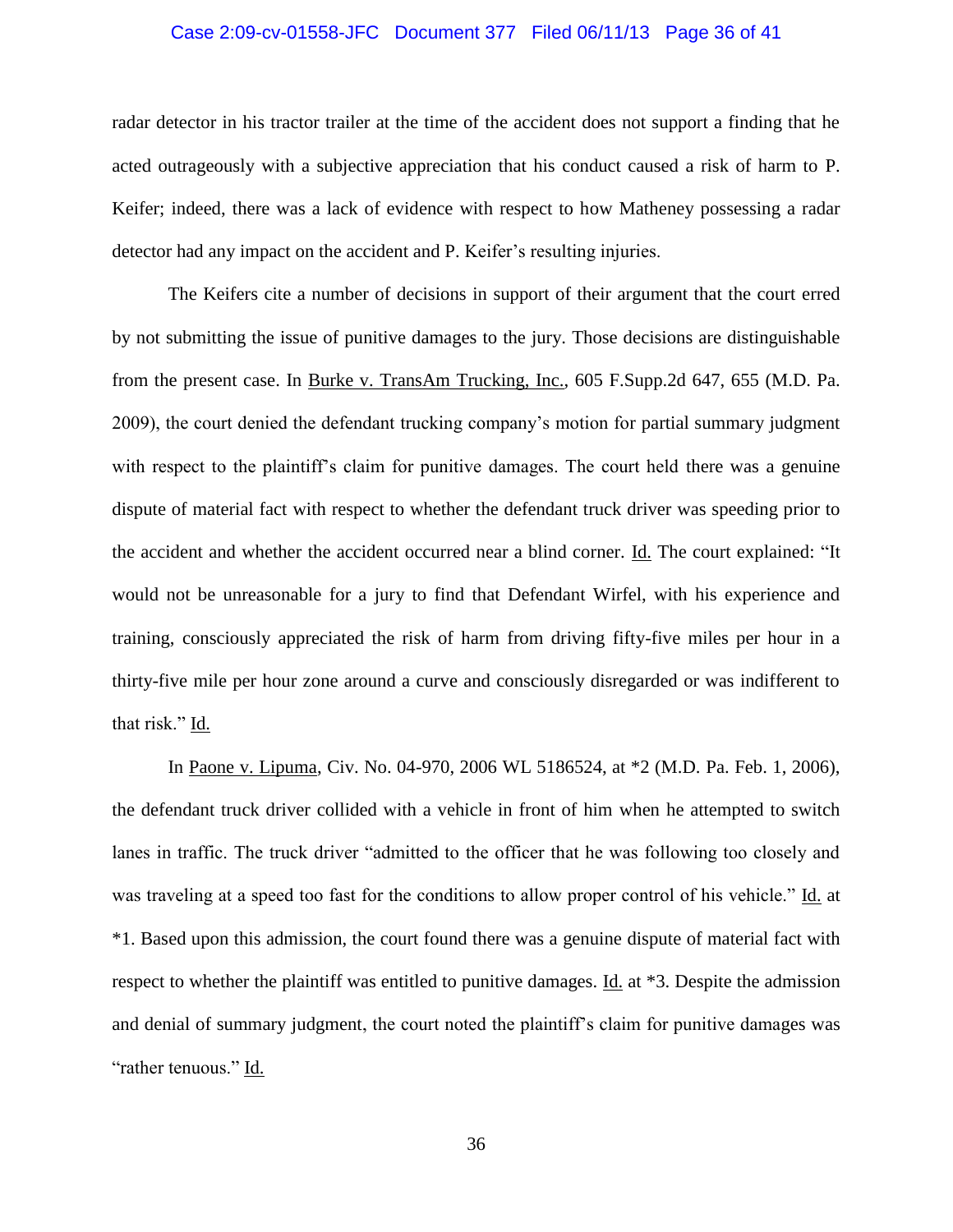# Case 2:09-cv-01558-JFC Document 377 Filed 06/11/13 Page 37 of 41

In contrast to Burke and Paone, there was no evidence in this case that Matheney had a subjective appreciation of the risk of harm caused by his actions. In Burke and Paone, the courts concluded the evidence supported a finding that the truck driver knew his actions placed other in risk of harm. In Burke, the evidence supported a finding that the truck driver was speeding around a blind curve twenty miles over the speed limit. In Paone, the truck driver admitted he was following the cars ahead of him too closely and was driving too fast in light of the traffic around him. As truck drivers, the defendants in those cases would subjectively know their actions caused a risk of harm to those around them. In this case, there is no evidence to support a jury finding that Matheney was conscious of his conduct, which placed others in risk of harm. The evidence is that Matheney was looking down for an unknown period of time and when he looked up, Balthazar's vehicle was too close for him to be able to apply the brakes. This evidence supported the jury's finding that Matheney was negligent in that he breached a duty of care owed to P. Keifer, but it is not sufficient to find Matheney knew he did something that placed P. Keifer in risk of harm yet proceeded with those actions in conscious disregard of that risk.

Came v. Micou, Civ. No. 04-1207, 2005 WL 1500978, at \*5 (M.D. Pa. June 23, 2005) is also distinguishable from the present case. In Came, the plaintiff alleged the defendant truck driver violated six different provisions of the Federal Motor Carrier Act when he caused the accident resulting in her injuries. Id. The plaintiff submitted an expert liability report prepared by the SALT Institute with respect those violations. Id. The court found that based upon the SALT report,

a reasonable jury could conclude that: logging more than seventy hours during an eight-day period; operating the Decker rig when he was too tired to do so safely as evidenced by Micou's initial statement on a company accident form that he "momentary [sic] blanked out," his inability to make a decision relative to taking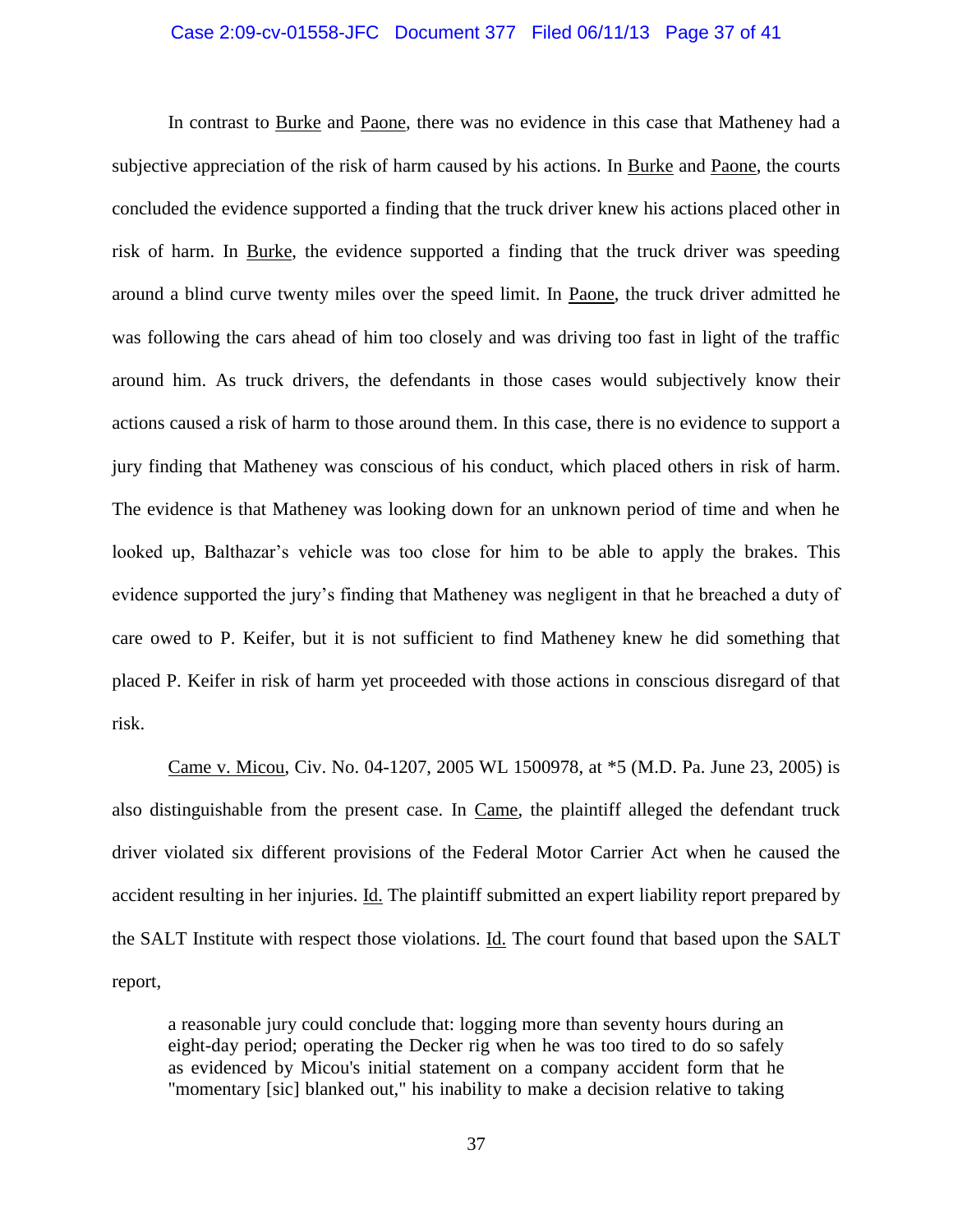steps to avoid colliding with a slower moving vehicle traveling ahead of his vehicle, his inability to perceive the passage of time from the point when he realized the vehicle ahead was moving slowly to when he collided with the rear of it, and his failure to disengage the cruise control on a vehicle with which he was familiar; combined with falsifying his logs, all in violation of Department of Transportation safety regulations constitutes "reckless indifference to the rights of others."

Id. The plaintiff also submitted an expert report by a driver fatigue expert, who concluded that the truck driver "momentarily fell asleep with a miscrosleep (sleep lapse) just prior to the collision." Id. The driver fatigue expert opined:

"It is my professional opinion that Mr. Micou irresponsibly placed himself in a situation where he experienced drowsiness, loss of alertness, inattention, and a microsleep which caused him to fall asleep for a short time just prior to the crash; and that the crash could have been avoided if Mr. Micou had properly complied with the Hours of Service regulations, managed his sleep, work-rest scheduling, and took rest-breaks from driving."

Id. The court held that based upon the SALT report and the opinions of the driver fatigue expert, "genuine issues of material fact exist[ed] as to whether Defendants' conduct was so outrageous as to warrant an award of punitive damages." Came, 2005 WL 1500978, at \*5.

The evidence presented with respect to Matheney's conduct in this case is distinguishable from the conduct of the truck driver in Came. Rubino's suggestion that Matheney was either inattentive, distracted or fatigued and the lack of testimony with respect to which one it was stands in stark contrast to the expert reports submitted by the plaintiff in Came. The experts who prepared those reports relied upon the truck driver in that case being "on duty for at least 75.5 hours in the eight days prior to and including the day of the collision" to conclude that the truck driver fell asleep while operating his vehicle. Id. Those reports, if believed by the jury in that case, would support a jury's finding that the truck driver acted in reckless indifference to the safety of others because after driving 75.5 hours in the past eight days, he would have a subjective appreciation that he may be fatigued and by driving his truck, he was placing those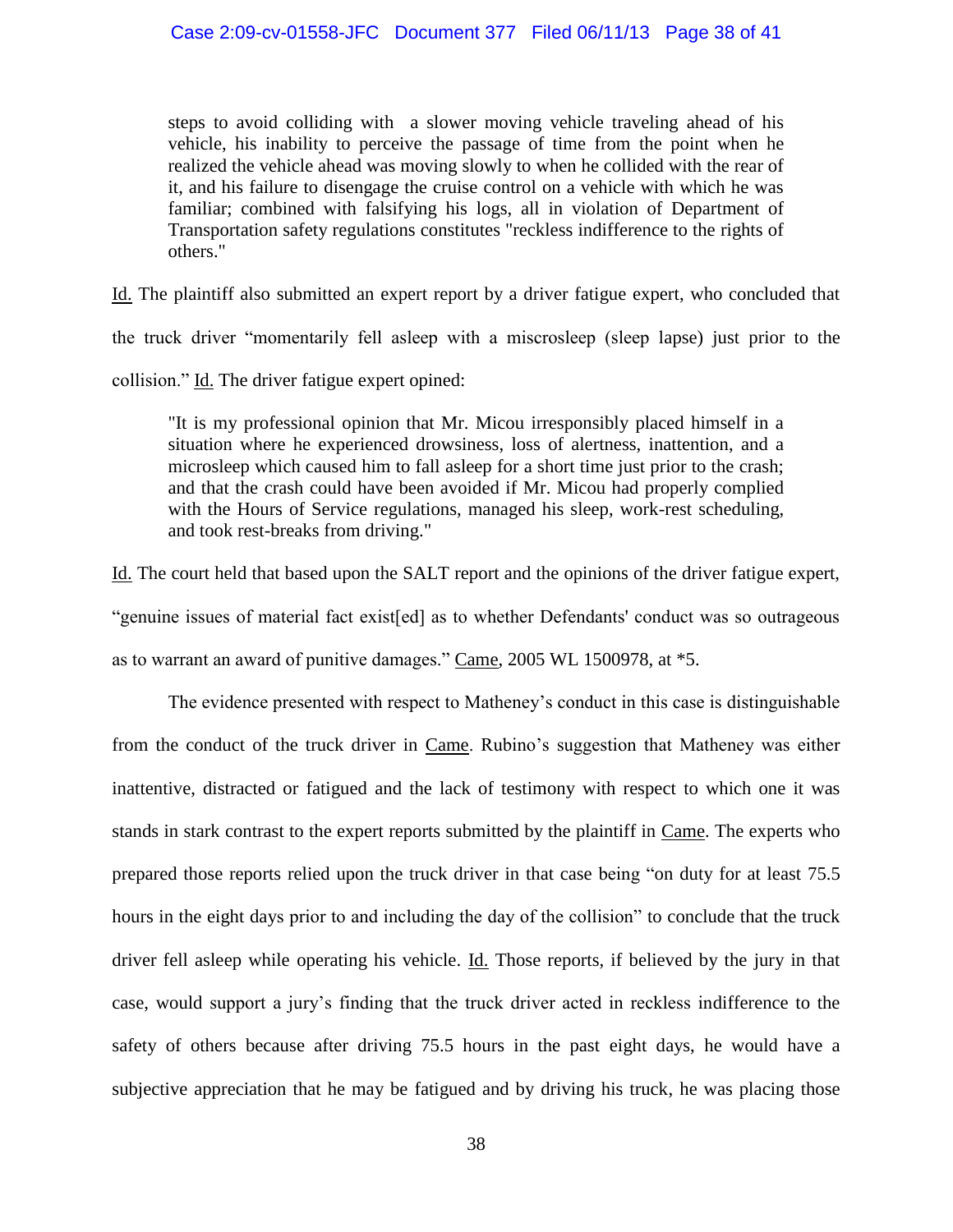#### Case 2:09-cv-01558-JFC Document 377 Filed 06/11/13 Page 39 of 41

around him in risk of harm. Here, the opinion of Rubino, who was not an expert in driver fatigue, did not suffice to create a genuine dispute of material fact with respect to whether Matheney acted outrageously in causing P. Keifer's injuries because there was no evidence that Matheney felt tired, was not well-rested, or had any other reason to believe driving the night of the accident placed P. Keifer in risk of harm. Under those circumstances and unlike the situation in Came, there was no genuine dispute of material fact in this case with respect to whether the Keifers were entitled to punitive damages.

The other decisions cited by the Keifers are likewise distinguishable because the evidence adduced or the allegations made in those decisions support a reasonable finding that the defendant truck drivers had a subjective appreciation of the risk of harm caused by their conduct. See Sabo v. Suarez, Civ. No. 08-1889, 2009 WL 2365969, at \*2 (M.D. Pa. July 31, 2009) (permitting discovery with respect to the plaintiff's claim for punitive damages when there was evidence the defendant truck driver drove through a red light when "the weather was wet and foggy and visibility was poor"); Esteras v. TRW Inc., Civ. No. 03-1906, 2006 WL 2474049, at \*5 (M.D. Pa. Aug. 25, 2006) (holding a genuine dispute of material fact existed with respect to whether the defendant truck company and defendant truck driver acted with reckless indifference to the safety of the general public by failing to ensure the safety of their vehicles); Shafer v. Wickham, Civ. No. 97-6886, 1999 WL 961273, at \*2 (E.D. Pa. Oct. 15, 1999) (holding a genuine dispute of material fact existed with respect to whether the defendant truck driver acted with reckless indifference to the safety of others by failing to inspect his tractor trailer when he had reason to know it might be defective and unsafe); Logue v. Logano Trucking Co., 921 F.Supp. 1425, 1428 (E.D. Pa. 1996) (denying a motion to dismiss a claim for punitive damages where the plaintiff alleged the defendant truck driver "operated an overloaded tractor trailer truck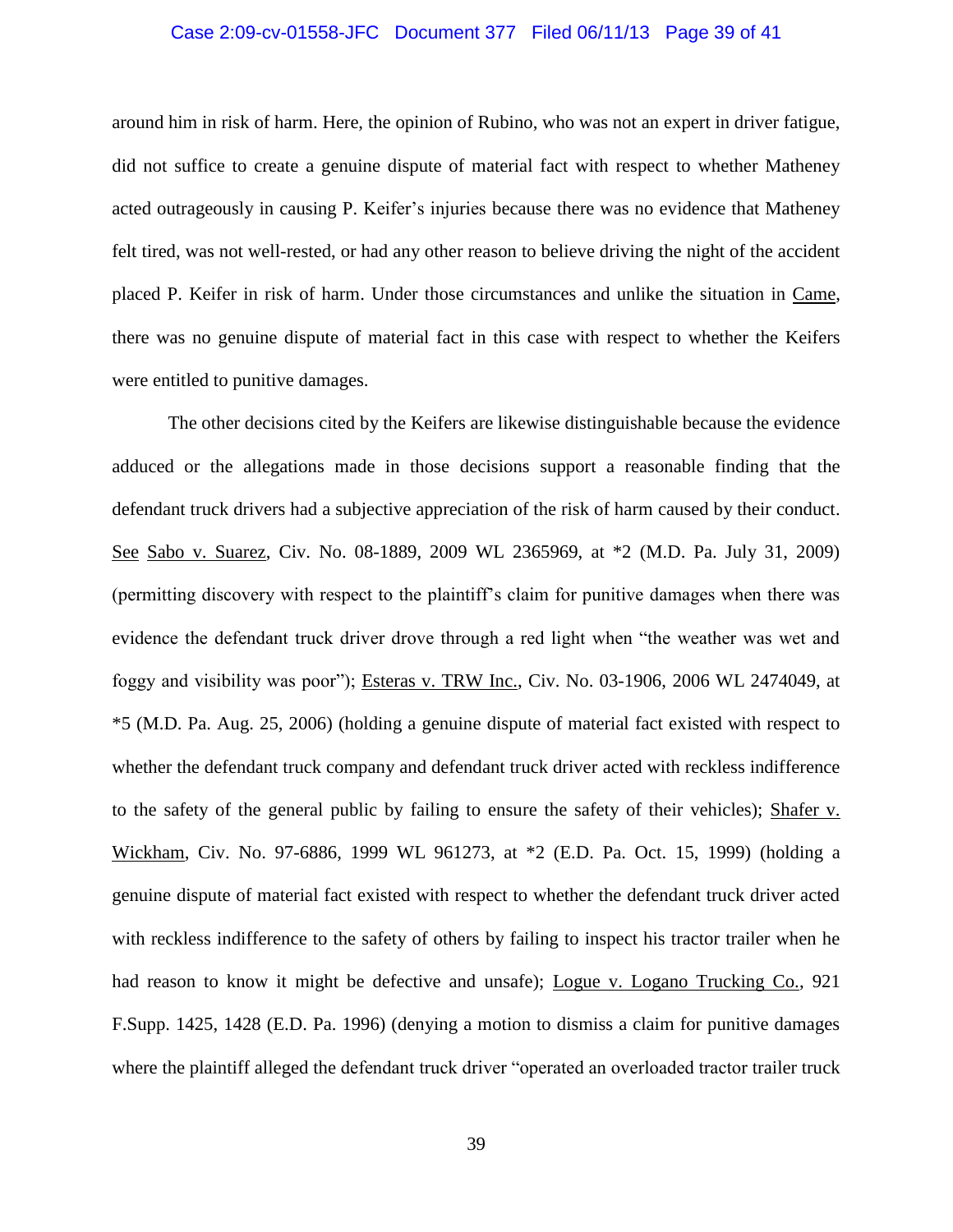#### Case 2:09-cv-01558-JFC Document 377 Filed 06/11/13 Page 40 of 41

with improperly adjusted brakes at an excessive, unreasonable and imprudent rate of speed so that the truck could not stop for a red light").

Based upon the foregoing discussion, the Keifers' post-trial motion filed pursuant to Rule 59 must be denied. The evidence presented at trial did not create a genuine dispute of material fact with respect to Matheney's conduct that would support a finding that he had a subjective appreciation of the risk of harm caused by his actions and that he acted in conscious disregard of that risk. Under those circumstances, a reasonable jury could not find Matheney's conduct was so outrageous that the Keifers were entitled to punitive damages from Matheney or from Reinhart based upon a theory of vicarious liability.

# **IV. Order**

**AND NOW,** this  $11<sup>th</sup>$  day of June, 2013, for the reasons set forth above, the post-trial motions filed by Balthazar and Werner and Matheney and Reinhart (ECF Nos. 323, 325) are **GRANTED IN PART** with respect to the award of \$45,000 for future medical expenses and **DENIED IN PART** with respect to the award of \$325,000 for loss of future earnings. The monetary judgment in favor of P. Keifer shall be amended to exclude the award of \$45,000 for future medical expenses. The motion for leave to file post-trial motions (ECF No. 324) filed by Balthazar and Werner will be **DENIED** as **MOOT**.

**IT IS FUTHER ORDERED** that the post-trial motion filed by the Keifers (ECF No. 354) is **DENIED**.

The parties are **HEREBY ORDERED** to meet and confer to recalculate delay damages in light of the court amending the judgment to exclude the award of \$45,000 for future medical expenses and the other modifications required by the court's order dated April 10, 2013. The

40